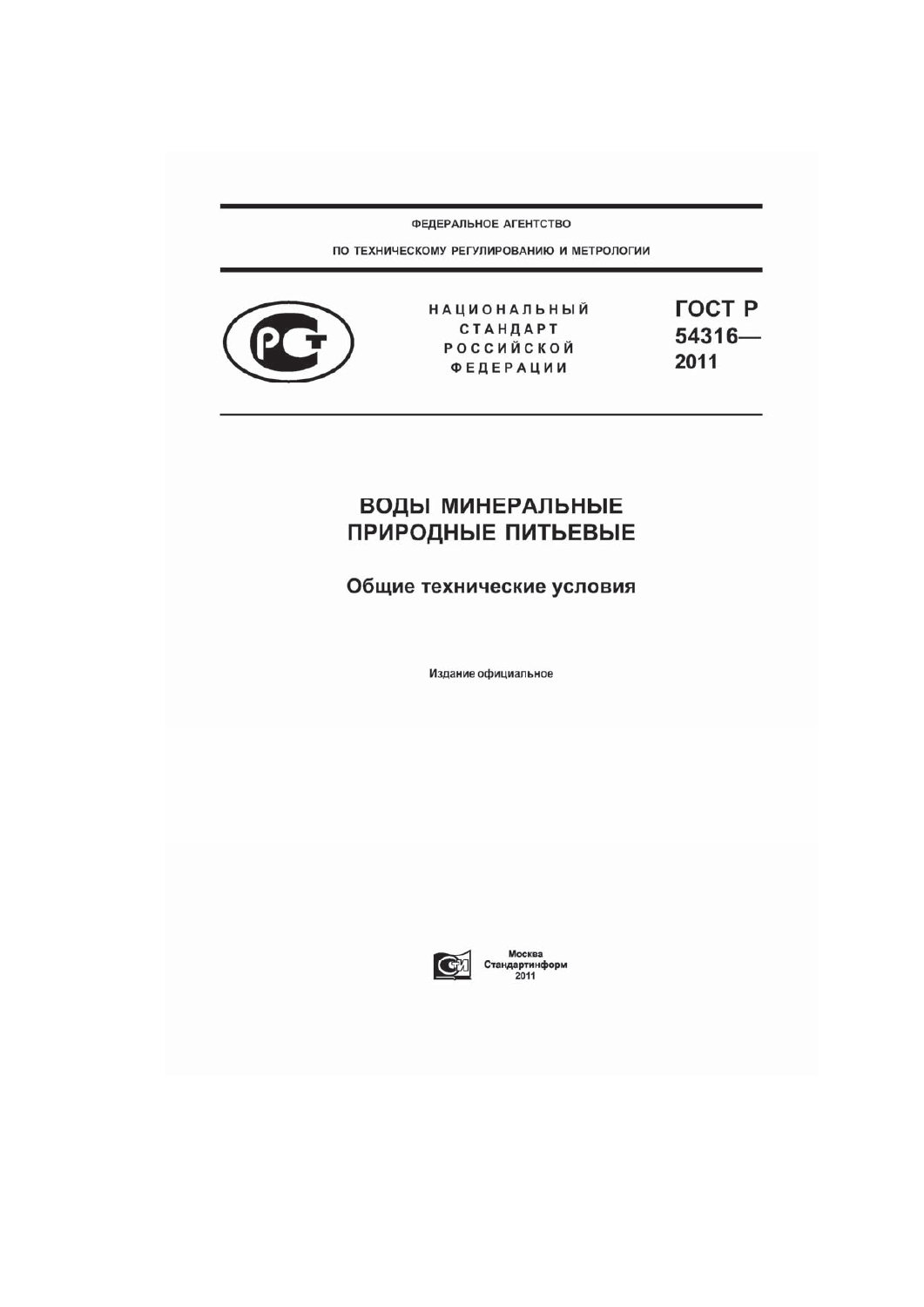### **ȽɈɋɌ Ɋ 54316—2011**

### НАЦИОНАЛЬНЫЙ СТАНДАРТ РОССИЙСКОЙ ФЕДЕРАЦИИ

### ВОДЫ МИНЕРАЛЬНЫЕ ПРИРОДНЫЕ

### **UNLERFIE**

### Общие технические условия

### Предисловие

Цели и принципы стандартизации в Российской Федерации установлены Федеральным законом от 27 декабря 2002 г № 184-ФЗ «О техническом регулировании», а правила применения национальных стандартов Российской Федерации — ГОСТ Р 1.0—2004 «Стандартизация в Российской Федерации Основные положения»

### Сведения о стандарте

1 РАЗРАБОТАН Союзом производителей безалкогольных напитков и минеральных вод. Федеральным государственным учреждением «Российский научный центр восстановительной медицины и курортологии Мимзлюавсопразвития России»

2 ВНЕСЕН Техническим комитетом по стандартизации ТК 091 «Пивобезалкогольиая и винодельческая προдукция»

3 УТВЕРЖДЕН И ВВЕДЕН В ДЕЙСТВИЕ Приказом Федерального агентства по техническому регулированию и метрологии от 22 апреля 2011 г. № 55-ст

### 4 ВВЕЛЕН ВПЕРВЫЕ

Информация об изменениях к настоящему стандарту публикуется в ежегодно  $u$ здаваемом информашионном указателе «Нашиональные стандарты», а текст изменений  $u$  поправок — в ежемесячно издаваемых информационных указателях «Национальные  $\alpha$ *квандарты». В случае пересмотра (замены) или отмены настоящего стандарта*  $coomememey\o$ *щее уведомление будет опубликовано в ежемесячно издаваемом*  $u$ нформационном указателе «Национальные стандарты». Соответствующая ин- $\phi$ формация, уведомление и тексты размещаются также в информационной системе  $\delta$ бшего пользования — на официальном сайте национального органа Российской *Ɏɟɞɟɪɚɰɢɢ ɩɨ ɫɬɚɧɞɚɪɬɢɡɚɰɢɢ ɜ ɫɟɬɢ ɂɧɬɟɪɧɟɬ*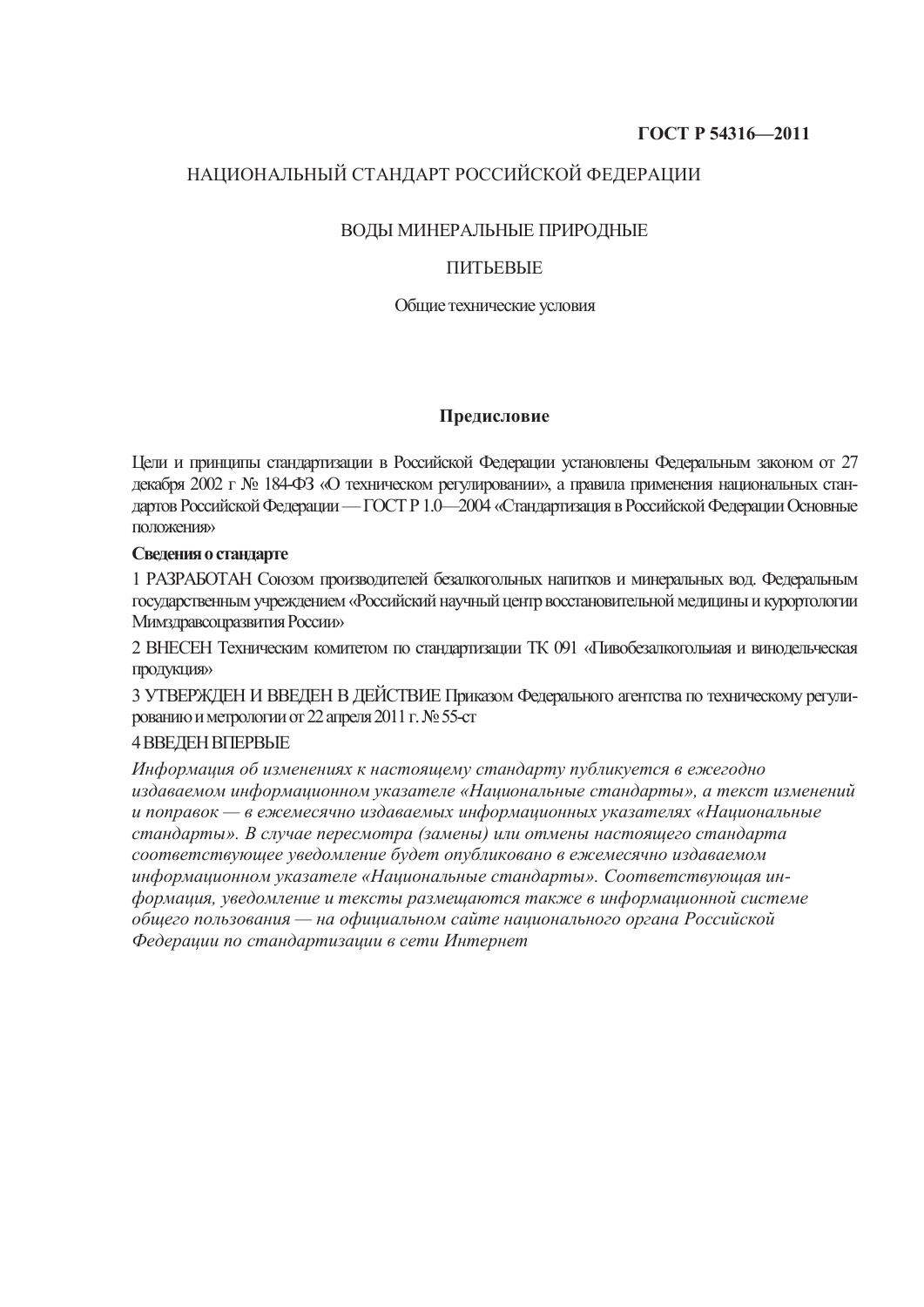### **ȽɈɋɌ Ɋ 54316—2011** НАЦИОНАЛЬНЫЙ СТАНДАРТ РОССИЙСКОЙ ФЕДЕРАЦИИ

### ВОДЫ МИНЕРАЛЬНЫЕ ПРИРОДНЫЕ ПИТЬЕВЫЕ

Обшие технические условия

Drinking natural mineral waters

General specifications

Дата введения — 2012—07—01

### **1 Область применения**

Настоящий стандарт распространяется на воды минеральные природные питьевые (далее — минеральные воды), предназначенные для реализации потребителям.

Настоящий стандарт не распространяется на воды минеральные природные, предназначенные для наружного применения, и смеси минеральных природных вод.

Требования, обеспечивающие безопасность продукции, изложены в 5.1.6 — 5.1.8; требования к качеству продукции — в 5.1.3 — 5.1.5, 5.1.9 — 5.1.11; требования к маркировке — в 5.4.

### **2 HOPMATHBHLE ССЫЛКИ**

В настоящем стандарте использованы ссылки на следующие стандарты:

ГОСТ Р 51074—2003 Продукты пищевые. Информация для потребителя. Общие требования

ГОСТ Р 51210—98 Вода питьевая. Метод определения содержания бора

ГОСТ Р 51212—98 Вода питьевая. Методы определения содержания общей ртути беспламенной атомно-абсорбционной спектрометрией

ГОСТ Р 51309—99 Вода питьевая. Определение содержания элементов методами атомной спектрометрии

ГОСТ Р 51474—99 Упаковка. Маркировка, указывающая на способ обращения с грузами

ГОСТ Р 51680—2000 Вода питьевая. Метод определения содержания цианидов

ГОСТ Р 51730—2001 Вода питьевая. Метод определения суммарной удельной альфаактивности радионуклидов

ГОСТ Р 51766-2001 Сырье и продукты пищевые. Атомно-абсорбционный метод определения мышьяка

ГОСТ Р 52109 – 2003 Вода питьевая, расфасованная в емкости. Общие технические условия

ГОСТ Р 52816-2007 Продукты пищевые. Методы выявления и определения количества бактерий группы кишечных палочек (колиформных бактерий)

ГОСТ Р 52964-2008 Вода питьевая. Методы определения содержания сульфатов

ГОСТ 8.579—2002 Государственная система обеспечения единства измерений. Требования к количеству фасованных товаров в упаковках любого вида при их производстве, расфасовке, продаже и импорте

ГОСТ 908-2004 Кислота лимонная моногидрат пищевая. Технические условия

ГОСТ 4388-72 Вода питьевая. Методы определения массовой концентрации меди

ГОСТ 4389-72 Вода питьевая. Методы определения содержания сульфатов

ГОСТ 4974—72 Вода питьевая. Методы определения содержания марганца

ГОСТ 8050—85 Двуокись углерода газообразная и жидкая. Технические условия

ГОСТ 14192—96 Маркировка грузов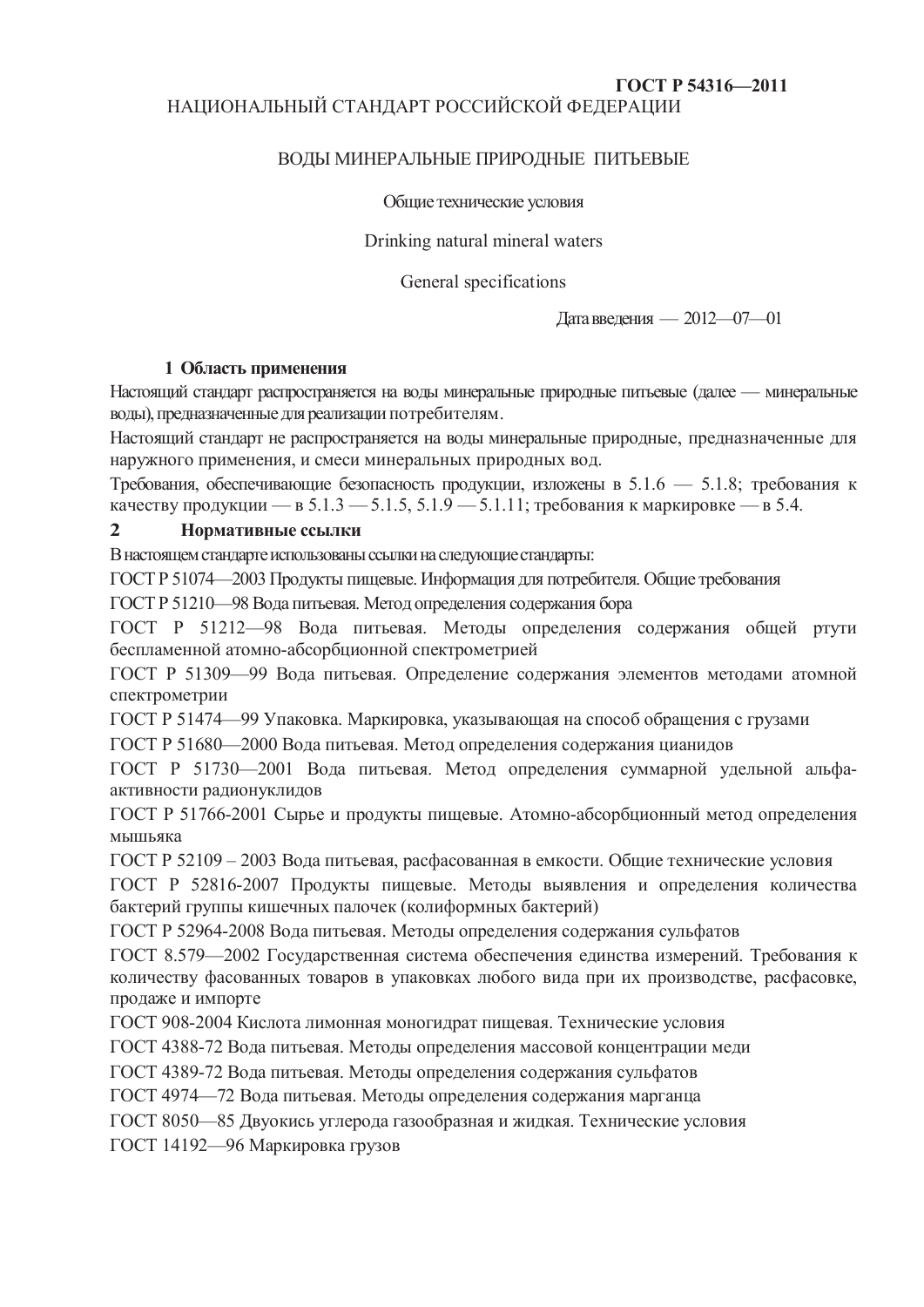ГОСТ 15846—2002 Продукция, отправляемая в районы Крайнего Севера и приравненные к ним местности. Упаковка, маркировка, транспортирование и хранение

ГОСТ 18164—72 Вода питьевая. Метод определения содержания сухого остатка

ГОСТ 18293—72 Вода питьевая. Методы определения содержания свинца, цинка, серебра

ГОСТ 18309 – 72 Вода питьевая. Метод определения содержания полифосфатов

ГОСТ 18963-73 Вода питьевая. Методы санитарно-бактериологического анализа

ГОСТ 19413—89 Вода питьевая. Метод определения массовой концентрации селена

ГОСТ 23268.0—91 Волы минеральные питьевые лечебные, лечебно-столовые и природные столовые. Правила приемки и методы отбора проб

ГОСТ 23268.1—91 Воды минеральные питьевые лечебные, лечебно-столовые и природные столовые. Метолы определения органолептических показателей и объема воды в бутылках

ГОСТ 23268.2—91 Воды минеральные питьевые лечебные, лечебно-столовые и природные столовые. Методы определения двуокиси углерода

ГОСТ 23268.3—78 Воды минеральные питьевые лечебные, лечебно-столовые и природные столовые. Методы определения гидрокарбонат-ионов

ГОСТ 23268.4—78 Воды минеральные питьевые лечебные, лечебно-столовые и природные столовые. Метод определения сульфат-ионов

ГОСТ 23268.5—78 Воды минеральные питьевые лечебные, лечебно-столовые и природные столовые. Методы определения ионов кальция и магния

ГОСТ 23268.6—78 Воды минеральные питьевые лечебные, лечебно-столовые и природные столовые. Методы определения ионов натрия

ГОСТ 23268.7—78 Воды минеральные питьевые лечебные, лечебно-столовые и природные столовые. Метолы определения ионов калия

ГОСТ 23268.8—78 Воды минеральные питьевые лечебные, лечебно-столовые и природные столовые. Методы определения нитрит-ионов

ГОСТ 23268.9—78 Воды минеральные питьевые лечебные, лечебно-столовые и природные столовые. Методы определения нитрат-ионов

ГОСТ 23268.10-78 Воды минеральные питьевые лечебные, лечебно-столовые и природные столовые. Метод определения ионов аммония

ГОСТ 23268.11—78 Волы минеральные питьевые лечебные, лечебно-столовые и природные столовые. Метод определения ионов железа

ГОСТ 23268.12—78 Воды минеральные питьевые лечебные, лечебно-столовые и природные столовые. Метод определения перманганатной окисляемости

ГОСТ 23268.13—78 Воды минеральные питьевые лечебные, лечебно-столовые и природные столовые. Метод определения ионов серебра

ГОСТ 23268.14—78 Воды минеральные питьевые лечебные, лечебно-столовые и природные столовые. Метод определения ионов мышьяка

ГОСТ 23268.15—78 Волы минеральные питьевые лечебные, лечебно-столовые и природные столовые. Метод определения бромид-ионов

ГОСТ 23268.16—78 Воды минеральные питьевые лечебные, лечебно-столовые и природные столовые. Методы определения йодид-ионов

ГОСТ 23268.17—78 Воды минеральные питьевые лечебные, лечебно-столовые и природные столовые. Методы определения хлорид-ионов

ГОСТ 23268.18—78 Воды минеральные питьевые лечебные, лечебно-столовые и природные столовые. Метолы определения фторид-ионов

ГОСТ 23285—78 Пакеты транспортные для пищевых продуктов и стеклянной тары. Технические условия

ГОСТ 23950—88 Вода питьевая. Метод определения массовой концентрации стронция

ГОСТ 24597—81 Пакеты тарно-штучных грузов. Основные параметры и размеры

ГОСТ 26668—85 Пролукты пишевые и вкусовые. Метолы отбора проб для микробиологических анализов

ГОСТ 26669—85 Продукты пищевые и вкусовые. Подготовка проб для микробиологических анализов

ГОСТ 26670—91 Продукты пищевые. Методы культивирования микроорганизмов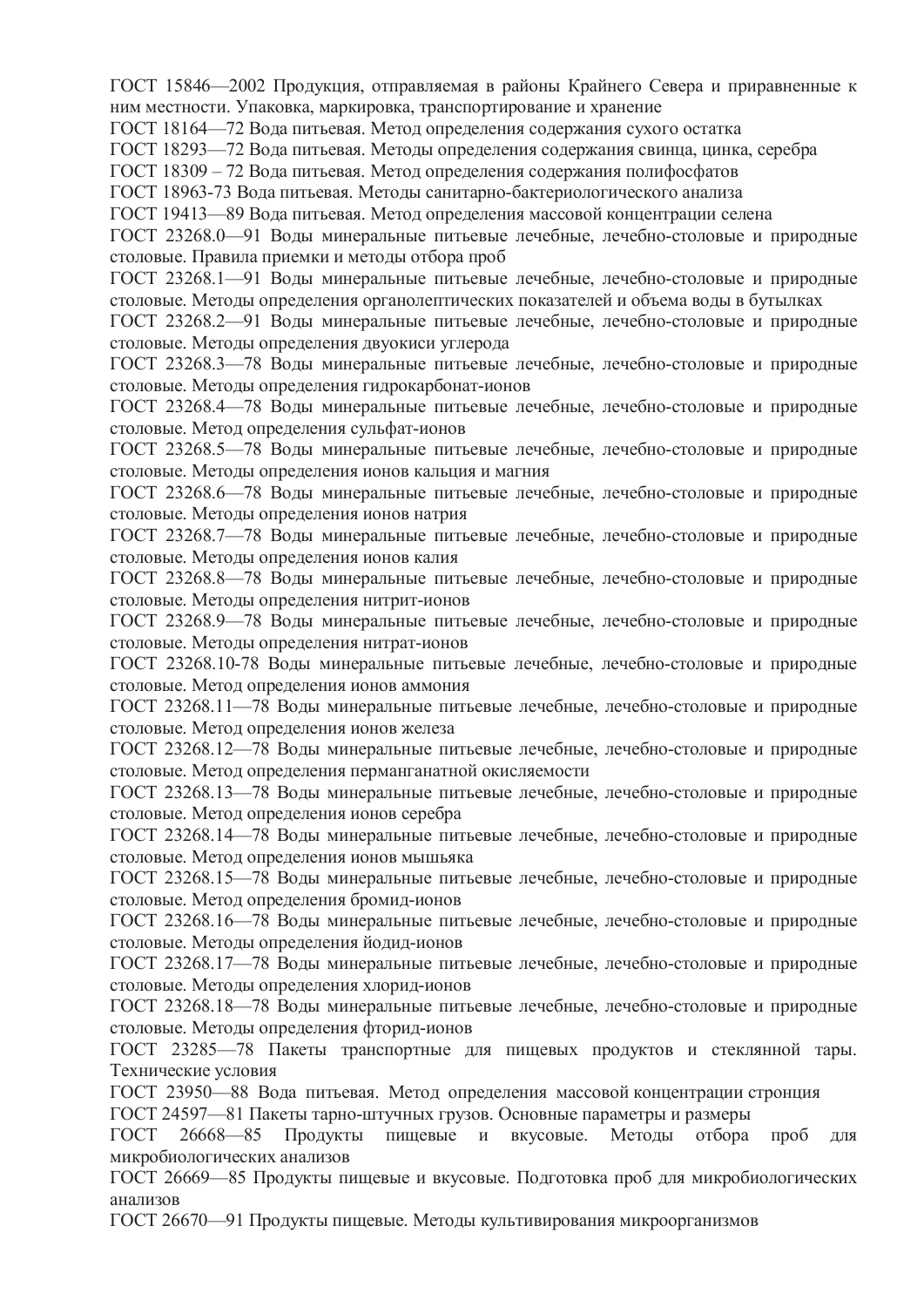ГОСТ 30538—97 Продукты пищевые. Методика определения токсичных элементов атомноэмиссионным методом

Примечание — *При пользовании настоящим стандартом иелесообразно проверить* действие ссылочных стандартов в информационной системе общего пользования – на  $\delta$ фициальном сайте Федерального агентства по техническому регулированию и метрологии в сети Интернет или по ежегодно издаваемому информационному указателю «Национальные  $c$ *явндарты», составленному по состоянию на 1 января текушего года, и по соответствующим*  $u$ нформационным указателям, опубликованным в текущем году. Если ссылочный стандарт заменен (изменен), то при пользовании настояшим стандартом следует руководствоваться  $3a$ меняющим (измененным) стандартом. Если ссылочный документ отменен без замены, то лоложение, в котором дана ссылка на него, применяется в части, не затрагивающей эту ссылку.

### **3 Термины и определения**

В настоящем стандарте применены следующие термины с соответствующими определениями: 3.1 минеральные природные питьевые воды: Подземные воды, добытые из водоносных горизонтов или водоносных комплексов, защищенных от антропогенного воздействия, сохраняющие естественный химический состав и относящиеся к пищевым продуктам, а при наличии повышенного содержания отдельных биологически активных компонентов (бора, брома, мышьяка, железа суммарного, йода, кремния, органических веществ, свободной двуокиси үглерода) или повышенной минерализации оказывающие лечебно-профилактическое действие. Примечание — *К* природным минеральным водам не относятся смеси:

 $a)$  подземных вод из водоносных горизонтов с разными условиями формирования их гидрохимических типов:

 $\tilde{\theta}$ ) подземных вод разных гидрохимических типов:

*ɜ) ɩɪɢɪɨɞɧɨɣɦɢɧɟɪɚɥɶɧɨɣ ɜɨɞɵɫ ɩɢɬɶɟɜɨɣ ɜɨɞɨɣ ɢɥɢ ɫ ɢɫɤɭɫɫɬɜɟɧɧɨ ɦɢɧɟɪɚɥɢɡɨɜɚɧɧɨɣ ɜɨɞɨɣ.*

3.2 **минеральные столовые воды:** Воды минеральные с минерализацией до 1 г/дм<sup>3</sup> включительно.

3.3 минеральные лечебно-столовые воды: Воды минеральные с минерализацией от 1 до 10 г/дм<sup>3</sup> (включительно) или с меньшей минерализацией при наличии в них биологически активных компонентов, массовая концентрация которых не ниже бальнеологических норм в соответствии с приложением А, оказывающие воздействие на организм человека, установленное в бальнеологическом заключении.

3.4 **бальнеологическое заключение:** Документ, выданный уполномоченной организацией в соответствии с законодательством Российской Федерации, определяющий состав, качество и тип минеральной воды, устанавливающий и подтверждающий лечебно-профилактические свойства (показания и противопоказания по медицинскому применению) конкретной минеральной воды.

3.5 **бальнеологические нормы:** Определенные количества биологических активных компонентов, содержащихся в минеральной воде, установленные в приложении А при достижении или превышении которых минеральная вода оказывает лечебно-профилактическое воздействие на организм человека.

3.6 минеральные лечебные воды: Воды минеральные с минерализацией от 10 до 15 г/дм<sup>3</sup> (редко большей) или минерализацией менее 10 г/дм<sup>3</sup> при наличии в них биологически активных компонентов, массовая концентрация которых превышает бальнеологические нормы в соответствии с приложением А, оказывающие воздействие на организм человека, установленное в бальнеологическом заключении.

3.7 **основной ионный состав:** Массовая концентрация преобладающих в минеральной воде ионов (хлоридов, сульфатов, гидрокарбонатов и карбонатов, кальция, магния, натрия и калия)

### **4 Классификания**

4.1 Минеральные воды по назначению подразделяются на столовые, лечебно-столовые и лечебные.

4.2 Минеральные воды по минерализации подразделяются на пресные, слабоминерализованные, маломинерализованные, среднеминерализованные и высокоминерализованные. Зависимость назначения минеральной воды от её минерализации представлена в таблице 1.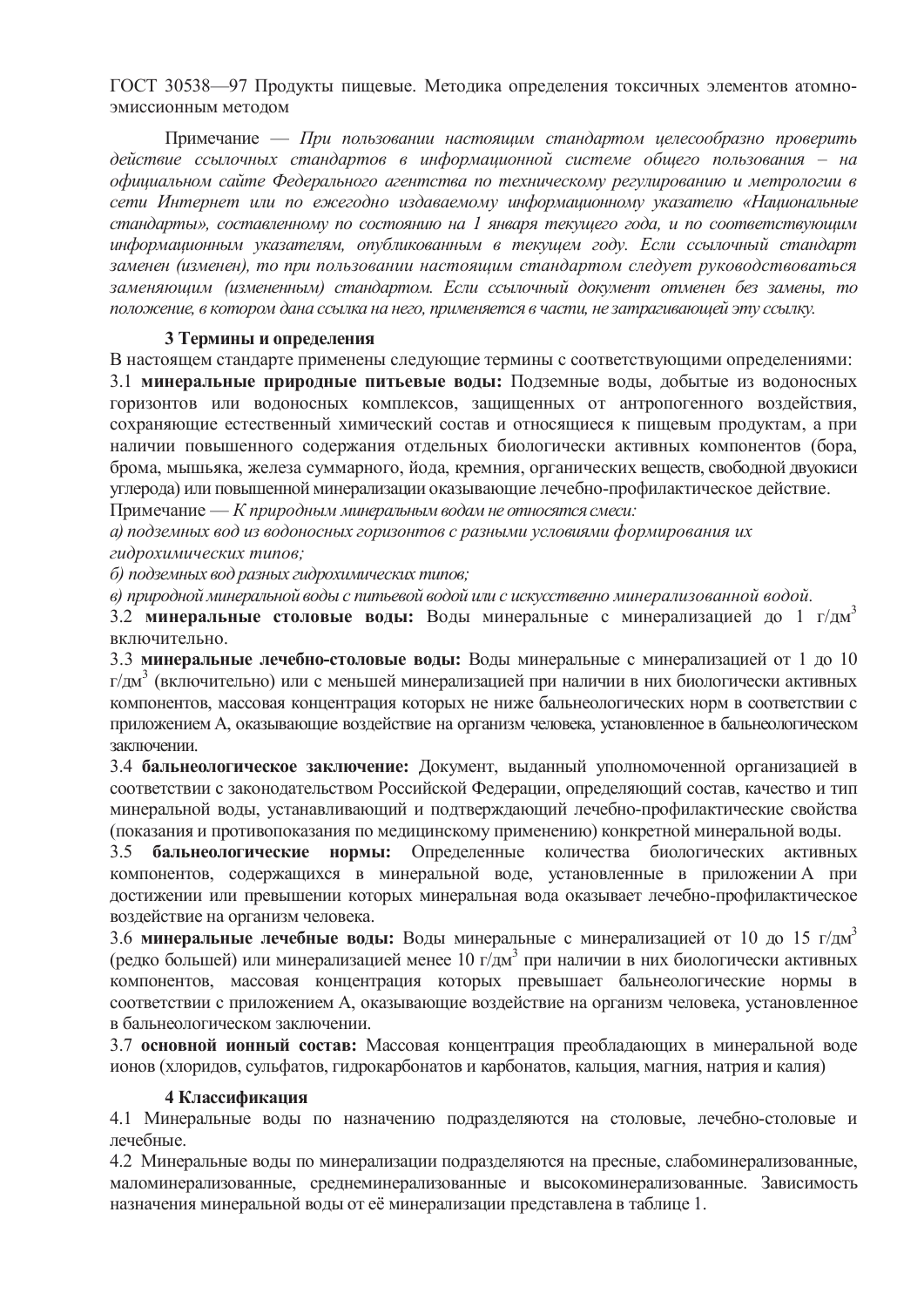Таблина 1

| Классификация                                                                                     | Нормы минерализации                        | <b>Назначение</b>                                                     |  |  |  |  |  |  |
|---------------------------------------------------------------------------------------------------|--------------------------------------------|-----------------------------------------------------------------------|--|--|--|--|--|--|
| минеральных вод по минерализации                                                                  | воды                                       |                                                                       |  |  |  |  |  |  |
| Пресная                                                                                           | До 1 г/дм <sup>3</sup> включ.              | Столовая, лечебно-<br>столовая <sup>1)</sup> , лечебная <sup>1)</sup> |  |  |  |  |  |  |
| Слабоминерализованная                                                                             | Более 1 до 2 г/дм <sup>3</sup> включ.      | Лечебно-столовая,<br>лечебная $^{1)}$                                 |  |  |  |  |  |  |
| Маломинерализованная                                                                              | Более 2 до 5 г/дм <sup>3</sup> включ.      |                                                                       |  |  |  |  |  |  |
| Среднеминерализованная                                                                            | Более 5 до 10 г/дм <sup>3</sup>            |                                                                       |  |  |  |  |  |  |
| <b>Высокоминерализованная</b>                                                                     | Более 10 до 15 г/дм <sup>3</sup><br>ВКЛЮЧ. | Лечебная                                                              |  |  |  |  |  |  |
| <sup>  1)</sup> При наличии в минеральной воде биологически активных компонентов в соответствии с |                                            |                                                                       |  |  |  |  |  |  |

приложением А.

4.3 В зависимости от химического состава минеральные волы полразлеляют на группы и на гидрохимические типы в соответствии с приложением Б.

4.4 Минеральные воды по степени насыщения двуокисью углерода подразделяют на: негазированные и газированные.

### $5$  Общие технические требования

### **5.1 Характеристики**

5.1.1 Минеральные воды должны соответствовать требованиям настоящего стандарта и вырабатываться по технологической инструкции с соблюдением требований, установленных нормативными правовыми актами Российской Федерации<sup>1</sup>.

5.1.2 Для обработки минеральных вод разрешается применять следующие способы:

- отделение соединений железа, марганца и серы, а также мышьяка путем обработки воздухом и (или) кислородом;

- отделение нерастворимых элементов, таких как соединения железа и серы, путем фильтрации или декантирования:

- полное или частичное освобождение от свободной двуокиси углерода исключительно физическими методами;

- насыщение двуокисью углерода;

- обработка лимонной или аскорбиновой кислотой;

- обработка сернокислым серебром.

Для обработки минеральных вод, кроме способов, предусмотренных выше, разрешается применять также иные способы, которые не изменяют содержание и соотношение катионов кальция, магния, натрия и калия, анионов – гидрокарбонатов, сульфатов, хлоридов, а также биологически активных компонентов в обрабатываемых минеральных водах.

5.1.3 По органолептическим показателям минеральные волы лолжны соответствовать требованиям, представленным в таблице 2.

| таолица∠                |                                                            |
|-------------------------|------------------------------------------------------------|
| Наименование показателя | Характеристика минеральных вод                             |
| Прозрачность            | Прозрачная жидкость без посторонних включений. Допускается |
|                         | естественный осадок минеральных солей                      |
| Цвет                    | Бесцветная жидкость или с оттенками от желтоватого до      |
|                         | зеленоватого                                               |
| Вкус и запах            | Характерные для комплекса содержащихся в воде веществ      |

### $T_96$  $T_97$

 $^{-1}$  До введения соответствующих нормативных правовых актов Российской Федерации – нормативными документами федеральных органов исполнительной власти [1].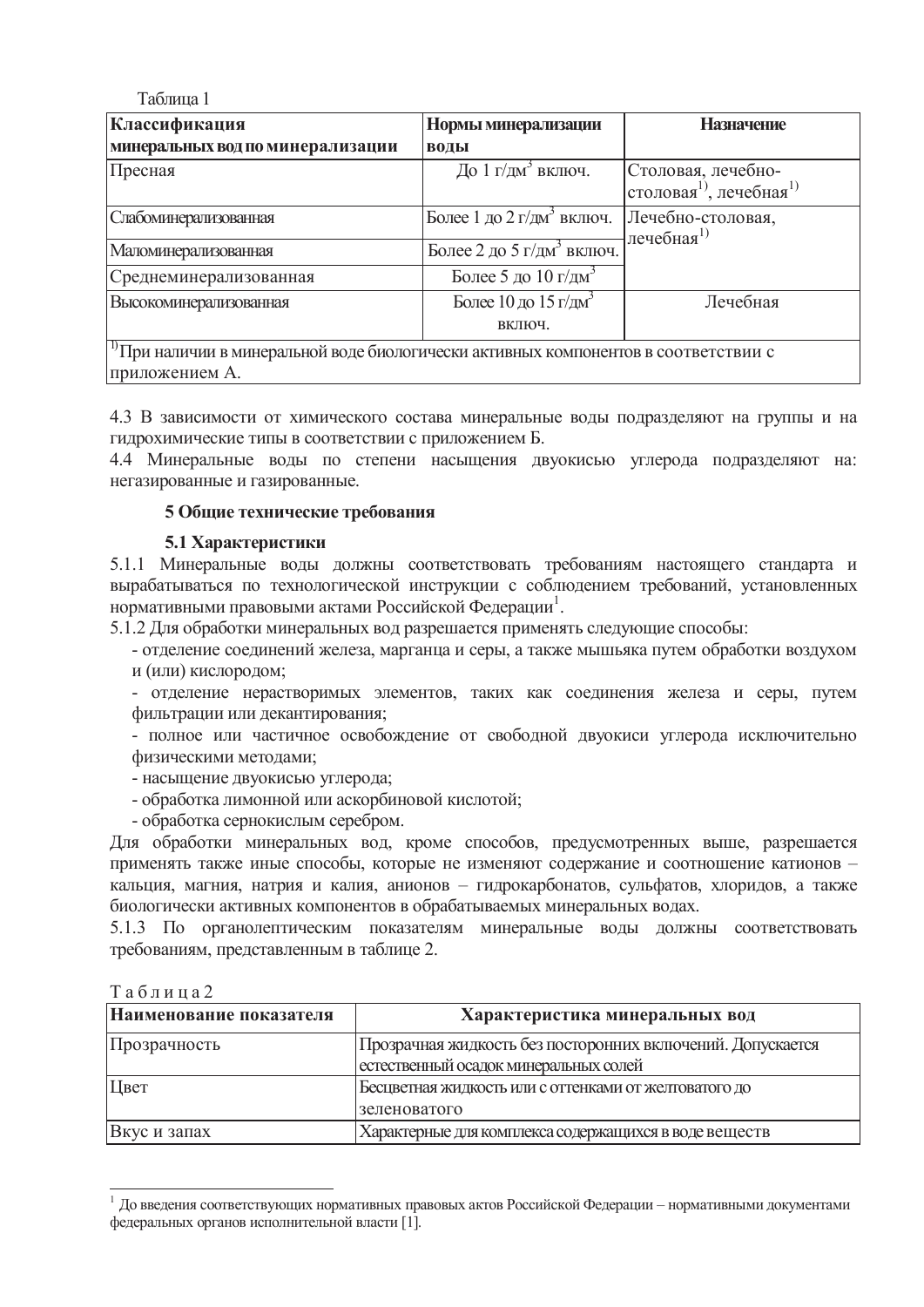5.1.4 По химическому составу минеральные воды должны соответствовать характеристикам группы и гидрохимического типа, к которым они отнесены в соответствии с приложение Б.

5.1.5 Медицинские показания по применению лечебно-столовых и лечебных минеральных вод в соответствии с приложением В.

5.1.6 Содержание токсичных элементов не должно превышать норм, установленных нормативными правовыми актами Российской Федерации<sup>2</sup> и указанных в таблице 3. Таблина 3

| Допустимые уровни содержания токсичных элементов, мг/дм <sup>3</sup> , не более |          |                  |  |  |  |
|---------------------------------------------------------------------------------|----------|------------------|--|--|--|
| Столовые                                                                        | Лечебные |                  |  |  |  |
| 1,0                                                                             | 5,0      | 5,0              |  |  |  |
| 0,003                                                                           | 0,003    | 0,003            |  |  |  |
| 1,0                                                                             | 1,0      | 1,0              |  |  |  |
| 0,1                                                                             | 0,1      | 0,1              |  |  |  |
| 50,0                                                                            | 50,0     | 50,0             |  |  |  |
| 2,0                                                                             | 2,0      | 2,0              |  |  |  |
| 0,001                                                                           | 0,001    | 0,001            |  |  |  |
| 0,05                                                                            | 0,05     | 0,05             |  |  |  |
| 0,01                                                                            | 0,01     | 0,01             |  |  |  |
| 7,0                                                                             | 25,0     | 25,0             |  |  |  |
|                                                                                 |          | Лечебно-столовые |  |  |  |

 $\Pi$ римечания

1 Мышьяк не является токсичным элементом в минеральных питьевых лечебных водах, содержащих природный биологически активный мышьяк

2 Нитраты рассчитывают как общие нитраты, нитриты – как общие нитриты

Требования по содержанию токсичных элементов, установленные в таблице 4, вступают в силу через два года со дня введение в действие настоящего стандарта.  $Ta\bar{6}$ 

| <b>Наименование</b> | Допустимые уровни содержания токсичных элементов, мг/дм <sup>3</sup> , не более |                  |          |  |  |  |  |
|---------------------|---------------------------------------------------------------------------------|------------------|----------|--|--|--|--|
| токсичного элемента | Столовые                                                                        | Лечебно-столовые | Лечебные |  |  |  |  |
| 1 Барий             | 1,0                                                                             | 5,0              | 5,0      |  |  |  |  |
| 2 Кадмий            | 0,003                                                                           | 0,003            | 0,003    |  |  |  |  |
| 3 Медь              | 1,0                                                                             | 1,0              | 1,0      |  |  |  |  |
| 4 Мышьяк            | 0,05                                                                            | 0,05             | 0,05     |  |  |  |  |
| 5 Никель            | 0,02                                                                            | 0,02             | 0,02     |  |  |  |  |
| 6 Нитраты           | 50,0                                                                            | 50,0             | 50,0     |  |  |  |  |
| 7 Нитриты           | 0,1                                                                             | 0,1              | 0,1      |  |  |  |  |
| 8 Ртуть             | 0,001                                                                           | 0,001            | 0,001    |  |  |  |  |
| 9 Селен             | 0,01                                                                            | 0,05             | 0,05     |  |  |  |  |
| 10 Свинец           | 0,01                                                                            | 0,01             | 0,01     |  |  |  |  |
| 11 Стронций         | 7,0                                                                             | 25,0             | 25,0     |  |  |  |  |
| 12 Сурьма           | 0,005                                                                           | 0,005            | 0,005    |  |  |  |  |
| 13 Хром             | 0,05                                                                            | 0,05             | 0,05     |  |  |  |  |
| 14 Цианиды          | 0,07                                                                            | 0,07             | 0,07     |  |  |  |  |

 $^2$  До введения соответствующих нормативных правовых актов Российской Федерации – нормативными документами федеральных органов исполнительной власти [1].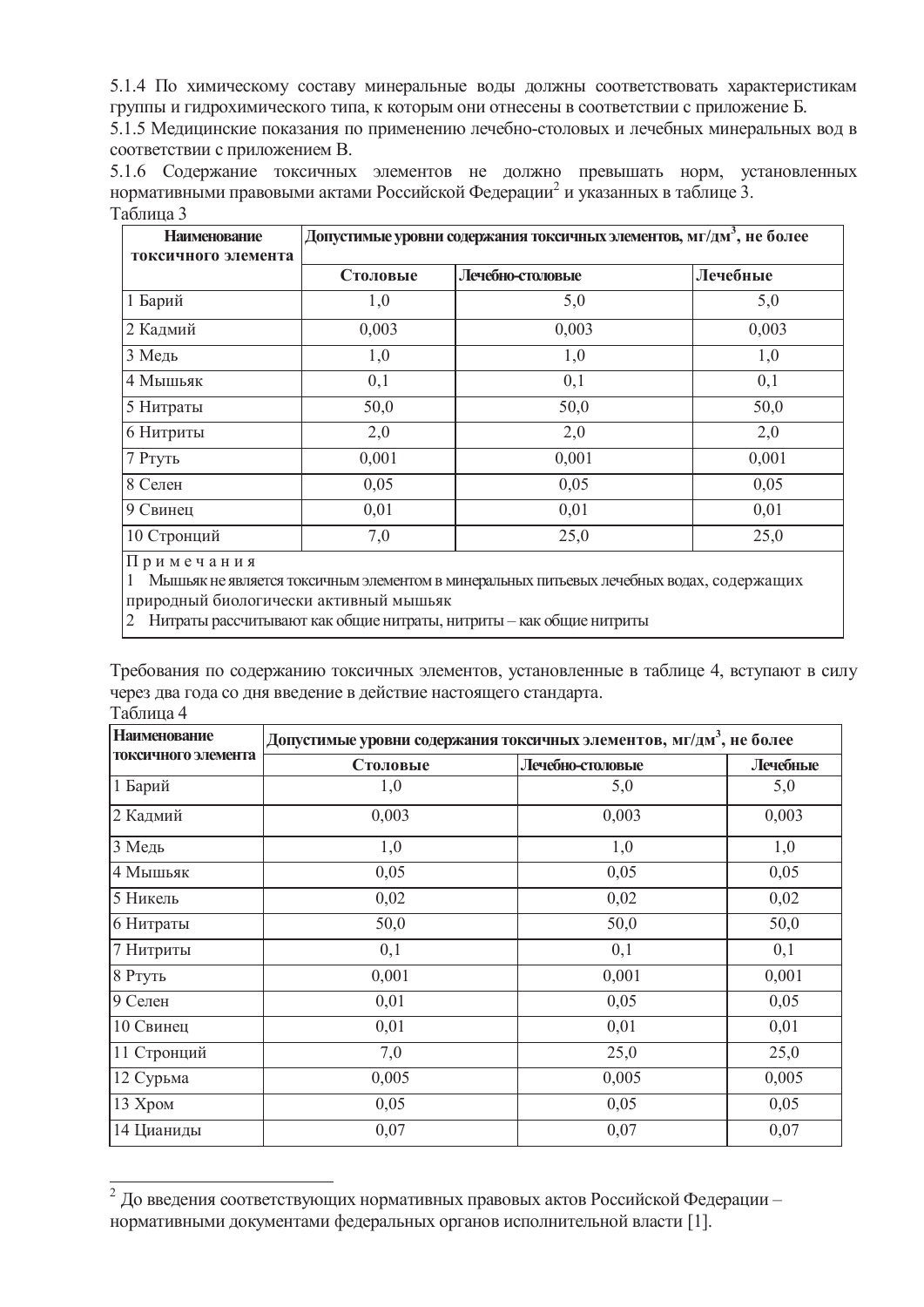Примечания

1 Мышьяк не является токсичным элементом в минеральных лечебных водах, содержащих приролный биологически активный мышьяк.

2 Нитраты рассчитывают как общие нитраты, нитриты – как общие нитриты,

3 Определение содержания сурьмы и цианидов проводят на этапе признания подземной воды в качестве минеральной.

4 Хром рассчитывают как общий хром.

5 Для минеральных вод, добываемых из защищенных от техногенного воздействия подземных горизонтов, где водовмещающие породы содержат нитриты в повышенных количествах, допускается уровень нитритов до 2,0 мг/дм<sup>3</sup> включительно.

5.1.7 Содержание радионуклидов не должно превышать норм, установленных нормативными правовыми актами Российской Федерации<sup>3</sup>.

5.1.8 Микробиологические показатели минеральных вод не должны превышать норм. установленных нормативными правовыми актами Российской Федерации<sup>4</sup> и указанных в таблице 5.

Таблина 5

| Наименование показателя                                                                                                               | Норматив       | Примечание                                                 |  |  |  |  |  |
|---------------------------------------------------------------------------------------------------------------------------------------|----------------|------------------------------------------------------------|--|--|--|--|--|
| 1 КМАФАнМ <sup>*</sup> , КОЕ/см <sup>3</sup>                                                                                          | не более $100$ |                                                            |  |  |  |  |  |
| 2 БГКП (колиформные бактерии),<br>$KOE/100 \text{ cm}^3$                                                                              | отсутствие     | Проводят 3-х кратное исследование по<br>$100 \text{ cm}^3$ |  |  |  |  |  |
| 3 БГКП (колиформные бактерии)<br>фекальные, $KOE/100 \text{ cm}^3$                                                                    | отсутствие     |                                                            |  |  |  |  |  |
|                                                                                                                                       | отсутствие     | Проводят 3-х кратное исследование по 1<br>$\mathbf{M}^3$   |  |  |  |  |  |
| <sup>*</sup> – Для минеральной воды в потребительской таре показатель определяют только в течение 12                                  |                |                                                            |  |  |  |  |  |
| 4 Pseudomonas aeruginosa, $KOE/\mu M^3$<br>часов после розлива. Продукцию, отобранную для проведения испытаний на содержание КМАФАнМ, |                |                                                            |  |  |  |  |  |

следует хранить при температуре от 1 °С до 4 °С.

5.1.9 Массовая доля двуокиси углерода в газированных минеральных водах, разлитых в потребительскую тару, должна быть не менее 0,20%, в железистых (в соответствии с приложением Б) – не менее 0,40%.

5.1.10 При обработке минеральной воды сернокислым серебром массовая концентрация сернокислого серебра в воде не должна превышать 0,2 мг/дм<sup>3</sup>.

5.1.11 Перманганатная окисляемость минеральных вод не должна превышать 10.0 мг/дм<sup>3</sup> потребленного кислорода. Расхождение между значениями перманганатной окисляемости минеральной воды в источнике (скважине) и в потребительской упаковке не должно превышать 15 %. При использовании лимонной или аскорбиновой кислот для обработки минеральных вод перманганатную окисляемость не определяеют.

### 5.2 Требования к сырью и вспомогательным материалам

- 5.2.1 При производстве минеральной воды используют:
	- двуокись углерода по ГОСТ 8050.
	- кислоту лимонную моногидрат пищевую по ГОСТ 908;
	- кислоту аскорбиновую:
	- сернокислое серебро.

 $3$  До введения соответствующих нормативных правовых актов Российской Федерации – нормативными документами федеральных органов исполнительной власти [1].

 $^{4}$  До введения соответствующих нормативных правовых актов Российской Федерации – нормативными документами федеральных органов исполнительной власти [1]— [3].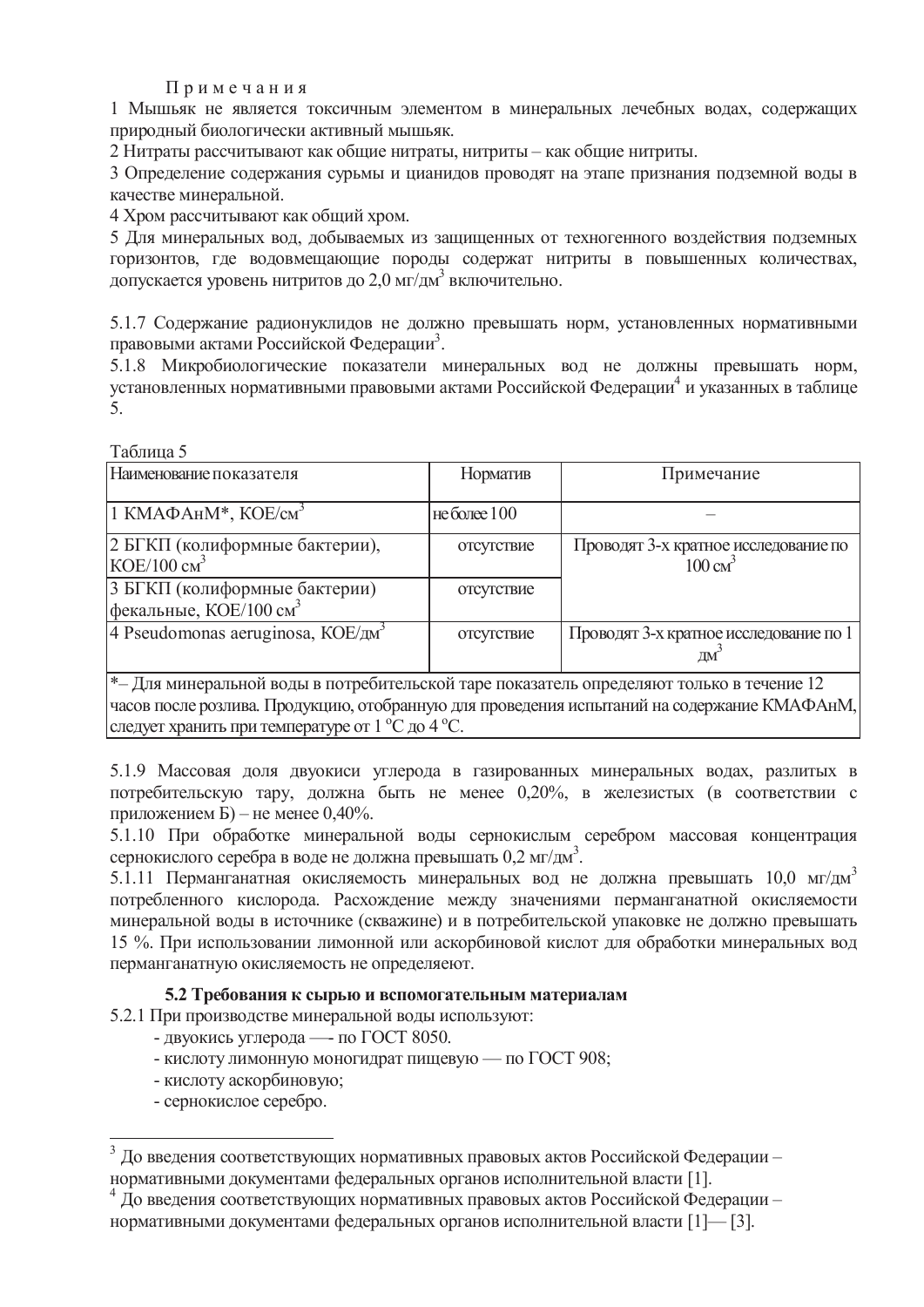5.2.2 Сырье и вспомогательные материалы, применяемые при производстве минеральных вод, должны соответствовать требованиям нормативных правовых актов Российской Федерации<sup>5</sup>.

### **5.3 Упаковка**

5.3.1 Минеральные воды разливают в потребительскую тару, обеспечивающую качество и безопасность минеральных вод.

5.3.2. Объем минеральной воды в единице потребительской тары должен соответствовать номинальному количеству, указанному в маркировке на потребительской таре, с учетом допускаемых отклонений.

Пределы допускаемых отрицательных отклонений объема продукции в единице потребительской тары от номинального количества — по ГОСТ 8.579.

5.3.3 Потребительскую тару с минеральной водой укупоривают с использованием укупорочных средств, упаковывают в транспортную тару или объединяют в групповые упаковки.

5.3.4 Потребительская тара, укупорочные средства, транспортная тара, контактирующие с минеральной водой должны быть изготовлены из материалов, использование которых в контакте с минеральными водами обеспечивает качество и безопасность минеральных вод.

5.3.5 При укрупнении грузовых мест формирование пакетов с минеральной водой — по ГОСТ 24597.

5.3.6 Упаковывание минеральной воды, отправляемой в районы Крайнего Севера и приравненные к ним местности, — по ГОСТ 15846.

5.3.7 Минеральная вола лолжна упаковываться в непосредственной близости от источника, либо транспортироваться к месту упаковки в условиях, обеспечивающих сохранность качества минеральной воды.

5.3.8 Поддоны, прокладочный и упаковочный материалы являются составной частью упаковки минеральных вод.

### **5.4 Маркировка**

5.4.1 Потребительскую тару с минеральной водой маркируют по ГОСТ Р 51074 с нанесением следующей информации:

- наименования продукта;

- указания степени насыщения двуокисью углерода — газированная или негазированная;

- наименования группы минеральной волы:

- номера скважины (скважин) и, при наличии, наименования месторождения (участка месторождения) или наименования источника;

- наименования и местонахождения (адреса) изготовителя и организации в Российской Федерации, уполномоченной изготовителем на принятие претензий от потребителей на её территории (при наличии), ее телефона, а также, при наличии, факса, адреса электронной почты:

- объема, дм<sup>3</sup>;

- товарного знака изготовителя (при наличии);

- назначения воды (столовая, лечебная, лечебно-столовая);

- минерализации, г $\overrightarrow{I}$ дм<sup>3</sup>;

- условий хранения;

- даты розлива;

- срока годности;

- основного ионного состава и (при наличии) массовой концентрации биологически активных компонентов, мг/ дм $^3\!;$ 

- медицинских показаний по применению (для лечебных и лечебно-столовых вод) в соответствии с приложением В;

- обозначения документа, в соответствии с которым изготовлена минеральная вода;

- информации о подтверждении соответствия.

5.4.2. Наименование природной минеральной воды, которое представляет собой или содержит

 $^5$  До введения соответствующих нормативных правовых актов Российской Федерации – нормативными документами федеральных органов исполнительной власти [1], [4].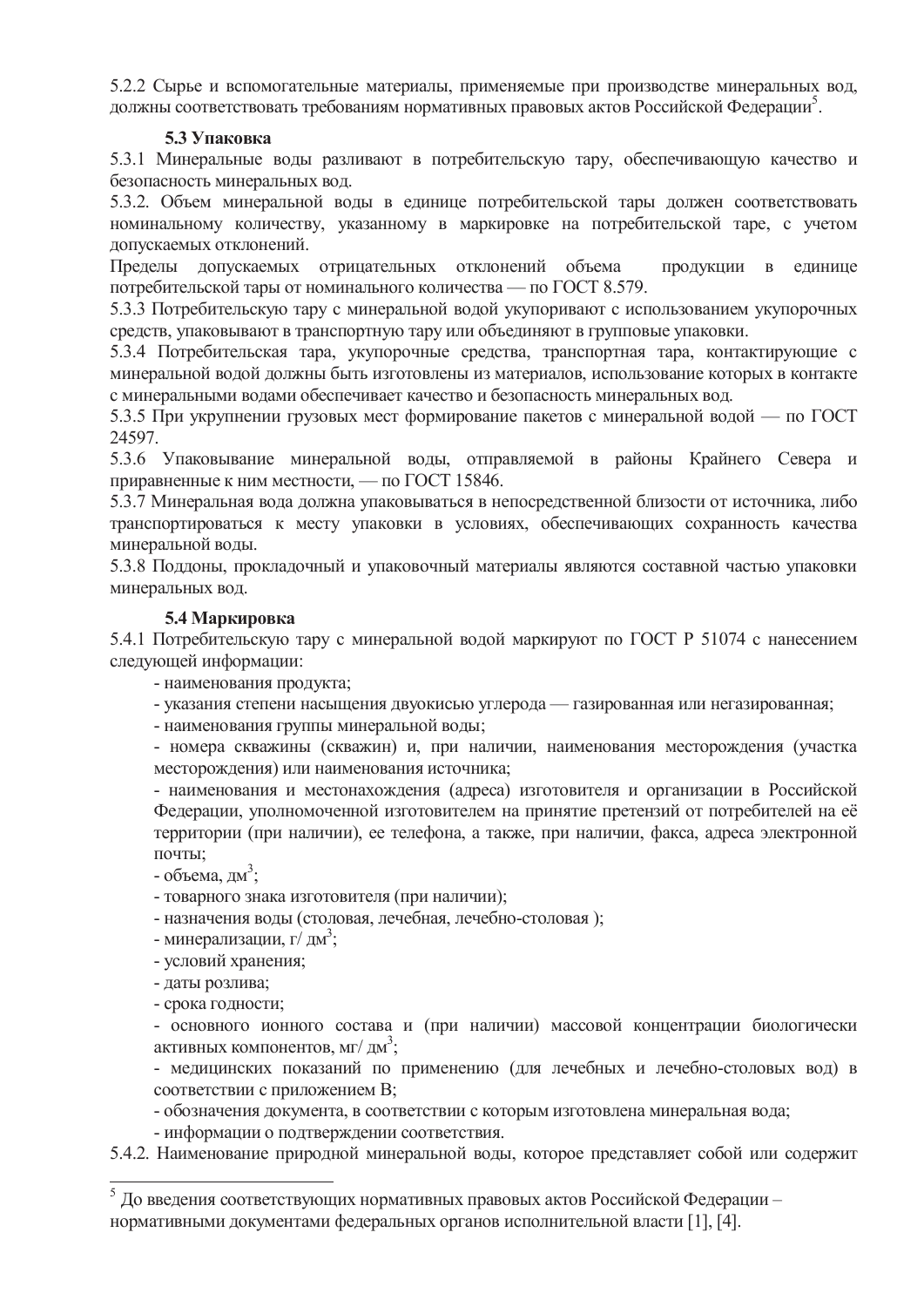современное или историческое, официальное или неофициальное, полное или сокращенное название городского или сельского поселения, местности или другого географического объекта, природные условия которого исключительно или главным образом определяют свойства природной минеральной воды (месторождения природной минеральной воды, участка месторождения, источника и другого элемента месторождения, иного географического объекта в границах месторождения), может быть указано при условии, что данная природная минеральная вола лобывается в прелелах этого географического объекта.

5.4.3 При содержании фторидов более 1 мг/дм<sup>3</sup> изготовитель обязан указать в маркировке — «Содержит фториды»; при содержании фторидов более 2,0 мг/дм<sup>3</sup> — «Высокое содержание фторидов: не пригодна для регулярного употребления детьми до семи лет».

5.4.4 Маркировка транспортной тары — по ГОСТ 14192 с нанесением необходимых манипуляционных знаков по ГОСТ Р 51474: «Беречь от влаги», «Верх» для всех видов тары, а для стеклянной тары дополнительно должен быть нанесен знак «Хрупкое. Осторожно».

5.4.5 Маркировка непрозрачной групповой упаковки минеральных вод, должна содержать следующую информацию:

- наименование продукта;

- наименование и местонахождение (адрес) изготовителя;

- количество упаковочных единиц;

- объем минеральной воды в потребительской таре, дм<sup>3</sup>.

5.4.6 На прозрачную групповую упаковку минеральных вод транспортная маркировка не наносится.

### **6 Правила приемки**

6.1 Правила приемки — по ГОСТ 23268.0.

6.2 Порядок и периодичность контроля (полного, сокращенного и краткого химического анализов), в том числе на соответствие требованиям безопасности готовой продукции, устанавливает изготовитель в программе производственного контроля.

6.3 Полный химический анализ и проверку на соответствие требованиям пунктов 5.1.6, 5.1.7 настоящего стандарта производят не реже 1 раза в год.

6.4 Результаты химического анализа минеральной воды должны быть представлены по форме в соответствии с приложениями Г, Д и Е.

### **7 Методы контроля**

7.1 Методы отбора проб - по ГОСТ 23268.0.

7.2 Оценку внешнего вида готовой продукции, упаковки, маркировки проводят визуально.

7.3 Определение органолептических показателей и объема минеральной воды в потребительской таре — по ГОСТ 23268.1.

7.4 Определение водородного показателя (pH) — по [4].

7.5 Герметичность укупорки — по ГОСТ Р 52109.

7.6 Определение сухого остатка — по ГОСТ 18164.

7.7 Определение минерализации воды проводят расчетным методом как суммарную концентрацию анионов, катионов и недиссоциированных в воде неорганических веществ, выраженную в г/дм<sup>3</sup>.

7.8 Определение химических показателей: бор — по ГОСТ Р 51210, ГОСТ Р 51309; литий — по ГОСТ Р 51309, [5]; аммоний — по ГОСТ 23268.10; калий — по ГОСТ Р 51309, ГОСТ 23268.7, [5]; натрий — по ГОСТ Р 51309, ГОСТ 23268.6, [5]; серебро — по ГОСТ Р 51309, ГОСТ 23268.13, [6]; магний — по ГОСТ Р 51309, ГОСТ 23268.5; кальций — по ГОСТ Р 51309, ГОСТ 23268.5; железо закисное и железо окисное — по ГОСТ Р 51309, ГОСТ 23268.11, ГОСТ 30538, [6]; алюминий по ГОСТ Р 51309; марганец — по ГОСТ Р 51309, ГОСТ 4974, [6]; кобальт —по ГОСТ Р 51309, [6]; цинк — по ГОСТ Р 51309, ГОСТ 18293, ГОСТ 30538, [6]; молибден — по ГОСТ Р 51309;  $\Phi$ торид-ион — по ГОСТ 23268.18; хлорид-ион — по ГОСТ 23268.17; бромид-ион — по ГОСТ 23268.15; йодид-ион — по ГОСТ 23268.16; сульфат — по ГОСТ Р 52964, ГОСТ 4389, ГОСТ 23268.4; гидросульфид — по [8], [9]; тиосульфат и сульфит — по [8], [9]; карбонат и гидрокарбонат — по ГОСТ 23268.3; гидрофосфат — по ГОСТ 18309, [10]; диоксид углерода по ГОСТ 23268.2; сероводород общий — по [8], [9]; кремний — по ГОСТ Р 51309, [11], [12].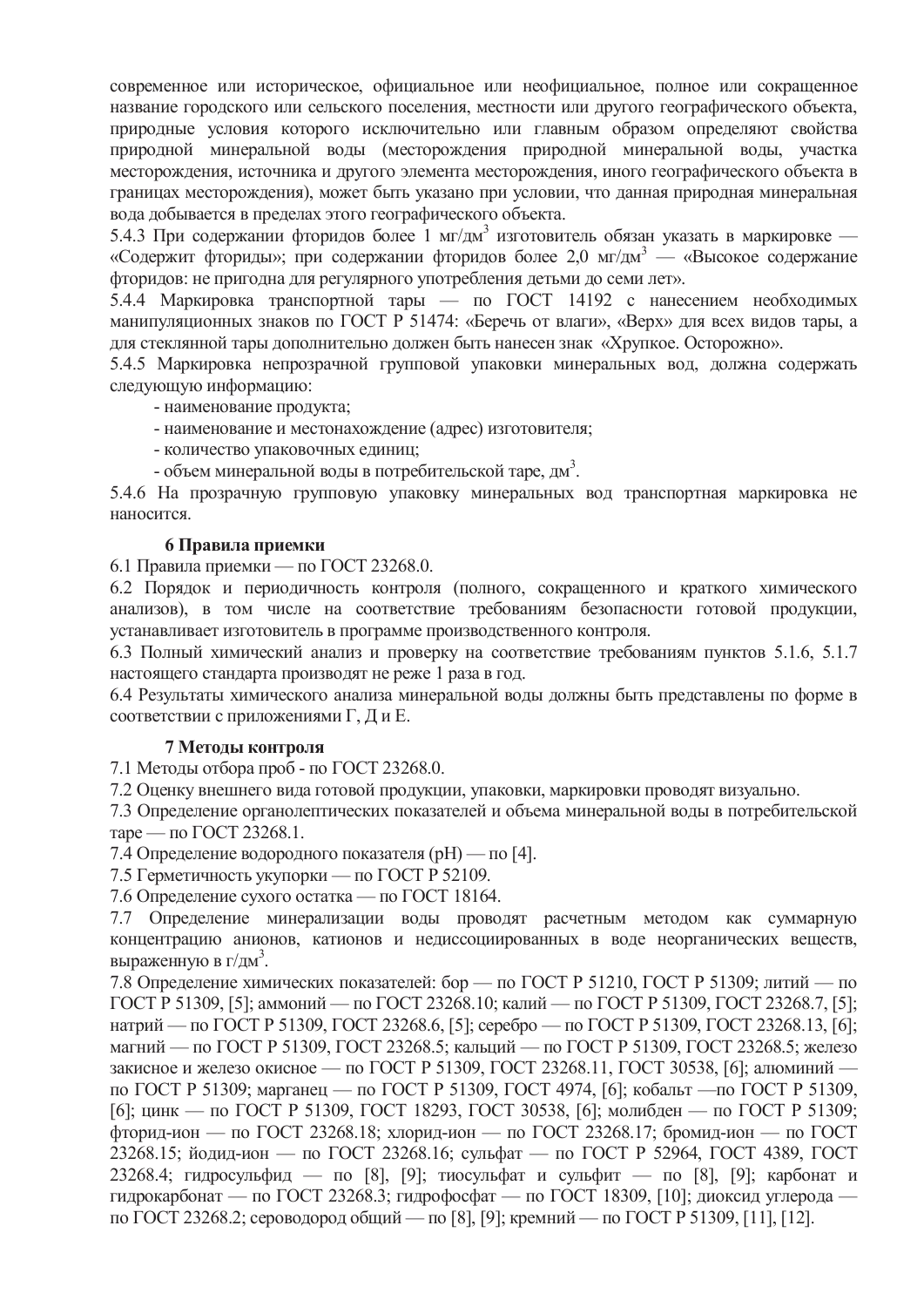7.9 Определение токсичных элементов: барий, никель, сурьма и хром — по ГОСТ Р 51309; кадмий — по ГОСТ Р 51309, ГОСТ 30538; медь — по ГОСТ Р 51309, ГОСТ 30538, ГОСТ 4388, [6], [7]; мышьяк — по ГОСТ Р 51309, ГОСТР51766, ГОСТ 30538, ГОСТ 23268.14; нитраты — по ГОСТ 23268.9; нитриты — по ГОСТ 23268.8; ртуть —по ГОСТ Р 51212, [13]; селен — по ГОСТ Р 51309, ГОСТ 19413; свинец — по ГОСТ Р 51309, ГОСТ 18293, ГОСТ 30538; стронций — по ГОСТ 23950, [5]; цианиды — по ГОСТ Р 51680.

7.10 Определение радионуклидов — по ГОСТ Р 51730, [14].

7.11 Определение перманганатной окисляемости — по ГОСТ 23268.12.

7.12 Определение двуокиси углерода — по ГОСТ 23268.2.

7.13 Методы отбора проб для микробиологических анализов — по ГОСТ 26668, подготовка проб — по ГОСТ 26669, культивирование микроорганизмов — по ГОСТ 26670.

7.14 Определение микробиологических показателей (кроме P.aeruginosa) — по ГОСТ Р 52816, ГОСТ 18963, определение Р. aeruginosa — по [15].

### **8 Идентификация**

При необходимости, идентификацию минеральной воды, включенной в приложение Б, проводят путем сравнения показателей основного ионного состава, полученных в результате химического анализа идентифицируемой минеральной воды, и показателей основного ионного состава, указанных в приложении Б. В случае недостаточности данных для вывода о подлинности минеральной воды идентификацию проводят путем сравнения показателей полного химического анализа минеральной воды из источника (скважины) с учетом естественных природных вариаций и показателей полного химического анализа идентифицируемой воды с учетом разрешенных настоящим стандартом способов обработки минеральных вод. Полный химический анализ минеральной воды проводят по показателям, указанным в приложении  $\Gamma$ , стандартизованными метолами.

При необхолимости, илентификацию минеральной волы, не включенной в приложение Б. проводят путем сравнения показателей полного химического анализа минеральной воды из источника (скважины) с учетом естественных природных вариаций и показателей полного химического анализа идентифицируемой воды с учетом разрешенных настоящим стандартом способов обработки минеральных вод. Полный химический анализ минеральной воды проводят по показателям, указанным в приложении Г, стандартизованными методами.

### **9 Транспортирование и хранение**

9.1 Минеральные воды транспортируют всеми видами транспорта. Пакетирование грузовых мест ПРОВОДЯТ ПО ГОСТ 23285.

9.2 Минеральные воды, разлитые в потребительскую тару, не являются скоропортящейся продукцией.

9.3 Срок годности минеральных вод конкретных наименований, а также правила и условия хранения и транспортирования продукции в течение срока годности устанавливает изготовитель в технологической инструкции на минеральную воду конкретного наименования.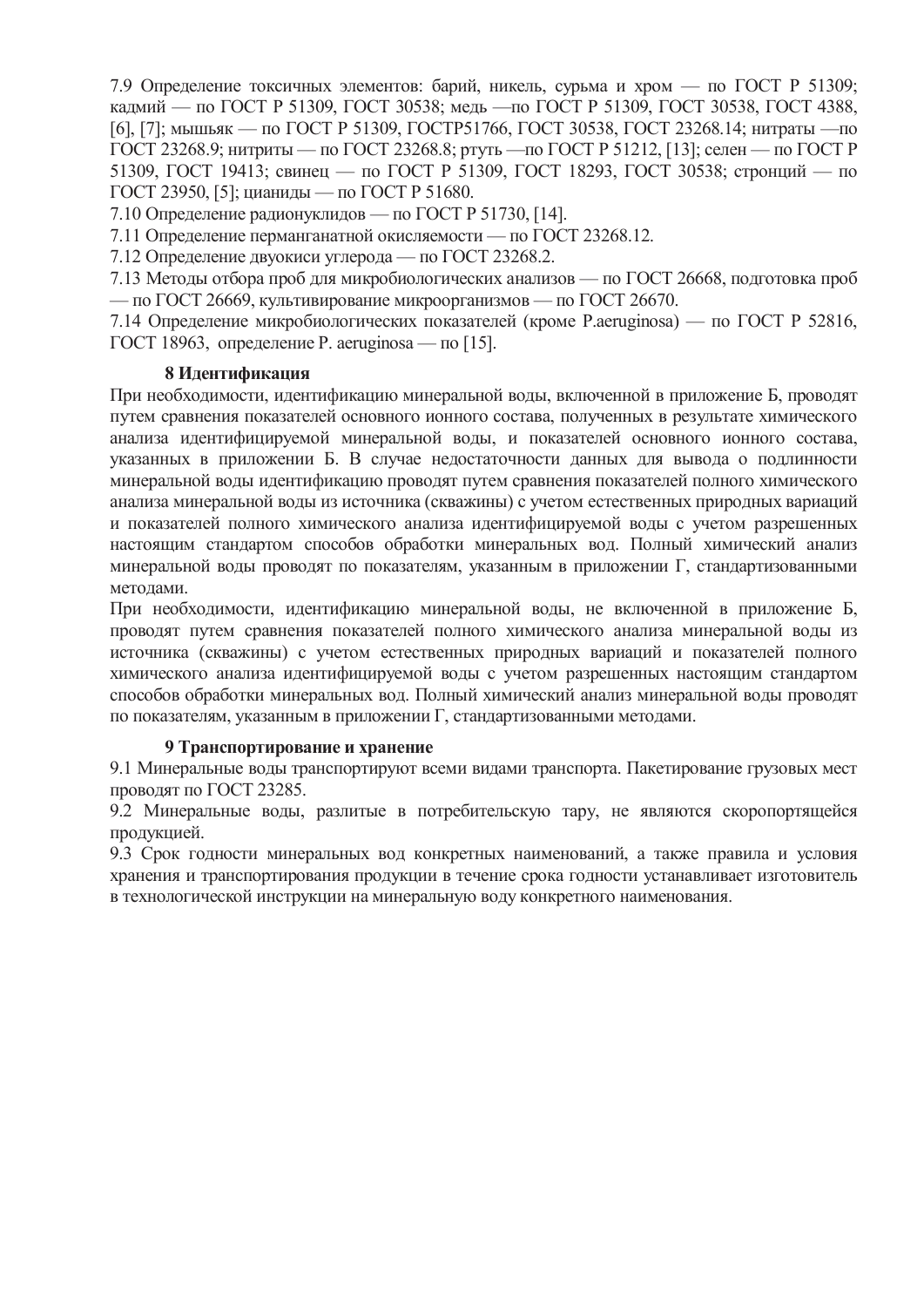## Приложение А **(обязательное)**

### **Бальнеологические нормы биологически активных компонентов в минеральных водах**

А.1 Бальнеологические нормы биологически активных компонентов в минеральных водах приведены в таблице А.1.  $Ta 6 \pi 1$ 

| Наименование     | Наименование биологически                                                                 |                 | Значение массовой концентрации   |  |  |  |  |  |  |  |  |
|------------------|-------------------------------------------------------------------------------------------|-----------------|----------------------------------|--|--|--|--|--|--|--|--|
| группы           | активного компонента                                                                      |                 | биологически активногокомпонента |  |  |  |  |  |  |  |  |
| минеральной воды |                                                                                           |                 | $MT/\text{µM}^3$                 |  |  |  |  |  |  |  |  |
|                  |                                                                                           | лечебные        | лечебно-столовые                 |  |  |  |  |  |  |  |  |
| Углекислая       | Свободная двуокись углерода<br>(растворенная)                                             |                 | не менее 500,0                   |  |  |  |  |  |  |  |  |
| Железистая       | Железо (суммарное)                                                                        |                 | Не менее $10,0$                  |  |  |  |  |  |  |  |  |
| Мышьяковистая    | Мышьяк $2$                                                                                | не менее $0,7$  |                                  |  |  |  |  |  |  |  |  |
| Борная           | Бор (в пересчете на ортоборную<br>кислоту)                                                | не менее $60,0$ | $35,0 - 60,0$                    |  |  |  |  |  |  |  |  |
| Кремнистая       | Кремний (в пересчете на метакремниевую<br>кислоту)                                        |                 | не менее $50,0$                  |  |  |  |  |  |  |  |  |
| Бромная          | Бром                                                                                      | не менее $25,0$ |                                  |  |  |  |  |  |  |  |  |
| Йодная           | Йод                                                                                       | не менее $10,0$ | $5,0-10,0$                       |  |  |  |  |  |  |  |  |
| Содержащая       | Органические вещества                                                                     | не менее $15,0$ | $5,0-15,0$                       |  |  |  |  |  |  |  |  |
| органические     | (в расчете на углерод)                                                                    |                 |                                  |  |  |  |  |  |  |  |  |
| вещества         |                                                                                           |                 |                                  |  |  |  |  |  |  |  |  |
|                  | 1) Для минеральных вод, содержащих свободную двуокись углерода (растворенную) в источнике |                 |                                  |  |  |  |  |  |  |  |  |

 $\begin{pmatrix} 1 & \text{if } \\ \text{if } (k \text{ is a}) \\ \text{if } (k \text{ is a}) \end{pmatrix}$ 

 $|2)$  Для минеральных вод, содержащих природный биологически активный мышьяк в источнике (скважине)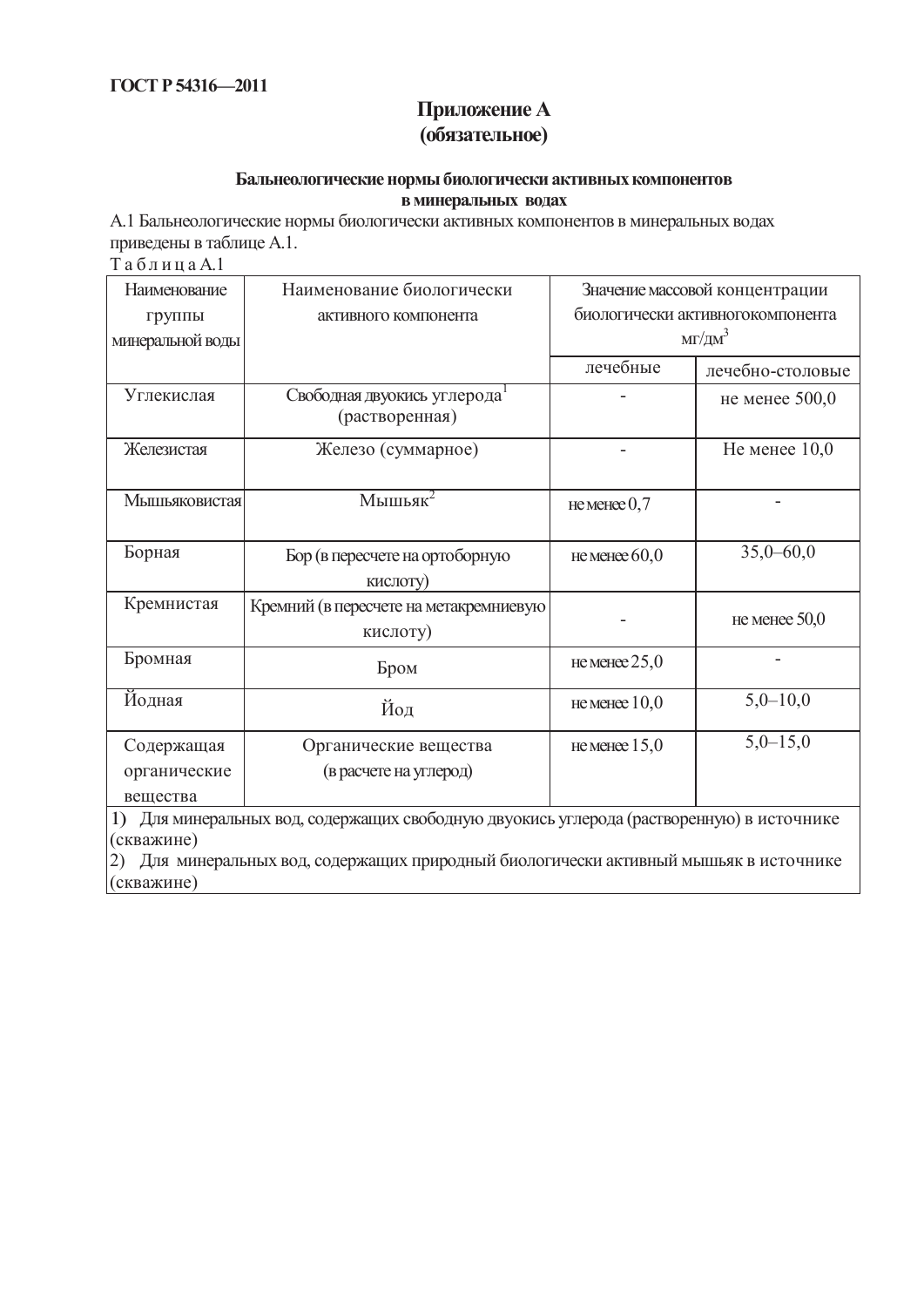Приложение Б (обязательное) **Ь** (обязательное) Приложение

# Tребования Требования к химическим показателям групп, гидрохимических типов минеральных вод **ҡ химическим показателям групп, гидрохимических типов минеральных вод**

и их лечебному применению и их лечебному применению

Б.1. Требования ɤк химическим показателям групп, гидрохимических типов минеральных вод ɢи их лечебному применению приведены в таблице .<br>ها Taблица **Ȼ.1**

| Назначе- Медицинские<br>показания по                     | применению     | минеральной<br> приложение<br> B)<br>воды (см.                 | п                                                                                            | B2.2: B3<br>l: B2<br>$\Xi$                                                    | B2.2: B3<br>B1: B2                                                                   | $\tilde{P}$<br>B2.2: B3<br>$\overline{EB}$<br>$\Xi$                                          |
|----------------------------------------------------------|----------------|----------------------------------------------------------------|----------------------------------------------------------------------------------------------|-------------------------------------------------------------------------------|--------------------------------------------------------------------------------------|----------------------------------------------------------------------------------------------|
| ние                                                      | воды           |                                                                | Столовая                                                                                     | столовая<br>Лечебно-                                                          | Лечебно-<br>столовая                                                                 | Лечебно-<br>столовая                                                                         |
| Биологи-<br>чески                                        | активные       | KOMIIO-<br>ненты.<br>MIYAM <sup>-</sup>                        | J.                                                                                           | I.                                                                            |                                                                                      | 500-800                                                                                      |
| Основной ионный состав представителя гидрохимического    |                | $(Na^+K)$                                                      | $120 - 250$                                                                                  | 350-600                                                                       | 400-600                                                                              | 1000-3000                                                                                    |
|                                                          | Катионы, мг/дм | ৡ৸                                                             | $\frac{10}{5}$                                                                               | < 10                                                                          | < 10                                                                                 | 50                                                                                           |
|                                                          |                | $\mathrm{C}^\ddag$                                             | < 20                                                                                         | $<$ 25                                                                        | < 10                                                                                 | $<100$                                                                                       |
| типа минеральной воды                                    |                | J                                                              | < 80                                                                                         | $50 - 120$                                                                    | $<100$                                                                               | $200 - 650$                                                                                  |
|                                                          | Анионы, мг/дм  | $\mathcal{S}^{\mathcal{A}}$                                    | < 90                                                                                         | < 100                                                                         | < 50                                                                                 | < 150                                                                                        |
|                                                          |                | HCO <sub>3</sub>                                               | $220 - 500$                                                                                  | 700-1200                                                                      | $700 - 1200$                                                                         | 2300-4000                                                                                    |
| Минера<br>лизация,                                       |                | $\ensuremath{\mathrm{r}/\mathrm{nm}}^3$                        | $-0,8$<br>0,5                                                                                | $L_{2,0}$<br>$\Xi$                                                            | $0 - 2, 0$<br>$\tilde{1}$                                                            | $-7,0$<br>$\frac{1}{4}$                                                                      |
| Наименование<br>представителя                            | гидрохимичес-  | местонахожде-<br>минеральной<br>воды и её<br>кого типа<br>HINC | Ставропольский<br>месторождение<br>Горная (скв. 70)<br>Ессентукское<br>Ессентукская<br>'край | месторождение<br>Краснодарский<br>Псекупское<br> Горячий<br> Ключ № 1<br>край | 46602) Ханское<br>месторождение<br>Майкопская<br>Республика<br>(скв. 6030,<br>Адыгея | Ставропольский<br>край<br>месторождение<br>$($ CKB. $26-H, 43,$<br>Нагутская 26<br>Нагутское |
|                                                          | Основные       | мг-экв.,%<br>ионы,                                             | HCO <sub>3</sub> 60-85<br>$\begin{array}{c} (Na + K) > 0 \\ 80 \end{array}$                  | $(Na+K) > 90$<br>HCOs > 75                                                    |                                                                                      | $(Na+K) > 90$<br>HCO3 > 70                                                                   |
|                                                          | Минерал        | изация,<br>г/дм <sup>-</sup>                                   | $0, 5 - 0, 8$                                                                                | $1,0 -2,0$                                                                    |                                                                                      |                                                                                              |
| Характеристика гидрохимического<br>типа минеральной воды | Наименова-     | гидрохимии-<br>ческого типа<br>воды<br>ние                     | ский горный<br>Ессентукск-                                                                   | ключевский<br> № 1<br>оряче-                                                  |                                                                                      | Haryrcкий 26  4,0-7,0                                                                        |
| Наименование<br>1 аолица ь.1<br>группы                   | минеральной    | воды                                                           | - 1 идрокар-<br>натриевая<br>бонатная                                                        |                                                                               |                                                                                      |                                                                                              |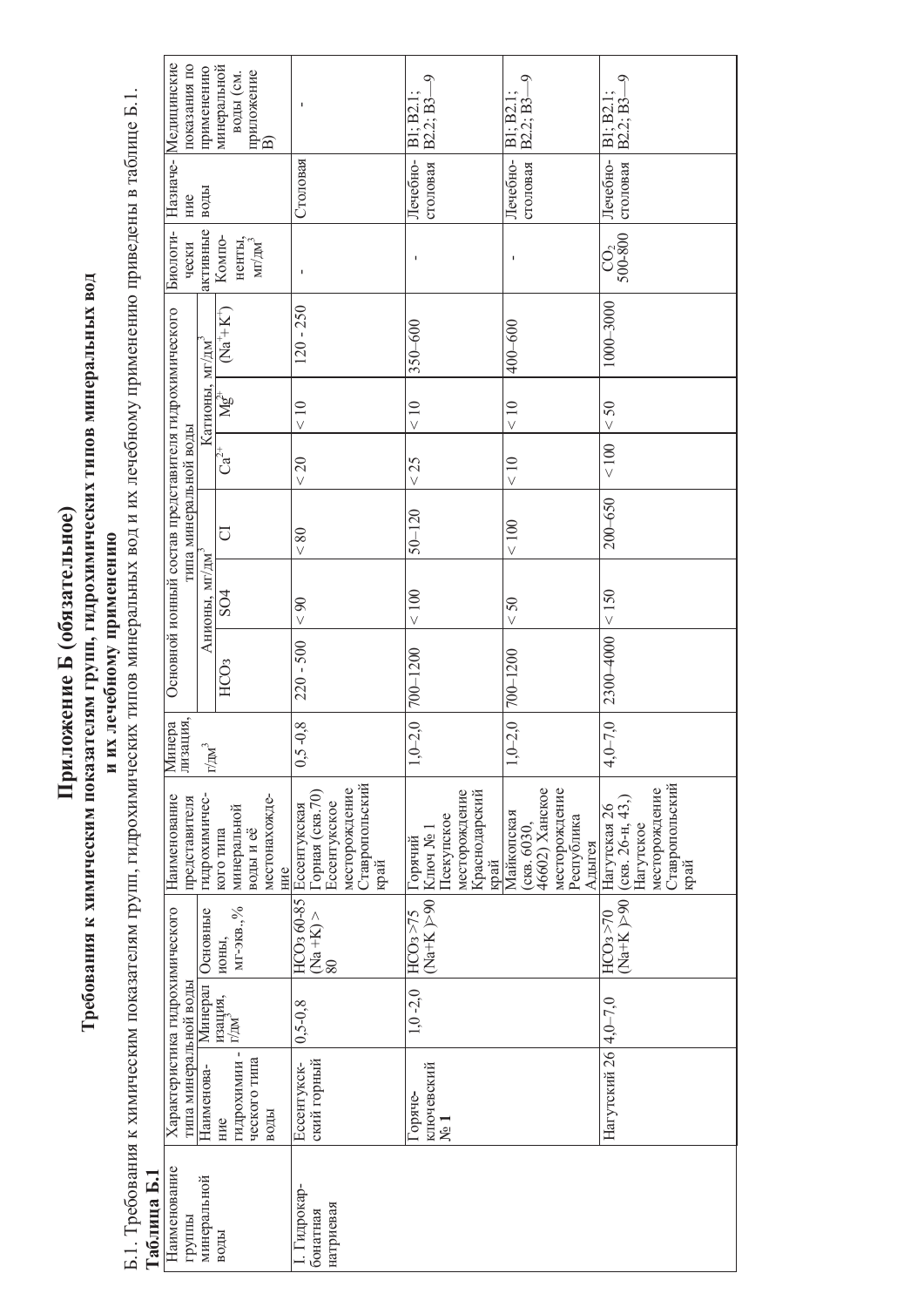|                        | приложение В)<br>Медицинские<br>показания по<br>применению                     |                        | минеральной<br>воды (см.<br>питьевой                                | $B.1; \overline{B.2.1}; B.2.2;$<br>$B.3- B.9$                                                  | $\frac{B \cdot 2 \cdot 2}{B \cdot 8}$ : B.3 - B.5;<br>B.I:B.2 | $\blacksquare$                                                                                                                         | B.1; B.2.1; B.2.2;<br>$B.3 - B.9$                                                            | B.1; B.2.1; B.2.2;<br>B.3-B.8;                                                                                                         |
|------------------------|--------------------------------------------------------------------------------|------------------------|---------------------------------------------------------------------|------------------------------------------------------------------------------------------------|---------------------------------------------------------------|----------------------------------------------------------------------------------------------------------------------------------------|----------------------------------------------------------------------------------------------|----------------------------------------------------------------------------------------------------------------------------------------|
|                        | Назнач<br>ение                                                                 | воды                   |                                                                     | Лечебно-<br>столовая                                                                           | Лечебная                                                      | Столовая                                                                                                                               | Лечебно-<br>столовая                                                                         | Лечебная                                                                                                                               |
|                        | ически<br>Биолог                                                               | актив-                 | Komno-<br>ненты, $\text{m}/\text{m}^3$<br>HЫC                       | $\frac{CO_2}{1000}$ 500-                                                                       | $\rm H_3BO_3$ CO <sub>2</sub>                                 | $\mathbf I$                                                                                                                            | $H_2$ SiO <sub>3</sub><br>60-90<br>$\frac{CO_2}{1700}$                                       | $\begin{array}{c c} {\rm CO_2} & \ & 800 - 2000 \end{array}$<br>H <sub>3</sub> BO <sub>3</sub><br>130-230                              |
|                        |                                                                                |                        | $^{+}$<br>ta<br>EE                                                  | $2000 - 3000$                                                                                  | ∗                                                             | 30<br>$\mathbf I$<br>5                                                                                                                 | - 006<br>1200                                                                                | $350 - 700$                                                                                                                            |
|                        |                                                                                |                        | Катионы, мг/дм <sup>-</sup><br>  Mg <sup>2+</sup>   (N <sub>8</sub> | $<100$                                                                                         | ⋇                                                             | $-20$<br>$\sim$                                                                                                                        | $<100$                                                                                       | $<100$                                                                                                                                 |
|                        |                                                                                |                        | $\rm Ca^{2+}$                                                       | $<150$                                                                                         | ⋇                                                             | 250                                                                                                                                    | $\frac{250}{350}$                                                                            | 180<br>250                                                                                                                             |
|                        |                                                                                |                        | J                                                                   | $500 - 650$                                                                                    | ₩                                                             | $rac{1}{\sqrt{2}}$                                                                                                                     | ı<br>$\frac{130}{180}$                                                                       | $50\,$<br>$\vee$                                                                                                                       |
|                        |                                                                                | Анионы, мг/дм          | SO <sub>4</sub>                                                     | $100 - 300$                                                                                    | ⋇                                                             | 25<br>$\vee$                                                                                                                           | < 25                                                                                         | $\frac{2}{\sqrt{2}}$                                                                                                                   |
|                        | Основной ионный состав представителя гидрохимического<br>типа минеральной воды |                        | HCO <sub>3</sub>                                                    | 4200 - 5600                                                                                    | ⋇                                                             | $150 - 250$                                                                                                                            | $3000 -$<br>4000                                                                             | 1900<br>2800                                                                                                                           |
|                        | лизация,<br>Минера-                                                            | $\Gamma/\mathrm{HM}^3$ |                                                                     | $\circ$<br>$6,0-9,$                                                                            | ∗                                                             | Ţ<br>$\frac{0,20}{0,35}$                                                                                                               | $5,0-6,0$                                                                                    | $2,5 - 4,5$                                                                                                                            |
|                        | Наименование<br>представителя                                                  | гидрохимичес-          | местонахожде-<br>минеральной<br>кого типа<br>воды и ее<br>ние       | Ставропольски<br>(скважина 56).<br>Нагутская -56<br>месторожде-<br>Нагутское<br>й край<br>ние, | ∗                                                             | 3-э). Архызское<br>месторождение<br>$131-x$ , $1-9$ , $2-9$ ,<br>Архыз (сква-<br>жины 130-к,<br>Республика<br>Черкесская<br>Карачаево- | месторождение<br> , Кемеровская<br> область<br>Герсинское<br>Герсинка<br>(скважина<br>1011). | месторорждени<br>(скажина 6-А<br>Побединское<br>Сахалинская<br>Сахалинская<br>область<br>$6nc$ ).                                      |
|                        |                                                                                | Основные               | ионы, мг-<br>экв., $\%$                                             | $(Na+K) > 90$<br>HCO <sub>3</sub> 75-90                                                        | 06 <sub>5</sub><br>$(Ma+K)$<br>$>80$                          | HCO <sub>3</sub> 70-90<br>$(Na+K)20-30$<br>Мд 20-30<br>Ca 40-50                                                                        | $(Na+K)55-$<br>$HCO3$ >90                                                                    | $\begin{array}{c} \n\left(\text{Na}+\text{K}\right)50 \\ \hline\n70 \text{Ca } 20 \\ \hline\n40\n\end{array}$<br>HCO <sub>3</sub> > 90 |
|                        |                                                                                | Минерал                | изация,<br>$\Gamma/\text{HM}^2$                                     | $6, 0 - 9, 5$                                                                                  | 15,0<br>8,0                                                   | $-0,4$<br>0,2                                                                                                                          | $4,0 - 6,0$                                                                                  | $2,0 - 5,0$                                                                                                                            |
| ᡪ                      | Характеристика гидрохимического<br>типа минеральной воды                       | Наименова              | гидрохимич<br>еского типа<br>воды<br>ние                            | л,<br>Нагутский<br>56                                                                          | Мухенский*                                                    | Архызский                                                                                                                              | Терсинский                                                                                   | Сахалинский                                                                                                                            |
| Продолжение таблицы Б. | Наименование<br>группы                                                         | минеральной            | воды                                                                | Гидрокарбо-<br>натриевая<br>натная                                                             | Іа. Гидрокарбо-<br>натриевая,<br>борная<br>натная             | П. Гидрокарбо-<br>кальциевая,<br>кальциевая<br>магниево-<br>магниево-<br>натриево-<br>натриево<br>натная                               | карбонатная<br>кремнистая<br>кальциево-<br>натриевая,<br>Па. Гидро-                          | Пб. Гидрокар-<br>кальциевая),<br>натриевая<br>кальциево<br>натриево-<br>бонатная<br>борная                                             |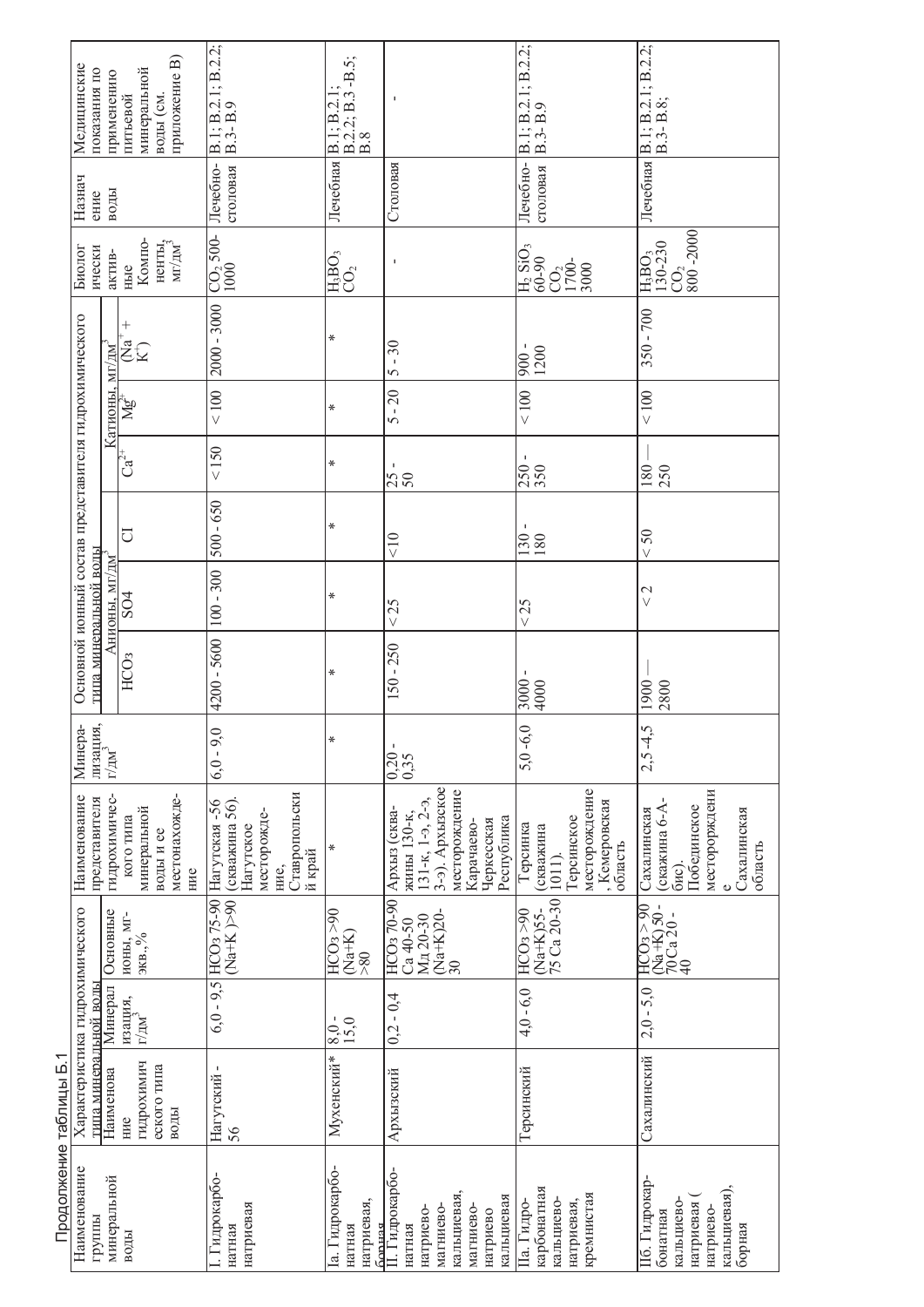| Медицинские                                           | показания по<br>применению         |                             | минеральной<br>приложение<br>В)<br>воды (см.           |                                                                                 | Лечебная <u>  В. 1; В. 2.1;</u><br>  В. 2.2; В. 3-;<br>  В. 8; В. 10<br>  В. 8; В. 10 | B 2.1;<br>B 2.2; B 3-<br>B 3<br>$-B.1$ ;                                                                                   | B 2 1;<br>B 2 2; B 3<br>B 3 3; B 10<br>B 3; B 10<br>- B.1:                                                                  |
|-------------------------------------------------------|------------------------------------|-----------------------------|--------------------------------------------------------|---------------------------------------------------------------------------------|---------------------------------------------------------------------------------------|----------------------------------------------------------------------------------------------------------------------------|-----------------------------------------------------------------------------------------------------------------------------|
| Назнач                                                | воды<br>ение                       |                             |                                                        |                                                                                 |                                                                                       | Лечеб<br>ловая<br>HOCTO                                                                                                    | Лечеб<br>ловая<br>HOCTO                                                                                                     |
| Биолог                                                | ически<br>активн                   |                             | KOMNOH<br>енты,<br>мг/дм <sup>3</sup><br>$\frac{6}{5}$ | $\begin{array}{c} 450 \\ 450 \\ 102 \end{array}$                                | $H_3$ BO <sub>3</sub><br>CO <sub>2</sub><br>4S                                        | 500-800<br>H <sub>2</sub> SiO <sub>3</sub><br>50-70<br>CO <sub>2</sub>                                                     | Fe 15-25<br>Co <sub>2</sub><br>2900 -<br>3300                                                                               |
|                                                       |                                    |                             | +<br>֞֞֟׆֦֬֞֞֞֞֞֬<br>֞֞֞֞֞֞֞֟                          |                                                                                 |                                                                                       |                                                                                                                            | 820<br>650                                                                                                                  |
|                                                       |                                    | Катионы, мг/дм <sup>3</sup> | ,<br>Σ                                                 |                                                                                 |                                                                                       | 130 - 200 200 -<br>300                                                                                                     | $100 - 130$                                                                                                                 |
|                                                       |                                    |                             | ಸ್<br>೦                                                |                                                                                 | $\star$                                                                               | 250<br>300                                                                                                                 | $\frac{90}{230}$                                                                                                            |
|                                                       |                                    |                             | $\overline{\circ}$                                     | $\star$                                                                         | ×                                                                                     | $\frac{0}{x}$                                                                                                              | SO<br>V                                                                                                                     |
|                                                       |                                    | Анионы, мг /дм <sup>3</sup> | SO <sub>4</sub>                                        |                                                                                 |                                                                                       | $25 - 80$                                                                                                                  | $\frac{0}{x}$                                                                                                               |
| Основной ионный состав представителя гидрохимического | типа минеральной воды              |                             | <b>CO3</b>                                             | $\star$                                                                         | $\star$                                                                               | 1800 - 2500                                                                                                                | 2900 - 3500                                                                                                                 |
| Минера-                                               | лизация,<br>$T/$ ДМ $\degree$      |                             |                                                        | $\star$                                                                         | $\ast$                                                                                | 2.5<br>2.0                                                                                                                 | $3,0 -5,0$                                                                                                                  |
| Наименование                                          | гидрохимическог<br>представителя   |                             | местонахождени<br>минеральной<br>воды и ее<br>о типа   |                                                                                 |                                                                                       | (скважина 29/6).<br>местрождение,<br>-онжинское<br>Амурская<br>Амурская<br>(Гонжа)<br>область                              | Месторождение<br>скважина 546)<br><b>Приморский</b><br>Ласточка<br>Пасточка,,<br>қрай                                       |
|                                                       | Основные                           |                             | <b>NOHbI, MI-</b><br>экв., $%$                         | HCO <sub>3</sub> > 90<br>Ca 60-75<br>$\frac{\text{(Na+K)} 20}{30}$              | (Na+K) 55-<br>55<br>HCO <sub>3</sub> > 90<br>$Ca25 - 35$                              | $\frac{(Na + K) 20 -}{40}$<br>HCO3 > 75<br>Ca 35-60<br>$M_A > 20$                                                          | Ca 20-40<br>Mg 20 - 50<br>$\frac{(Na + K)30-}{50}$<br>HCOs > 80                                                             |
|                                                       | <b>Минерал</b>                     |                             | изация,<br>г/ дм <sup>3,</sup>                         | $2,0 - 3,5$                                                                     | $3,5 - 6,0$                                                                           | $1, 0 - 4, 5$                                                                                                              | $3,0-5,0$                                                                                                                   |
| Характеристика гидрохимического<br>נ<br>הב            | гипа минеральной воды<br>Наименова |                             | гидрохимич<br>еского типа<br>воды<br>HNe               | синский-1*<br>Чвижеп-                                                           | Чвижепсинс<br>кий-2*                                                                  | Амурский                                                                                                                   | Пасточкин-<br>ский                                                                                                          |
| Наименование<br>ミコントン                                 | минеральной<br>группы              |                             | воды                                                   | lв. Гидрокар-<br>кальциевая)<br>натриево-<br>кальциево<br>натриевая<br>бонатная | мышьяковистая,<br>борная                                                              | III. Гидрокар-<br>кальциевая<br>натриевая),<br>кремнистая<br>кальциево-<br>(магниево-<br>натриево-<br>магниево<br>бонатная | IIIa. Гидрокар<br>кальциевая<br>натриевая),<br>иагниево-<br>железистая<br>кальциево-<br>- овэмдтвн<br>магниево-<br>бонатная |

Продолжение таблицы Б.1 Продолжение таблицы Б.1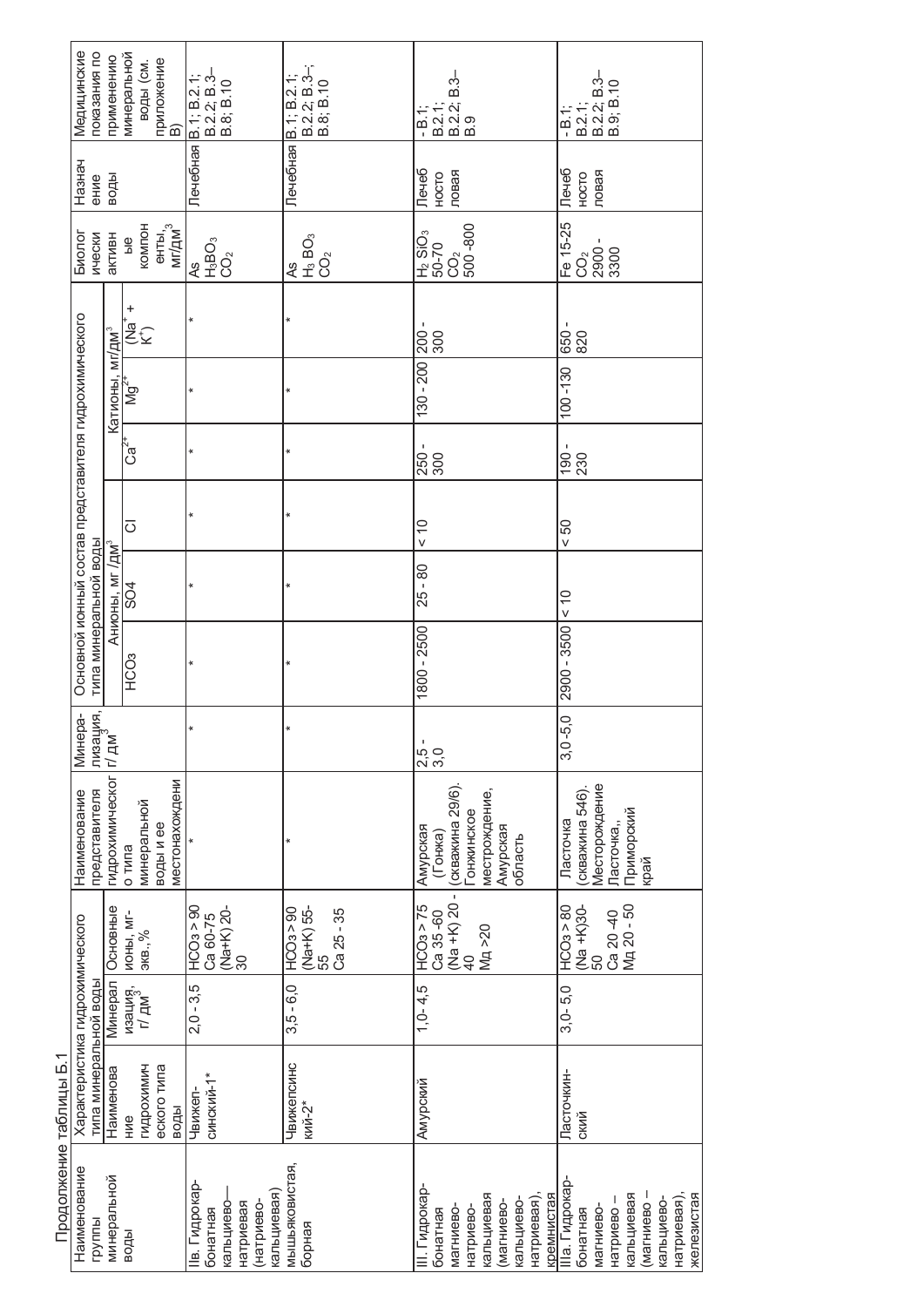|                        | Медицинские<br>показания по                                                    | применению                                                        | минеральной<br>приложение<br>В)<br>воды (см.                   | $\mathbf I$                                                                                             | J.                                                                                                                     |                                                                                                | B.1; B.2.1;<br>B.2.2; B.3–<br>B.3.9                                                                 | B.1; B.2.1;<br>B.2.2; B.3–<br>B.9                                                    | B.1; B.2.1;<br>B.2.2;<br>B.3–B.9;                                                                              |
|------------------------|--------------------------------------------------------------------------------|-------------------------------------------------------------------|----------------------------------------------------------------|---------------------------------------------------------------------------------------------------------|------------------------------------------------------------------------------------------------------------------------|------------------------------------------------------------------------------------------------|-----------------------------------------------------------------------------------------------------|--------------------------------------------------------------------------------------|----------------------------------------------------------------------------------------------------------------|
|                        | Назнач<br>ение                                                                 | воды                                                              |                                                                | Столовая                                                                                                | Столовая                                                                                                               | Столовая                                                                                       | столовая;<br>Лечебно-                                                                               | Печебно-<br>столовая                                                                 | Лечебно-<br>столовая                                                                                           |
|                        | Биологи-<br>чески                                                              | активные                                                          | компонен<br>MT/AM <sup>3</sup><br>ТЫ,                          | $\mathbf I$                                                                                             | $\mathbf I$                                                                                                            |                                                                                                | 021-09<br><sup>2</sup> OIS <sub>7</sub> H<br>CO <sub>2</sub><br>1200-<br>3600                       | H <sub>2</sub> SiO <sub>3</sub><br>50-155<br>CO2<br>2000-<br>2700                    | 02-09<br>POIS <sup>7</sup> H<br>1000-<br>2500<br>CO <sub>2</sub>                                               |
|                        |                                                                                |                                                                   | - 大门<br>宫<br>巴                                                 | $10 - 40$                                                                                               | $-30$<br>15                                                                                                            | $rac{0}{x}$                                                                                    | 100                                                                                                 | $\overline{50}$                                                                      | 100                                                                                                            |
|                        |                                                                                | Катионы, мг/дм <sup>з</sup>                                       | ΪÅ                                                             | $15 - 40$                                                                                               | $20 - 40$                                                                                                              | $-40$                                                                                          | $< 100$                                                                                             | $-150$                                                                               | $-150$<br>50                                                                                                   |
|                        |                                                                                |                                                                   | ೆ<br>೦                                                         | $\frac{1}{50}$                                                                                          | $50 - 110$                                                                                                             | $-50-$<br>$\overline{20}$                                                                      | $\frac{100}{250}$                                                                                   | $\blacksquare$<br>$\frac{190}{350}$                                                  | 150 -                                                                                                          |
|                        |                                                                                |                                                                   | $\overline{\circ}$                                             | $\frac{1}{2}$                                                                                           | $rac{6}{5}$                                                                                                            | ە<br>-<br>2,5                                                                                  | 25<br>$\vee$                                                                                        | $\stackrel{\circ}{\cdot}$<br>$\checkmark$                                            | 25<br>V                                                                                                        |
|                        |                                                                                | Анионы, мг/дм <sup>з</sup>                                        | SO4                                                            | 15                                                                                                      | 50                                                                                                                     | $-12$<br>$\infty$                                                                              | $\frac{0}{x}$                                                                                       | $\frac{0}{x}$                                                                        | $< 50$                                                                                                         |
|                        | Основной ионный состав представителя гидрохимического<br>типа минеральной воды |                                                                   | HC <sub>O3</sub>                                               | 250 - 450                                                                                               | $300 - 450$                                                                                                            | $120 - 300$                                                                                    | 650-1200                                                                                            | 1000-1600                                                                            | $1000 - 1500$                                                                                                  |
|                        | рализ<br>Мине                                                                  |                                                                   | ация.<br>Г/дм <sup>3</sup>                                     | $0,3 - 0,7$                                                                                             | $0,4 - 0,7$                                                                                                            | $0,3 - 0,5$                                                                                    | $-2,0$<br>$\frac{1}{2}$                                                                             | $1,3-2,5$                                                                            | $-2,0$<br>$\tilde{c}$                                                                                          |
|                        | Наименование<br>представителя                                                  | гидрохимичес-                                                     | местонахождение<br>минеральной<br>e<br>e<br>кого типа<br>водыи | месторождение<br>Сенежская<br>Московская<br>Сенежское<br>(скважины<br>46240620,<br>46219780)<br>область | ско-Сходненское<br>Верхнеклязьмин-<br>месторождение,<br>Касимовская<br>Зеленоград<br>45214039)<br>(скважина<br>Москва- | Приморский край<br>(скважины 14546,<br>месторождение,<br>Монастырская<br>Глазовское<br>14546A) | Приморский край<br>месторождение,<br>(скважины2-Э,4<br>Шмаковское<br>Шмаковка<br>$3,5-3$ .          | Приморский край<br>(скважина 15/70).<br>месторождение,<br>Шмаковка № 1<br>Шмаковское | (скважина 2-бис)<br>месторождение,<br>Тебердинское<br>Республика<br>Черкесская<br>Карачаево-<br><b>Теберда</b> |
|                        |                                                                                | Основные                                                          | <b>MOHbI, MI-</b><br>экв., $%$                                 | 02 < 50<br>Ca 40-75<br>Mg 20-55                                                                         |                                                                                                                        | HCOa > 85<br>Ca 40-70<br>M <sub>A</sub> 30-60                                                  | Ca 30 -65,<br>Mg 15-40<br>$\frac{(\overline{Na} + \overline{K})15 -}{30}$<br>$\overline{HC}O3 > 90$ |                                                                                      |                                                                                                                |
|                        |                                                                                | Минерал                                                           | изация,<br>г/дм <sup>3</sup>                                   | $0,3 - 0,8$                                                                                             |                                                                                                                        | $0,1 - 0,5$                                                                                    | $1, 0 - 3, 0$                                                                                       |                                                                                      |                                                                                                                |
| $\overline{ }$         | Характеристика гидрохимического<br>типа минеральной воды                       | гидрохимич<br>еского типа<br>Наименова<br>Сенежский<br>воды<br>WБ |                                                                |                                                                                                         | Глазовский                                                                                                             | Шмаковский                                                                                     |                                                                                                     |                                                                                      |                                                                                                                |
| Продолжение таблицы Б. | Наименование<br>группы                                                         | минеральной                                                       | воды                                                           | IV. Гидрокарбо-<br>кальциевая<br>(кальциево-<br>магниевая)<br>магниево-<br>натная                       |                                                                                                                        |                                                                                                | IVa. Гидрокар-<br>кальциевая<br>(магниево-<br>натриево-<br>магниево<br>бонатная                     | кальциевая)<br>кремнистая                                                            |                                                                                                                |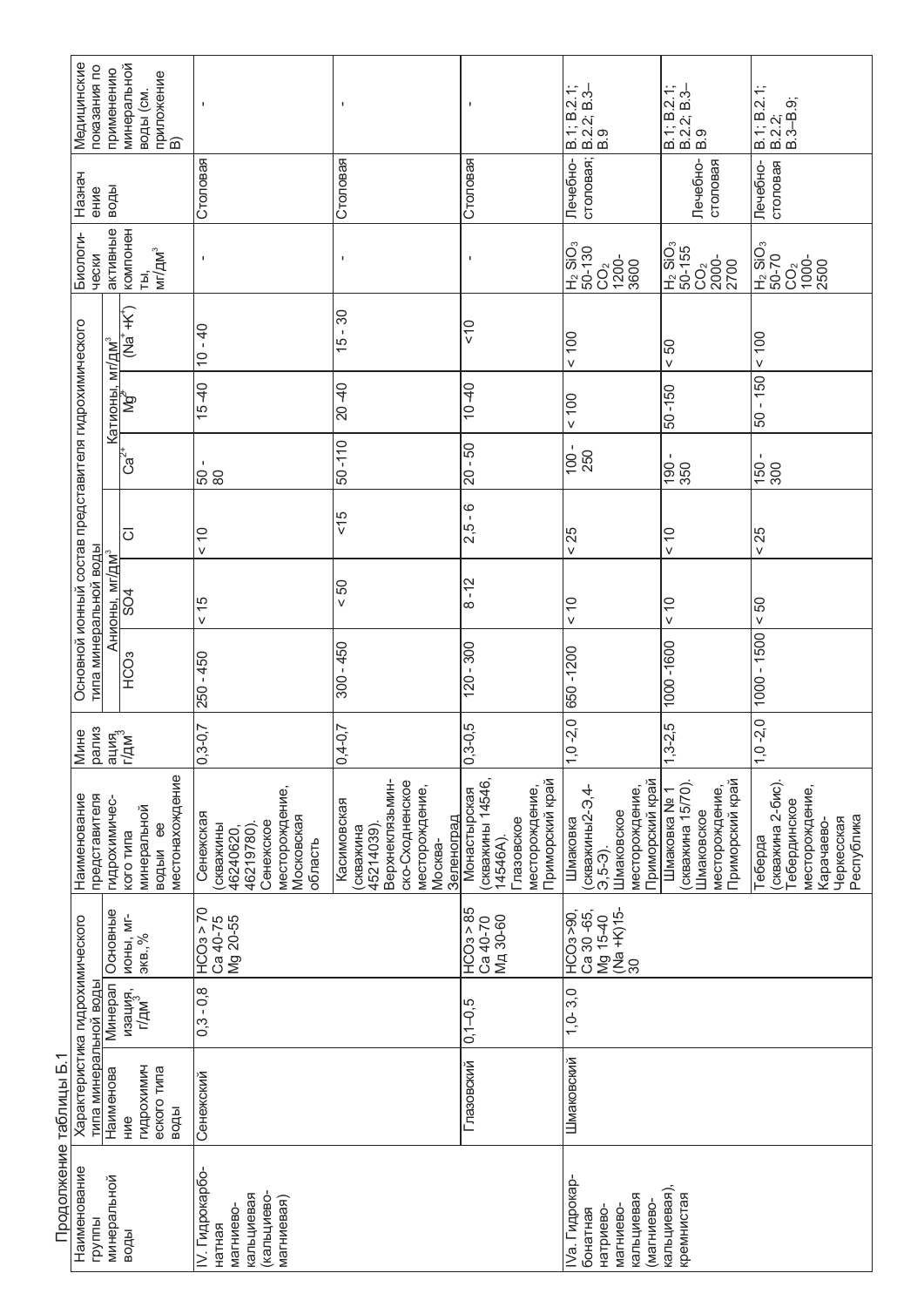|                        | минеральной воды (см.<br>ние воды показания по<br>Назначе Медицинские<br>приложение В)<br>применению |                                                                                             |                                                             | Лечебно-;<br>столовая                                                                  | B.1; B.2.1;<br>$\frac{8.2.2}{3 - 8.10}$<br>Лечебно-<br>столовая                                      | $\begin{array}{c} 8.1; B.2.1; \\ B.2.2. \end{array}$<br>$B.3 - B.10$<br>столовая<br>Лечебно-     | B.2.2; B.3-<br>B.10<br>$B.1$ ; $B.2.1$ ;<br>столовая<br>Лечебно-                     | B.1; B.2.1;<br>B.2.2; B.3–<br>B.9<br>Лечебно-<br>столовая                                           |                                                    |        |
|------------------------|------------------------------------------------------------------------------------------------------|---------------------------------------------------------------------------------------------|-------------------------------------------------------------|----------------------------------------------------------------------------------------|------------------------------------------------------------------------------------------------------|--------------------------------------------------------------------------------------------------|--------------------------------------------------------------------------------------|-----------------------------------------------------------------------------------------------------|----------------------------------------------------|--------|
|                        | Биоло-<br><b>ГИЧЕСКИ</b>                                                                             | активные<br>KOMNO-                                                                          | ненты,<br>мг/дм <sup>3</sup>                                | Fe 10-40<br>C <sub>2</sub><br>2000-<br>3000                                            | Fe 20-50<br>CO <sub>2</sub><br>2500                                                                  | Fe 10-30<br>$H_2$ SiO <sub>3</sub><br>2500 -<br>3300<br>50-90<br>CO <sub>2</sub>                 | Fe 10-26<br>$H2$ SiO <sub>3</sub><br>50-155<br>2000 -<br>2700<br>$\rm CO_2$          | $\frac{ H_2 \text{ SiO}_3 }{30-70}$                                                                 |                                                    |        |
|                        |                                                                                                      |                                                                                             | $(Na^++K^+)$                                                | $80 - 100$                                                                             | $50 - 150$                                                                                           | $90 - 130$                                                                                       | 50<br>$\vee$                                                                         | 0011-008                                                                                            |                                                    |        |
|                        |                                                                                                      | Катионы, мг/дм <sup>з</sup>                                                                 | ¶≱                                                          | $50 - 150$                                                                             | $100 -$<br>200                                                                                       | 100<br>200                                                                                       | $50 - 150$                                                                           | 100                                                                                                 |                                                    |        |
|                        |                                                                                                      |                                                                                             | ن<br>ن                                                      | <u>ខ្ញុំ</u><br>ខ្លួ                                                                   | $rac{100}{50}$                                                                                       | 280                                                                                              | 190<br>350                                                                           | 300                                                                                                 |                                                    |        |
|                        |                                                                                                      |                                                                                             | $\overline{\circ}$                                          | < 25                                                                                   | < 25                                                                                                 | < 25                                                                                             | $\frac{0}{x}$                                                                        | $\frac{1}{300}$                                                                                     |                                                    |        |
|                        | Основной ионный состав представителя гидрохимического<br>типа минеральной воды                       |                                                                                             |                                                             | Анионы, мг/дм <sup>з</sup>                                                             | SO4                                                                                                  | $-06$<br>150                                                                                     | $100 -$<br>200                                                                       | 50<br>$\vee$                                                                                        | $\overset{\circ}{\phantom{\circ}}$<br>$\mathsf{v}$ | 1200 - |
|                        |                                                                                                      |                                                                                             | HC <sub>O3</sub>                                            | 1200 - 1800                                                                            | 2000 - 3000                                                                                          | 1600 - 2300                                                                                      | 1000-1600                                                                            | 1300 -                                                                                              |                                                    |        |
|                        | Минерал                                                                                              | изация,<br>г/дм <sup>3</sup>                                                                |                                                             | $-2,8$<br>1,5                                                                          | $-4,0$<br>2,5                                                                                        | $-3,2$<br>2,0                                                                                    | $1,3-2,5$                                                                            | $4,0-5,3$                                                                                           |                                                    |        |
|                        | представителя<br>Наименование                                                                        | гидрохимичес-<br>кого типа                                                                  | местонахождени<br>минеральной<br>воды и ее<br>$\mathbf 0$   | месторождение,<br>Дарасунское<br>Читинская<br>(скважина<br>Дарасун<br>область<br>7/57) | месторождение,<br>Кожановская<br>$($ CKBa $x$ KMHbl $ $ , $ $<br>Красноярский<br>Кожановское<br>край | месторождение,<br>46). Кукинское<br>(скважины 45,<br>Читинская<br>область<br>Кука                | 70). Шмаковское<br>месторождение,<br>(скважина 15-<br>Приморский<br>Медвежка<br>қрай | Ставропольский<br>край<br>месторождение,<br>(скважина 72)<br>Змейкинское<br>Новотерская<br>целебная |                                                    |        |
|                        |                                                                                                      |                                                                                             | Основные<br><b>NOHbI, MI-</b><br>экв., $%$                  | HCO <sub>3</sub> >85<br>Ca 45-70<br>Mg 20-40                                           |                                                                                                      | HCO <sub>3</sub> > 85<br>Ca 35-70<br>Mg 20-45                                                    |                                                                                      | HCO <sub>3</sub> 30-50<br>(Na +K)55-<br>SO <sub>4</sub> 40-60<br>Ca 20-40<br>75                     |                                                    |        |
|                        |                                                                                                      |                                                                                             | Минерал<br>и зация,<br>г/дм <sup>3</sup>                    | 1<br>$-50$                                                                             |                                                                                                      | $1,3-4,0$                                                                                        |                                                                                      |                                                                                                     |                                                    |        |
| ↽                      | Характеристика гидрохимического<br>типа минеральной воды                                             |                                                                                             | гидрохимичес<br>Наименова<br>кого типа<br><b>ROJL</b><br>₩e | Дарасунский                                                                            |                                                                                                      | Кукинский                                                                                        |                                                                                      | Новотерский 3,5-5,5                                                                                 |                                                    |        |
| Продолжение таблицы Б. | Наименование<br>группы                                                                               | минеральной<br>IV6. Гидрокар-<br>кальциевая,<br>железистая<br>магниево-<br>бонатная<br>воды |                                                             |                                                                                        |                                                                                                      | IV <sub>B</sub> . Гидрокар-<br>кальциевая,<br>железистая,<br>кремнистая<br>магниево-<br>бонатная |                                                                                      | V. Гидрокарбо-<br>сульфатная<br>кремнистая<br>кальциево-<br>натриевая,<br>натно-                    |                                                    |        |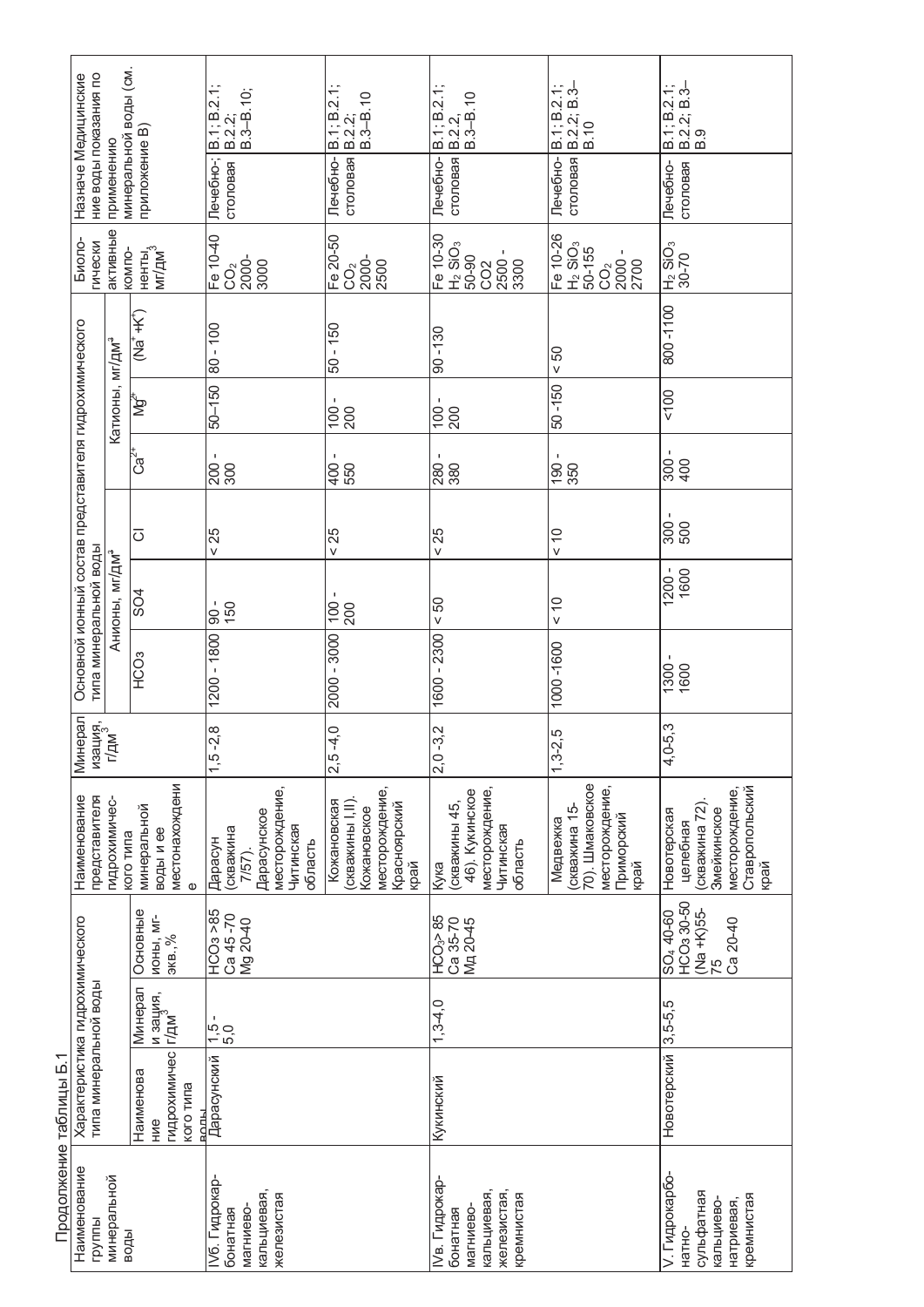|                        | Медицинские<br>показания по                                                    | применению                       | минеральной<br>приложение<br>В)<br>воды (см.         |                                                                                                         | $B.2.2$ ; $B.3-$<br>$B.9$<br>B.1; B.2.1;                                              | B.1; B.2.1;<br>B.2.2; B.3;<br>B.4; B.5; B.9;<br>B.7; B.8; B.9                                 | ÷<br>$B.3-$<br>B.1; B.2;<br>B.2, 2; B.3<br>B.9                                                      | B.1; B.2.1;<br>တ<br>$B.2.2$<br>$B.3 - B.3$                                                 | B.1; B.2.1;<br> B.2.2; B.3-;<br> B.9                                                                   |
|------------------------|--------------------------------------------------------------------------------|----------------------------------|------------------------------------------------------|---------------------------------------------------------------------------------------------------------|---------------------------------------------------------------------------------------|-----------------------------------------------------------------------------------------------|-----------------------------------------------------------------------------------------------------|--------------------------------------------------------------------------------------------|--------------------------------------------------------------------------------------------------------|
|                        | Назна-<br>чение                                                                | воды                             |                                                      | Столовая                                                                                                | Лечебно-<br>столовая                                                                  | столовая<br>Лечебно-                                                                          | Лечебно-<br>столовая                                                                                | Лечебно-<br>столовая                                                                       | Лечебно-<br>столовая                                                                                   |
|                        | Биолог<br>ически                                                               | актив-                           | <b>KOMIDH</b><br>енты,<br>мг/дм <sup>3</sup><br>Hble |                                                                                                         | $\blacksquare$                                                                        | $rac{C}{500-800}$                                                                             | $\blacksquare$                                                                                      | $\mathbf{I}$                                                                               | $rac{0}{1500}$                                                                                         |
|                        |                                                                                | ″д<br>Д<br>ξ                     | +<br>_a<br>E⊊                                        | $190 - 250$                                                                                             | $-1100$<br>850                                                                        | 800-1300                                                                                      | $1200 - 1500$                                                                                       | 1000 - 2000                                                                                | 1200 - 2000                                                                                            |
|                        |                                                                                | Катионы                          | Āξ                                                   | 50                                                                                                      | < 25                                                                                  | 100                                                                                           | 50<br>$\mathsf{V}$                                                                                  | $\frac{0}{x}$                                                                              | $< 100$                                                                                                |
|                        |                                                                                |                                  | $C\overline{\overline{a}}^{\overline{z}^+}$          | $\overline{50}$                                                                                         | < 25                                                                                  | $-200$<br>50                                                                                  | 50<br>$\checkmark$                                                                                  | < 25                                                                                       | 200<br>400                                                                                             |
|                        |                                                                                |                                  | $\overline{O}$                                       | $50 - 100$                                                                                              | $100 - 200$                                                                           | $\mathbf I$<br>400<br>150                                                                     | $-500$<br>300                                                                                       | 1150-<br>1500                                                                              | 500-1000                                                                                               |
|                        | Основной ионный состав представителя гидрохимического<br>типа минеральной воды | <u>Анионы, мг/дм<sup>з</sup></u> | SO4                                                  | 100-170                                                                                                 | 550 - 900                                                                             | 0081-009                                                                                      | 1300<br>1400                                                                                        | 1100-<br>1400                                                                              | 1100 -<br>2000                                                                                         |
|                        |                                                                                |                                  | HC <sub>O3</sub>                                     | $-350$<br>200                                                                                           | 1000 - 1300                                                                           | 800-1600                                                                                      | $1200 - 1500$                                                                                       | $000 - 1500$                                                                               | 1300-2300                                                                                              |
|                        | рализ<br>ине<br>Σ                                                              |                                  | ация<br>Г/дм <sup>3</sup>                            | $ 0,4-0,9 $                                                                                             | $2,5-3,5$                                                                             | $2 - 5.0$<br>$\ddot{\sim}$                                                                    | $-5,0$<br>$\frac{1}{4}$                                                                             | $0 -6, 0$<br>ΓÓ,                                                                           | $ 4,0-8,0$                                                                                             |
|                        | представителя<br>Наименование                                                  | гидрохимического                 | местонахождение<br>воды и ее<br>минеральной<br>типа  | Ставропольский<br>Ессентуки новая<br>месторождение,<br>(скважина 55)<br>Ессентукское<br>край<br>- 55    | месторождение,<br>(скважина 376).<br>Республика<br>Ачалукское<br>Ингушетия<br>Ачалуки | Бештаугорская-2<br>Ставропольский<br>край<br>месторождение<br>Бештаугорское<br>$(CKB. 2 - 5)$ | месторождение,<br>Серноводское<br>Серноводская<br>(скважина 1)<br>Республика<br>Чеченская           | Махачкалинское<br>месторождение,<br>(скважина 160).<br>Республика<br>Махачкала<br>Дагестан | Ставропольский<br>месторождение,<br>Бештаугорское<br>Бештаугорская<br>(скажина 66)<br>целебная<br>край |
|                        |                                                                                | Основные                         | <b>MOHbI, MI-</b><br>экв., $%$                       | $Na + K$ ) > 80<br>HCO340-55<br>SO <sub>4</sub> 20-35<br>20-30<br>$\overline{\circ}$                    | $(Na + K) > 90$<br>HCO3 20-50<br>SO <sub>4</sub> 30-60                                | HCO335-50<br>(Na +K) 70-<br>SO <sub>4</sub> 35-50<br>8                                        | $SO4$ 30 -50<br>$(Na + K)$<br>HCO <sub>3</sub> 20-<br>CI 20-45<br>35<br>. 90                        |                                                                                            | HCO <sub>3</sub> 30-45<br>(Na +K) 65-<br>80<br>$SO4$ 30 -45<br>$C120-30$                               |
|                        |                                                                                | Минера-                          | лизация,<br>г/дм <sup>3</sup>                        | $0,4-0,9$                                                                                               | $2,0-5,0$                                                                             | $2,2 - 5,0$                                                                                   | $3, 0 - 7, 0$                                                                                       |                                                                                            | $4,0-8,0$                                                                                              |
| ↽                      | Характеристика гидрохимического<br>типа минеральной воды                       | Наименова                        | гидрохимич<br>еского типа<br>воды<br>HNe             | ессентук-<br>Средне-<br>СКИЙ                                                                            | Ачалукский                                                                            | Бештаугорск<br>ий – 2                                                                         | Махачкалинс-<br>КИЙ                                                                                 |                                                                                            | Бештаугор-<br>ский-1                                                                                   |
| Продолжение таблицы Б. | Наименование<br>группы                                                         | минеральной                      | воды                                                 | гидрокарбонат-<br>ная) натриевая<br>VI. Хлоридно-<br>(сульфатно-<br>гидрокарбо-<br>сульфатно-<br>натная |                                                                                       |                                                                                               | гидрокарбонатно-<br>натно-хлоридно-<br>сульфатная(хло-<br>VII. Гидрокарбо-<br>сульфатная)<br>ридно- | натриевая                                                                                  |                                                                                                        |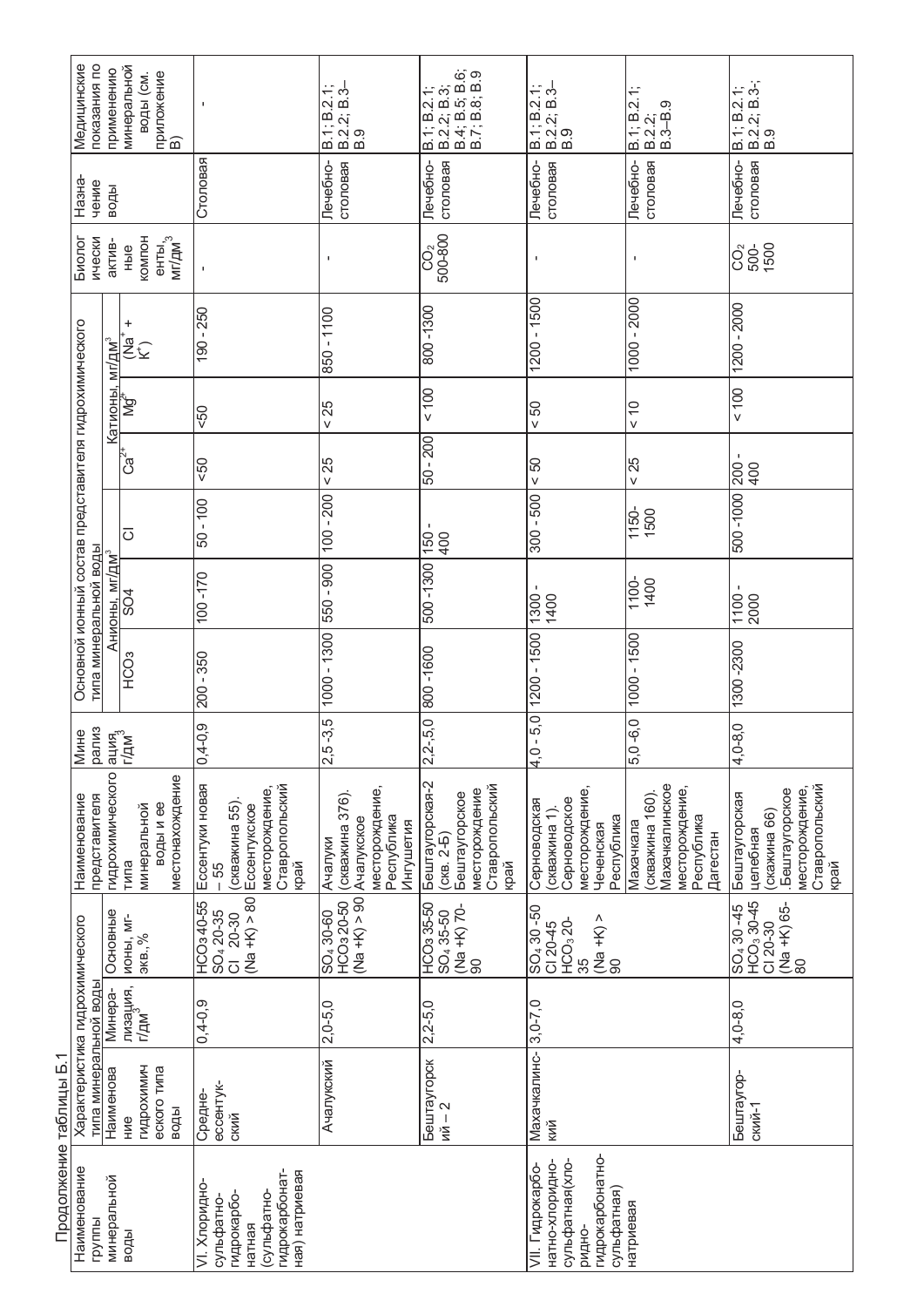|                        | Медицинские<br>показания по                              | применению                  | приложение В)<br>минеральной<br>воды (см.           | $\mathbf I$                                                                                                           | B.9<br>$\begin{array}{c} B.1; B.2.1; \\ B.2.2; B.3 - E \end{array}$                                                                                    | B.2.2; B.3-;<br>B.9<br>$B.1$ ; $B.2.1$ ;                                                                                                        | $\overline{B}$ .<br>B.2.2; B.3-<br>B.1; B.2.1;                                                                          |
|------------------------|----------------------------------------------------------|-----------------------------|-----------------------------------------------------|-----------------------------------------------------------------------------------------------------------------------|--------------------------------------------------------------------------------------------------------------------------------------------------------|-------------------------------------------------------------------------------------------------------------------------------------------------|-------------------------------------------------------------------------------------------------------------------------|
|                        | Назнач<br>ение                                           | воды                        |                                                     | Столовая                                                                                                              | столовая<br>Лечебно-                                                                                                                                   | столовая<br>Лечебно-                                                                                                                            | столовая<br>Лечебно-                                                                                                    |
|                        | Биологич<br>ески                                         | активные                    | компонен-<br>ты, мг/дм <sup>3</sup>                 | $\mathbf I$                                                                                                           | $CO2 800-$<br>1300                                                                                                                                     | $\frac{CO_2}{1000}$ 500-                                                                                                                        | 1000-1700<br>$H2$ SiO <sub>3</sub><br>50-140<br>Ŝ                                                                       |
|                        |                                                          |                             | $\ddot{}$<br>_a<br>E⊊                               | $50 - 200$                                                                                                            | $-800$<br>500                                                                                                                                          | 008 - 009                                                                                                                                       | 800-1100                                                                                                                |
|                        |                                                          | Катионы, мг/дм <sup>3</sup> | δĻ                                                  | 50<br>V                                                                                                               | 50<br>V                                                                                                                                                | 50                                                                                                                                              | < 100,                                                                                                                  |
|                        |                                                          |                             | ်ဒီ                                                 | $-80$<br>$\overline{20}$                                                                                              | $\blacksquare$<br>250<br>350                                                                                                                           | 250-350                                                                                                                                         | $\blacksquare$<br>300<br>500                                                                                            |
|                        |                                                          |                             | $\overline{\circ}$                                  | 100                                                                                                                   | $-350$<br>$\frac{1}{250}$                                                                                                                              | 250 - 350                                                                                                                                       | 350 - 600                                                                                                               |
|                        | Основной ионный состав представителя гидрохимического    | Анионы, мг/дм <sup>3</sup>  | SO4                                                 | 250<br>$\mathbf{I}$<br>80                                                                                             | 800-1000                                                                                                                                               | 800-1000                                                                                                                                        | $1200 -$<br>1600                                                                                                        |
|                        | типа минеральной воды                                    |                             | HC <sub>O3</sub>                                    | $-350$<br>100                                                                                                         | $-1500$<br>1200                                                                                                                                        | $1200 - 1500$                                                                                                                                   | 1100-1500                                                                                                               |
|                        | Мине<br>рализ                                            | ация,<br>Г/дм <sup>3</sup>  |                                                     | 0,6<br>$0,2-$                                                                                                         | $-4,0$<br>3.0                                                                                                                                          | $3,0 -4,0$                                                                                                                                      | $3,5-5,5$                                                                                                               |
|                        | представителя<br>Наименование                            | гидрохимического            | местонахождение<br>воды и ее<br>минеральной<br>типа | Ставропольский<br>месторождение,<br>Бугунтинский<br>Ессентукское<br>Бугунтинская<br>(скважина 9).<br>участок,<br>край | скважины 69-бис-<br>Железноводское<br>Ставропольский<br>месторождение,<br>Владимирский).<br>Смирновская<br>1, 1-Южная,<br>ИСТОЧ-НИК<br>Семашко<br>қрай | (скважины 69, 69-<br>Железноводское<br>источник Славя-<br>месторождение,<br>Ставропольский<br>Славяновская<br>бис, 64, 59,<br>НОВСКИЙ).<br>Kpaň | Железноводское<br>Ставропольский<br>край<br>месторождение,<br>(скажина 70)<br>Доктор Гааз                               |
|                        |                                                          | Основные                    | <b>NOHbI, MI-</b><br>9KB.,%                         | <b>HCO<sub>3</sub></b> 40-55<br>SO <sub>4</sub> 30-45<br>$60 - 75$ Ca<br>$(Na + K)$<br>25-35                          | SO <sub>4</sub> 30-40<br>HCO3 40-<br>Ca 25-40<br>$(N + k)$<br>$50 - 65$<br>50                                                                          |                                                                                                                                                 | SO <sub>4</sub> 40-60<br>HCO <sub>3</sub> 30<br>$Ca20-40$<br>CI 19-25<br>$(Na + K)$<br>$55 - 70$<br>.50                 |
|                        |                                                          | Минерал                     | изация,<br>г/дм <sup>3</sup>                        | $0, 2 - 0, 9$                                                                                                         | $3,0-4,0$                                                                                                                                              |                                                                                                                                                 | $3,5-5,5$                                                                                                               |
| ↽                      | Характеристика гидрохимического<br>типа минеральной воды | Наименова                   | гидрохимич<br>еского типа<br>воды<br><b>WH</b>      | Бугунтинский                                                                                                          | Железно-<br>водский                                                                                                                                    |                                                                                                                                                 | Гаазовский                                                                                                              |
| Продолжение таблицы Б. | Наименование<br>группы                                   | минеральной                 | воды                                                | VIII. Сульфат-<br>но-гидрокар-<br>кальциево<br>натриевая<br>бонатная                                                  |                                                                                                                                                        |                                                                                                                                                 | (гидрокарбонатно<br>VIIIa. Сульфатно-<br>гидрокарбонатн-<br>-сульфатная)<br>кремнистая<br>натриевая,<br>кальциево-<br>Æ |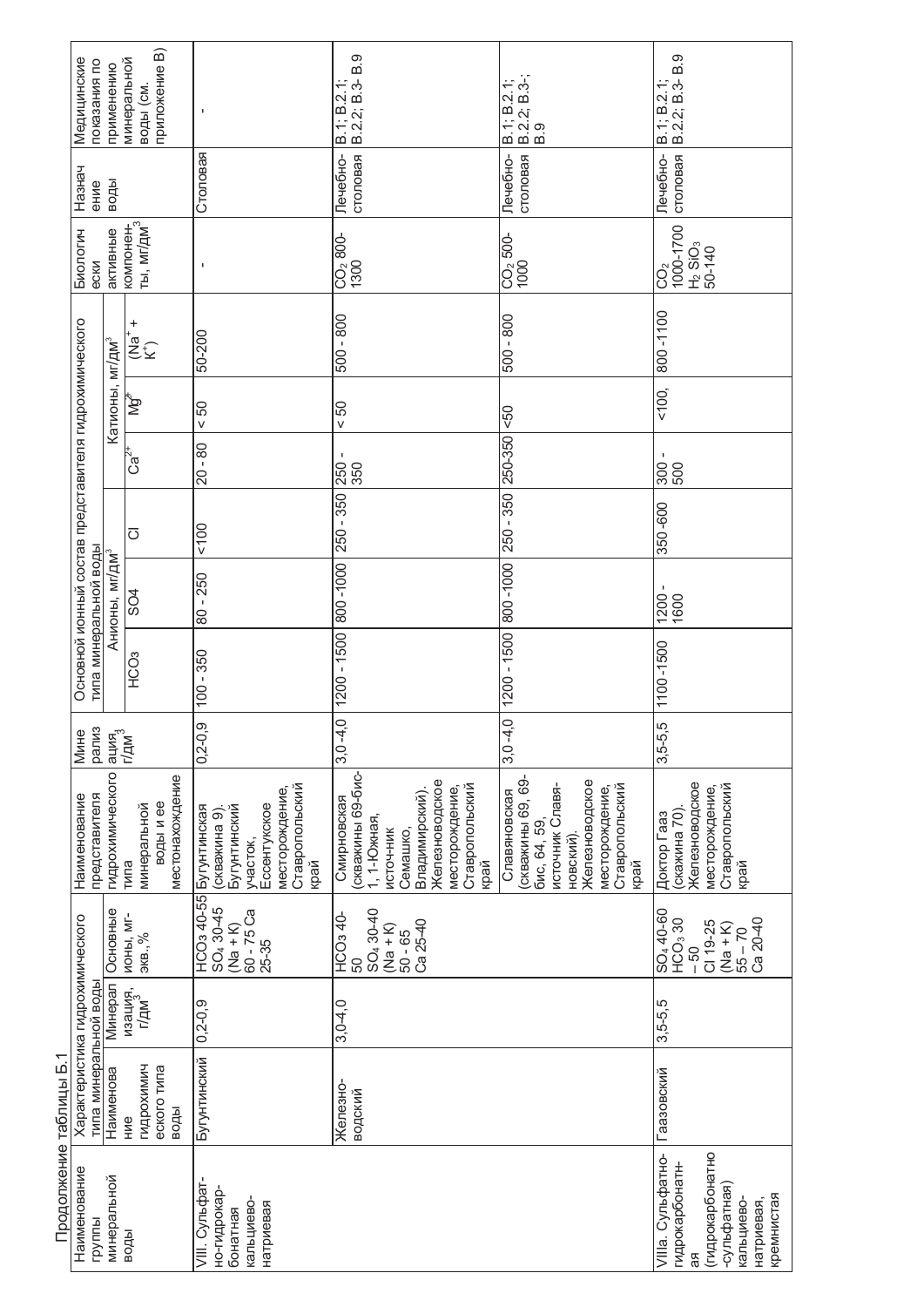| Продолжение таблицы Б.<br>Наименование | ↽                                         |                              |                                                                                                          |                                                                                                                                            |                             |                             |                                                                                |                    |                              |                           |                    |                                          |                      |                                                                      |
|----------------------------------------|-------------------------------------------|------------------------------|----------------------------------------------------------------------------------------------------------|--------------------------------------------------------------------------------------------------------------------------------------------|-----------------------------|-----------------------------|--------------------------------------------------------------------------------|--------------------|------------------------------|---------------------------|--------------------|------------------------------------------|----------------------|----------------------------------------------------------------------|
|                                        |                                           | типа минеральной водь        | Характеристика гидрохимического                                                                          | представителя<br>Наименование                                                                                                              | рализа<br>Мине-             |                             | Основной ионный состав представителя гидрохимического<br>типа минеральной воды |                    |                              |                           |                    | Биологич<br>ески                         | ние воды<br>Назначе  | Медицинские<br>показания по                                          |
|                                        |                                           | Наименование   Минерал       | Основные                                                                                                 | гидрохимического                                                                                                                           | <b>云</b><br>才               |                             | Анионы, мг/дм <sup>з</sup>                                                     |                    |                              | Катионы                   | мг/дм <sup>з</sup> | активные                                 |                      | применению                                                           |
| воды                                   | ческого типа<br>гидрохимии-               | изация,<br>г/дм <sup>3</sup> | <b>NOHbI, MI-</b><br>экв., $%$                                                                           | типа минеральной<br>местонахождение<br>воды и ее                                                                                           | $1r/\mu$ M $^3$             | HC <sub>O3</sub>            | SO4                                                                            | $\overline{\circ}$ | .<br>ون                      | ∑<br>⊠                    | +<br>_<br>≌∑       | компонен<br>$M/L/M^3$<br>ТЫ,             |                      | приложение В)<br>минеральной<br>воды (см.                            |
|                                        | <b>G</b> ober No <sub>1</sub><br>Липецкий | $0,5-1,0$                    | HCO <sub>3</sub> 40-60<br>(Na+K) 50-<br>SO <sub>4</sub> 30-45<br>Mg 20-30<br>Ca 20-25<br>65              | Липецкая область<br>Липецкий бювет<br>21/06). Липецкое<br>месторождение,<br>№ 1 (скважины<br>12/06, 17/06,                                 | $0,5-1,0$                   | 250 -<br>350                | $100 -$<br>260                                                                 | 100                | $\frac{20}{60}$              | $20 - 60$                 | $80 - 200$         |                                          | Столовая             |                                                                      |
|                                        | Днепровский                               | $0, 1 - 0, 3$                | HCO <sub>3</sub> 55-75<br>SO <sub>4</sub> 18-25<br>$(Na + K)17$<br>Mg 25-35<br>Ca 45-50                  | (скважина 14517)<br>Приморский край<br>месторождение,<br>Днепровское<br>Славда                                                             | $1 - 0,3$<br>$\overline{C}$ | $50 - 150$                  | $-50$<br>$\overline{c}$                                                        | $-15$<br>5         | $10 - 30$                    | $-15$<br>4                | $10 - 20$          |                                          | Столовая             |                                                                      |
|                                        | Кисловодский                              | $1,8 - 7,5$                  | HCO <sub>3</sub> 45-80<br>(Na +K) 20-<br>SO <sub>4</sub> 20-50<br>Mg 20-30<br>Ca 30-60<br>$\overline{4}$ | 107-Д, 5/0, 5/0-бис,<br>(скважины 7-РЭ,<br>Ставропольский<br>месторождение,<br>Кисловодское<br>25-5VC).<br>Нарзан<br>край                  | $-3,0$<br>2,0               | 1000<br>1500                | $-500 -$<br>250                                                                | $-150$<br>50       | 200-<br>400                  | 50-120                    | $-250$<br>50       | $\frac{\text{CO}_2 + 1000}{\text{2500}}$ | столовая<br>Лечебно- | တ<br>$\dot{\Xi}$<br>B.2.2; B.3-<br>B.1; B.2.1;                       |
|                                        |                                           |                              |                                                                                                          | месторождение,<br>(скважина 37)<br>Apman Nº 6<br>Республика<br>Аршанское<br>Бурятия                                                        | -3,5<br>2,5                 | $\mathbf I$<br>1800<br>2000 | $350 - 450$                                                                    | 50                 | $\mathbf I$<br>450<br>550    | $100 - 200$   $100 - 200$ |                    | CO <sub>2</sub> 2000-<br>2700            | Лечебно-<br>столовая | တ<br>മ<br>$\begin{array}{c} B.1; B.2.1; \\ B.2.2; B.3-1 \end{array}$ |
|                                        |                                           |                              |                                                                                                          | Нарзан (скважины<br>Ставропольский<br>месторождение,<br>Кисловодское<br>Доломитный<br>7, 5/0).                                             | $-4,5$<br>$\frac{4}{5}$     | $\mathbf I$<br>2000<br>2300 | $-800$<br>600                                                                  | 250 - 350          | 650 -<br>700                 | $100 - 180$               | $300 - 400$        | CO2 2000-<br> 2300                       | столовая<br>Лечебно- | B.9<br>B.2.2; B.3-<br>B.1; B.2.1;                                    |
|                                        |                                           |                              |                                                                                                          | бис,23,1-ОП,2-ПЭ-<br>бис, 114-Э, 115-Э)<br>Ставропольский<br>месторождение<br>Кисловодское<br>Сульфатный<br>(скважины 8-<br>Нарзан<br>край | -5,5<br>5,0                 | 2300<br>2500                | 1400<br>1600                                                                   | 50<br>V            | $\blacksquare$<br>700<br>800 | 200-400                   | $005 - 002$        | CO2 2000-<br>2200                        | столовая<br>Лечебно- | B.9<br>B.2.2; B.3-<br>B.1; B.2.                                      |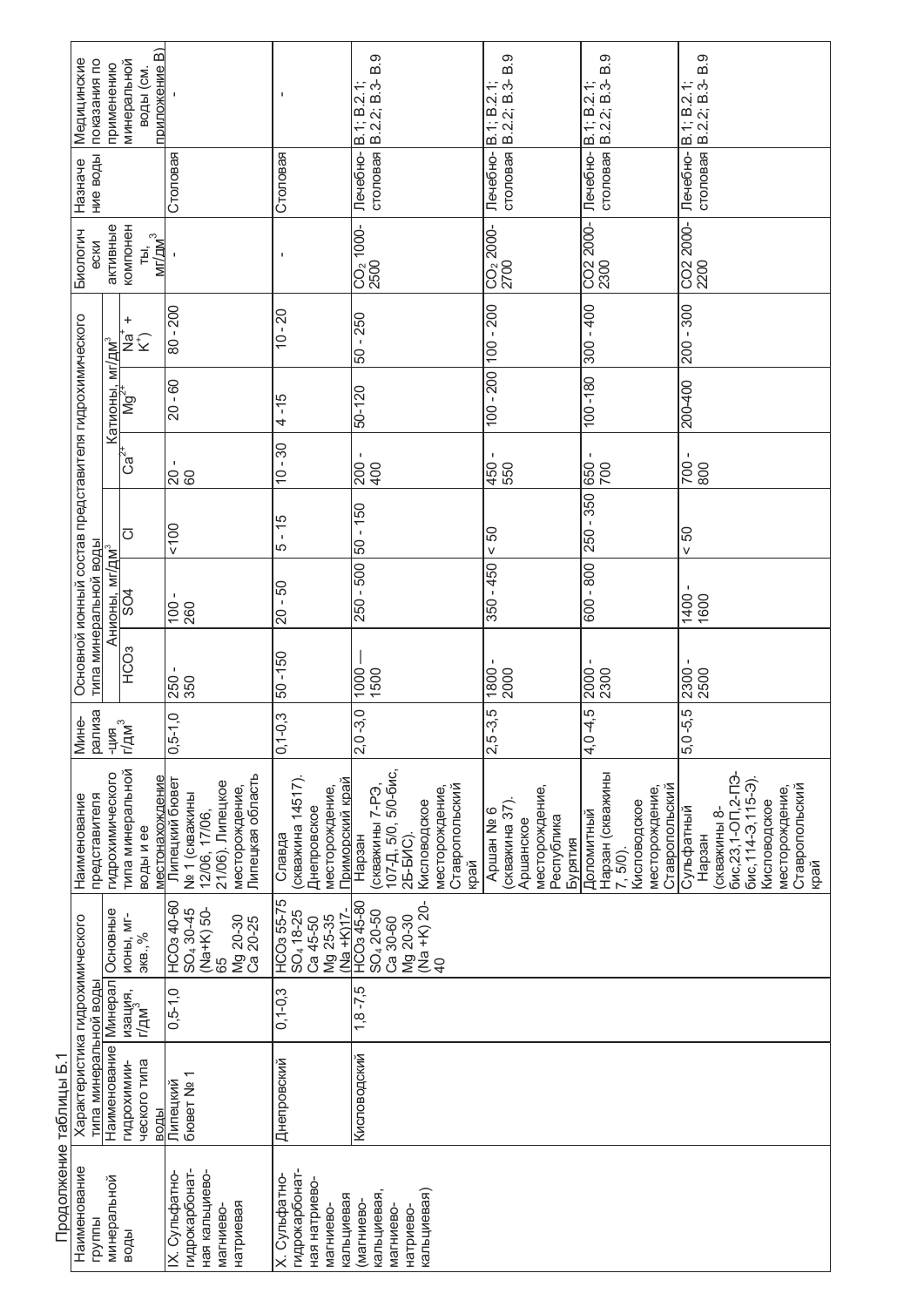|                        | Медицинские<br>показания по                                                                        | применению                  | приложение<br>минеральной<br>воды (см.<br>⋒                 | $\begin{array}{ c c }\n\hline\n8.1; B.2.1; \\ \hline\n8.2.2; B.3-\end{array}$<br>B.10                                                  | Νj<br>$\frac{1}{1}$<br>$\frac{1}{3}$<br>$\frac{3}{5}$<br>$\frac{1}{5}$<br>$\frac{1}{5}$<br>B.1; B. | B.1; B.2.1;<br>  B.2.2;<br>  B.3–B.9                                                               | $B.1$ ; $B.2.1$ ;<br>$B.2.2$ ;<br>$B.3 - B.9$                                                                    |  |  |
|------------------------|----------------------------------------------------------------------------------------------------|-----------------------------|-------------------------------------------------------------|----------------------------------------------------------------------------------------------------------------------------------------|----------------------------------------------------------------------------------------------------|----------------------------------------------------------------------------------------------------|------------------------------------------------------------------------------------------------------------------|--|--|
|                        | Назнач<br>ение                                                                                     | воды                        |                                                             | столовая<br>Лечебно-                                                                                                                   | столовая<br>Лечебно-                                                                               | Лечебно-<br>столовая                                                                               | столовая<br>Лечебно-                                                                                             |  |  |
|                        | Биологич<br>ески                                                                                   | активные                    | компоне<br>$M I / \mu M$ <sup>3</sup><br>НTЫ,               | Fe 10-30<br>H <sub>2</sub> SiO <sub>3</sub><br>80-110<br>$rac{1}{2}$<br>2000                                                           |                                                                                                    | $\blacksquare$                                                                                     | I.                                                                                                               |  |  |
|                        |                                                                                                    |                             | +<br>_a<br>E∑                                               | $150 - 300$                                                                                                                            | 001                                                                                                | 50 <sub>0</sub>                                                                                    | $-250$<br>$\overline{100}$                                                                                       |  |  |
|                        |                                                                                                    | Катионы, мг/дм <sup>з</sup> | ∱<br>Mg                                                     | $\frac{100}{200}$                                                                                                                      | 100                                                                                                | 100                                                                                                | 001-09 008-004                                                                                                   |  |  |
|                        |                                                                                                    |                             | *<br>೦೦                                                     | - 009<br>150                                                                                                                           | 500                                                                                                | 550 -<br>650                                                                                       |                                                                                                                  |  |  |
|                        |                                                                                                    |                             | $\overline{\circ}$                                          | 100                                                                                                                                    | < 25                                                                                               | 50 <sub>0</sub>                                                                                    | $100 -$<br>200                                                                                                   |  |  |
|                        |                                                                                                    | Анионы, мг/дм <sup>3</sup>  | <b>SCM</b>                                                  | 550 -<br>700                                                                                                                           | 1400<br>1600                                                                                       | $-0081$<br>$-0081$                                                                                 | 1200-<br>1700                                                                                                    |  |  |
|                        | Основной ионный состав представителя гидрохимического<br>типа минеральной воды                     |                             | HC <sub>O3</sub>                                            | 2300 -<br>2700                                                                                                                         | $-300$<br>200                                                                                      | 250 - 350                                                                                          | $-350$<br>$\overline{100}$                                                                                       |  |  |
|                        | Минерал<br>изация,<br>г/лм <sup>3</sup><br>г/дм<br>гидрохимическо<br>представителя<br>Наименование |                             |                                                             | 3.5<br>3.4.<br>3.4.                                                                                                                    | $-2,8$<br>2,2                                                                                      | $-3,0$<br>2 <sub>2</sub>                                                                           | $-3,0$<br>$\sqrt{2}$                                                                                             |  |  |
|                        |                                                                                                    |                             | местонахожде<br>минеральной<br>воды и ее<br>-го типа<br>Hue | месторождение<br>Республика<br>Аршанское<br>(скважина<br>Бурятия<br>Ne35).<br>Аршан                                                    | (скважина 4/84).<br>месторождение<br>Краинская<br>Краинское<br>Тульская<br>область                 | Башкортостан<br>Красноусоль-<br>(источник 12)<br>Республика<br>Уфимская<br>CKOE MECTO<br>рождение, | месторождение,<br>Ивкинская №2К<br>Нижнеивкинско<br>скважины 2-<br>КД1, 2-КД2)<br>Кировская<br>область<br>Нижне- |  |  |
|                        | Основные                                                                                           |                             | <b>MOHbI, MI-</b><br>экв., $%$                              | HCO3 50-80<br>$(Na + K)15$ -<br>SO <sub>4</sub> 20-35<br>Mg 20-30<br>Ca 40-60<br>25                                                    | $SO_4 > 70$<br>Ca 60-90                                                                            |                                                                                                    |                                                                                                                  |  |  |
|                        | Наименовани   Минерал                                                                              |                             | изация,<br> г/дм <sup>3</sup><br>$3,5-5,0$                  |                                                                                                                                        | $2,0 -3,0$                                                                                         |                                                                                                    |                                                                                                                  |  |  |
|                        | Характеристика гидрохимического<br>типа минеральной воды                                           |                             | гидрохимичес<br>к ого типа<br>воды<br>$\mathbf 0$           | Аршанский                                                                                                                              | Краинский                                                                                          |                                                                                                    |                                                                                                                  |  |  |
| Продолжение таблицы Б. | Наименование<br>минеральной<br>группы                                                              |                             | воды                                                        | <а. Сульфатно-<br>гидрокарбонат-<br>кальциевая)<br>железистая,<br>кремнистая<br>везинчие<br>магниево-<br>магниево-<br>натриево-<br>Яãн | ХІ. Сульфатная<br>кальциевая                                                                       |                                                                                                    |                                                                                                                  |  |  |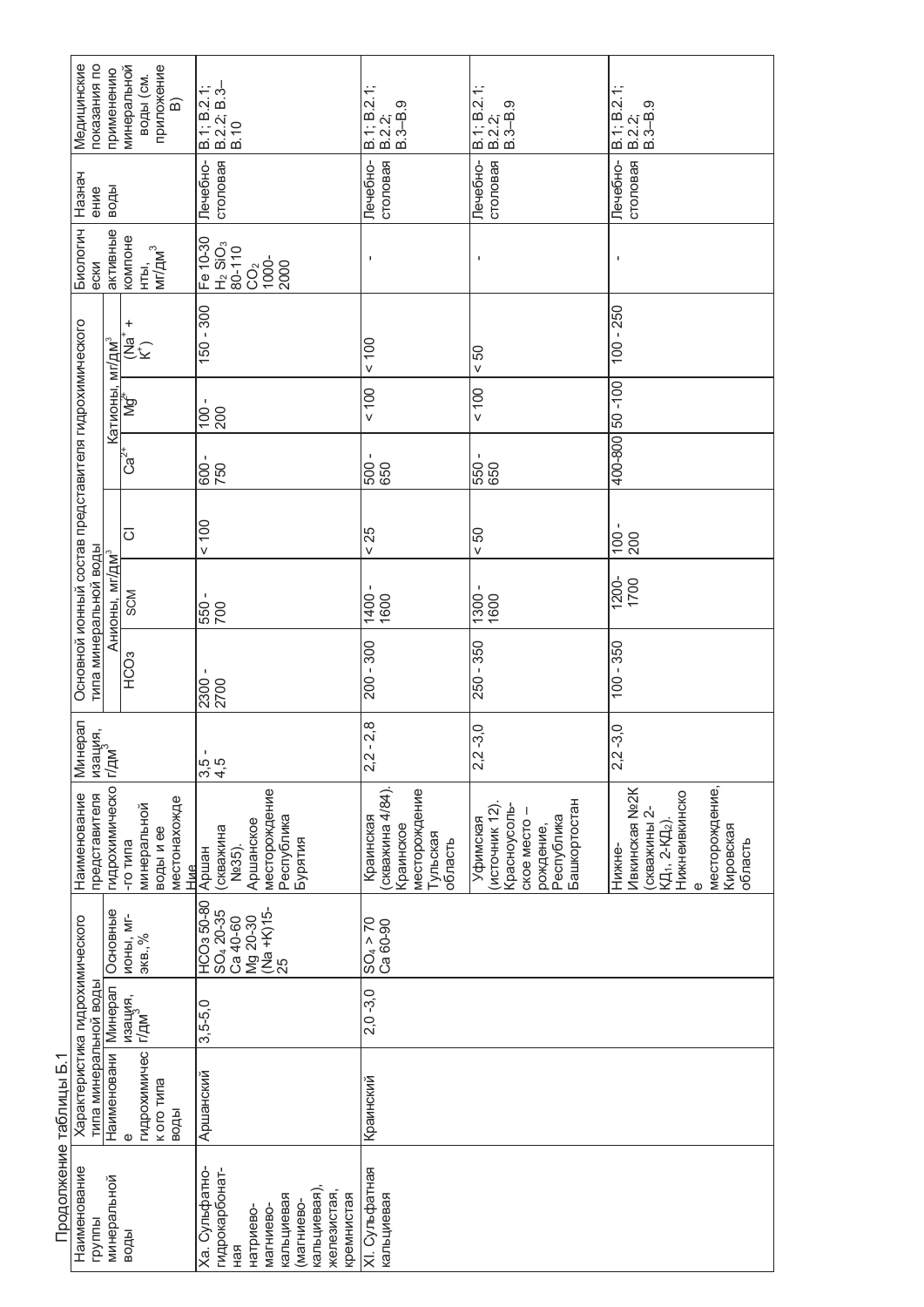|                         | показания по<br>Медицинские                                                    | применению                         | минеральной<br>приложение<br>воды (см. | B.1; B.2.1<br>B.2.2.9<br>B.3–B.9<br>B.3–B.9                                        | B.1; B.2.1;<br>တ<br>$\frac{1}{1}$<br>$\frac{1}{3}$<br>$\frac{3}{5}$                   | B.1; B.2.1;<br>B.2.2; B.3<br>$-8.9$                                              | B.1; B.2.1;<br>B.2.2; B.3-<br>B.9                                   | B.2.2; B.3-<br>B.9<br>B.1; B.2.1;                                       | B.4; B.5                                                  | B.2.2; B.3-B.9<br>$B.1$ ; $B.2.1$ ; |
|-------------------------|--------------------------------------------------------------------------------|------------------------------------|----------------------------------------|------------------------------------------------------------------------------------|---------------------------------------------------------------------------------------|----------------------------------------------------------------------------------|---------------------------------------------------------------------|-------------------------------------------------------------------------|-----------------------------------------------------------|-------------------------------------|
|                         | Назнач<br>ение                                                                 | воды                               |                                        | столовая<br>Печебно-                                                               | столовая<br>Лечебно-                                                                  | Лечебно-<br>столовая                                                             | столовая<br>Лечебно-                                                | Лечебно-<br>столовая                                                    | Лечебная                                                  | столовая<br>Лечебно-                |
|                         | Биологич<br>ески                                                               | активные                           | KOMIDHEH<br>$M r / \mu M^3$<br>TЫ,     |                                                                                    | $\mathbf{I}$                                                                          | $\mathbf I$                                                                      | J.                                                                  |                                                                         | டீ                                                        |                                     |
|                         |                                                                                | мг/дм <sup>з</sup>                 | +<br>a<br>S€                           | 50 - 100                                                                           | 001                                                                                   | 250 - 350                                                                        | 350-750                                                             |                                                                         | $\star$                                                   |                                     |
|                         |                                                                                | Катионы,                           | ğζ                                     | $\overline{00}$<br>150                                                             | $150-$<br>300                                                                         | $\mathbf I$<br>$\overline{00}$<br>150                                            | $\blacksquare$<br>150<br>300                                        |                                                                         | $\star$                                                   |                                     |
|                         |                                                                                |                                    | Ca <sup>~+</sup>                       | 400<br>600                                                                         | 450<br>600                                                                            | 250<br>550                                                                       | 350<br>500                                                          |                                                                         | $\star$                                                   |                                     |
|                         |                                                                                |                                    | ਠ                                      | 50-100                                                                             | 001                                                                                   | 200                                                                              | $25 - 150$                                                          |                                                                         |                                                           |                                     |
|                         |                                                                                | Анионы, мг/дм <sup>з</sup>         | SO4                                    | $-0001$<br>1500                                                                    | $\frac{1600}{2000}$                                                                   | 1500<br>2200                                                                     | 0092<br>10002                                                       |                                                                         |                                                           |                                     |
|                         | Основной ионный состав представителя гидрохимического<br>типа минеральной воды |                                    | HCO <sub>3</sub>                       | 400 - 500                                                                          | 250 - 350                                                                             | 50 <sub>0</sub>                                                                  | $100 - 170$                                                         |                                                                         |                                                           |                                     |
|                         | <b>Мине</b>                                                                    | рализ<br>ация<br>Г/дм <sup>3</sup> |                                        | $\frac{0}{3}$ .0                                                                   | 1<br>rù rù<br>പ് ന്                                                                   | $.5 - 3.7$<br>$\sim$                                                             | $-5,5$<br>က                                                         | ×                                                                       | ×                                                         | $\ast$                              |
|                         | представителя<br>Наименование                                                  | гидрохимического                   | воды и ее<br>минеральной<br>типа       | месторождение,<br>скважина 3)<br>Республика<br>Казанская<br>Казанское<br>Гатарстан | месторождение,<br>(скважина 602)<br>Смоленское<br>Смоленская<br>Смоленская<br>область | Тверская область<br>(скважины 12,18)<br>месторождение,<br>Кашинская<br>Кашинское | (скважина 2/72)<br>Московская<br>Московская<br>область<br>Москва,   |                                                                         | ×                                                         |                                     |
|                         |                                                                                | Основные                           | <b>MOHbI, MI-</b><br>экв., $%$         | $SO_4 > 75$<br>Ca 60-80<br>Mg 20-30                                                | $SO_4 > 80$<br>Ca 50-60<br>Mg 30-50                                                   | $SO_4 > 80$ $Ca$<br>20-50 (Na<br>25-60 Mg<br>$+K$ )<br>20-25                     | (Na +K) 20-<br>Mg 25-45<br>Ca 25-45<br>$SO_4 > 90$<br>$\frac{1}{4}$ | $SO_4 > 90$ $Ca$<br>(Na+K)60-<br>65<br>$20 - 25$                        | (Na+K) 40-<br>60 Mg 20-<br>50<br>$SO_4 > 80$              | $SO_4 > 80$<br>$(Ma+K) > 80$        |
|                         |                                                                                | Минерал                            | изация,<br>г/дм <sup>3,</sup>          | $2,0 -3,0$                                                                         | $2,2 -4,0$                                                                            | $2,0 -4,0$                                                                       | $3,0 -5,5$                                                          | $0.7 - 0.6$                                                             | $15,0-35,0$                                               | $6, 0 - 7, 0$                       |
|                         | Характеристика гидрохимического<br>типа минеральной воды                       | Наименовани                        | гидрохимиче-<br>ского типа             | Казанский                                                                          | Смоленский                                                                            | Кашинский                                                                        | Московский                                                          | Вологодский*                                                            | Баталинский*                                              | Ивановский*                         |
| Продолжение таблицы Б.1 | Наименование<br>группы                                                         | минеральной                        | воды                                   | ная магниево-<br>XII. Сульфат-<br>кальциевая                                       |                                                                                       | ХІІІ. Сульфат-<br>ная натриево-<br>кальциево-<br>магниевая<br>(натриево-         | кальциевая)<br>магниево-                                            | XIV. Сульфатная<br>кальциевая)<br>кальциево-<br>(натриево-<br>натриевая | ная магниево-<br>XV. Сульфат-<br>железистая<br>натриевая, | ная натриевая<br>XVI. Сульфат-      |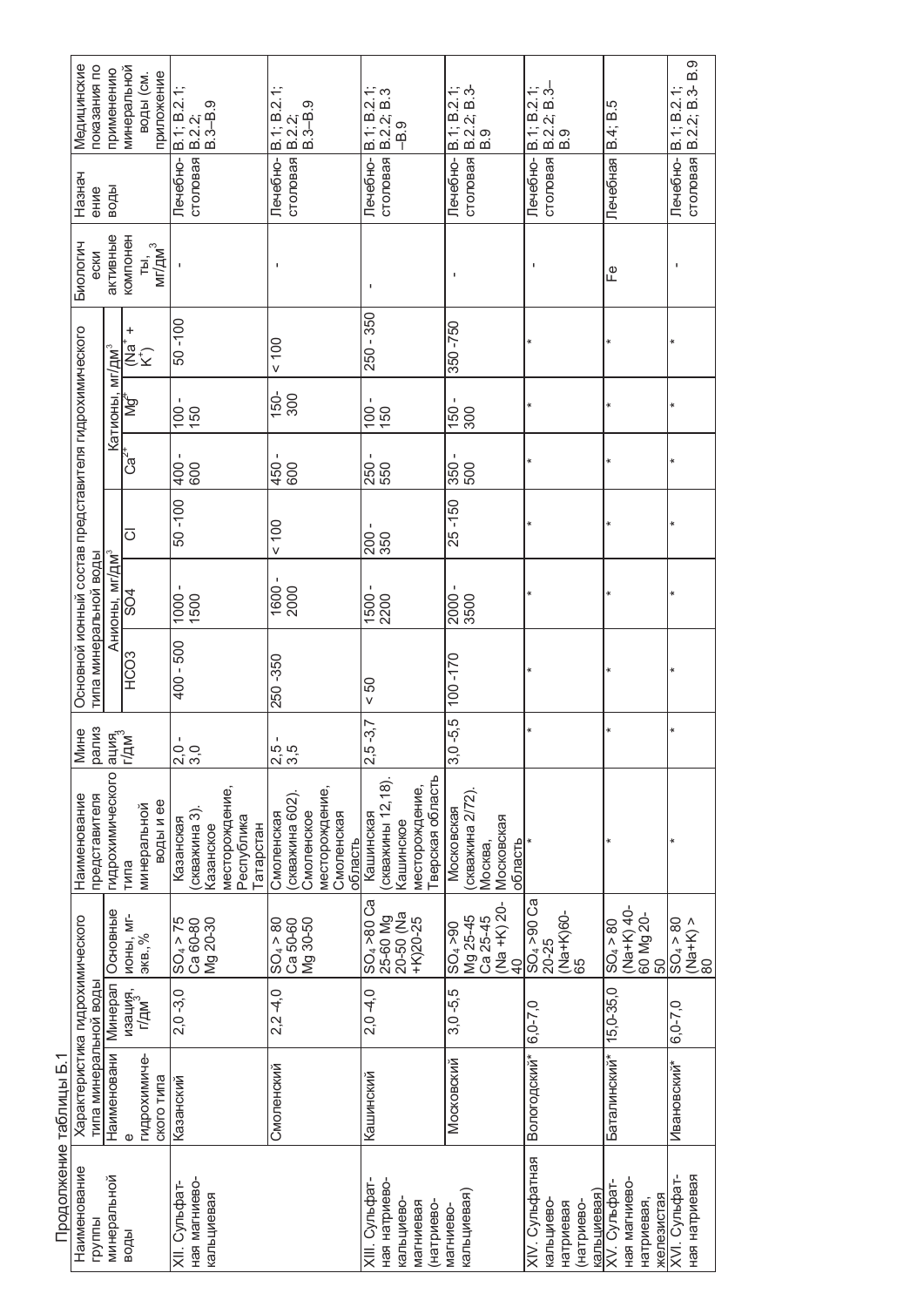|                        | Медицинские<br>показания по                                                    | применению                 | минеральной<br>приложение<br>воды (см.<br>์<br>อิ | $B.1$ ; $B.2.1$ ;<br>B.2.2; B.3<br>$\frac{8}{3}$ | B. 1; B. 2. 1;<br>  B. 2. 2; B. 2. 3;<br>  B. 3 - B. 9                            | B.1; B.2.1; B<br>$.2.2$ ; B.2.3;<br>$B.3 - B.9$                                                           | B.2.2; B.2.3;<br>B.3 - B.9<br>B.1; B.2.1;                                                                    | B.2.2; B.2.3;<br>B.3 - B.5<br>B.1; B.2.1;                                                                  | B.2.1; B.2.2;<br>B.2.3; B.4;<br>B.5                                                   |
|------------------------|--------------------------------------------------------------------------------|----------------------------|---------------------------------------------------|--------------------------------------------------|-----------------------------------------------------------------------------------|-----------------------------------------------------------------------------------------------------------|--------------------------------------------------------------------------------------------------------------|------------------------------------------------------------------------------------------------------------|---------------------------------------------------------------------------------------|
|                        | Назнач<br>ение                                                                 | воды                       |                                                   | столовая<br>Лечебно-                             | столовая<br>Лечебно-                                                              | Лечебно-<br>столовая                                                                                      | Лечебно-<br>столовая                                                                                         | столовая<br>Лечебно-                                                                                       | Лечебная                                                                              |
|                        | Биологич<br>$\omega$                                                           | CKM                        | компонен<br>активные<br>MT/AM <sup>3</sup><br>ТЫ, | H <sub>3</sub> BO <sub>3</sub>                   | $\mathbf I$                                                                       | $\mathbf{I}$                                                                                              | $\blacksquare$                                                                                               |                                                                                                            | ı                                                                                     |
|                        |                                                                                |                            | +<br>a<br>E∑                                      | $\ast$                                           | 900-1100                                                                          | 800-1200                                                                                                  | 1000-1300                                                                                                    | 800-2000                                                                                                   | 3000-3500                                                                             |
|                        |                                                                                |                            | Катионы, мг/дм $\frac{3}{10}$ (Na                 | $\ast$                                           | 100                                                                               | 50 <sub>0</sub>                                                                                           | 100                                                                                                          | 100-200                                                                                                    | 200-250                                                                               |
|                        |                                                                                |                            | $Ca2+$                                            | ¥                                                | 50 <sub>0</sub>                                                                   | 150                                                                                                       | $90 - 150$                                                                                                   | 200-400                                                                                                    | 350-450                                                                               |
|                        |                                                                                |                            | $\overline{\circ}$                                | $\ast$                                           |                                                                                   | 500-850                                                                                                   | 800-1000                                                                                                     | 300-1000                                                                                                   | 1500-<br>1800                                                                         |
|                        |                                                                                | Анионы, мг/дм <sup>з</sup> | SO4                                               | ¥                                                | 900 -1300 400-700                                                                 | 1200-<br>1700                                                                                             | 1300-<br>1700                                                                                                | 2000-<br>3300                                                                                              | 7000                                                                                  |
|                        | Основной ионный состав представителя гидрохимического<br>типа минеральной воды |                            | HCO <sub>3</sub>                                  | $\ast$                                           | 350-600                                                                           | 200-400                                                                                                   | $3,5-4,5$ 200-400                                                                                            | $100 - 250$                                                                                                | 001                                                                                   |
|                        | <b>Минер</b><br>ализа                                                          | ция,<br>Г/дм <sup>3</sup>  |                                                   | $\ast$                                           | $3,0 -$<br>4,0                                                                    | $3,0.5$<br>4,5                                                                                            |                                                                                                              | 4,0.7<br>$\tilde{C}$                                                                                       | o o<br><u>යි</u><br>$\overline{\mathbf{r}}$                                           |
|                        | представителя<br>Наименование                                                  | гидрохимического           | типа минеральной<br>местонахождение<br>воды и ее  |                                                  | месторождение,<br>Краснодарский<br>(скважина 3-е)<br>Анапская<br>Анапское<br>край | Пипецкая область<br>2/07,12/08, 29/08)<br>месторождение,<br>Липецкий бювет<br>(скважина 3/04,<br>Липецкое | Липецкая область<br>месторождение,<br>(скважины 2/71,<br>9/03,9/04,12/95,<br>Липецкое<br>Липецкая<br>15/95). | Кировская область<br>Нижне-Ивкинская<br>Нижнеивкинское<br>месторождение,<br>(скважина 12)<br>$\frac{1}{2}$ | месторождение,<br>(скважина 2/75)<br>Сусанинское<br>Костромская<br>область<br>Буйская |
|                        |                                                                                | Основные                   | <b>NOHbI, MI-</b><br>экв., $%$                    | $SO_4 > 90$<br>$(Ma+K)$<br>75-90                 | (Na +K) 60-<br>SO <sub>4</sub> 40-75<br>CI 20-45<br>မ်ာ                           | SO <sub>4</sub> 40-75<br>$(Na+K)80-$<br>$C120-45$<br>မ်ာ                                                  |                                                                                                              | (Na +K) 65-<br>90<br>SO <sub>4</sub> 40-80<br>CI 20-60                                                     | 10,0-15,0 SO <sub>4</sub> 70-80<br>$(Na +b)$<br>CI 20-25<br>75                        |
|                        |                                                                                |                            | пизация<br>$r/\mu$ $^3$                           | $6, 0 - 7, 5$                                    | J,<br>$7.0$<br>5.0                                                                | $3,0-4,5$                                                                                                 |                                                                                                              | 10,0<br>4.0                                                                                                |                                                                                       |
|                        | Характеристика гидрохимического<br>типа минеральной воды                       | Наименование   Минера      | гидрохимичес<br>кого типа<br>воды                 | Удмуртский*                                      | Анапский                                                                          | Липецкий                                                                                                  |                                                                                                              | Ивкинский № 1<br>Нижне-                                                                                    | Буйский                                                                               |
| Продолжение таблицы Б. | Наименование<br>группы                                                         | минеральной                | воды                                              | XVIa. Сульфат-<br>ная натриевая,<br>борная       | XVII. Хлоридно-<br>сульфатная<br>натриевая                                        |                                                                                                           |                                                                                                              |                                                                                                            |                                                                                       |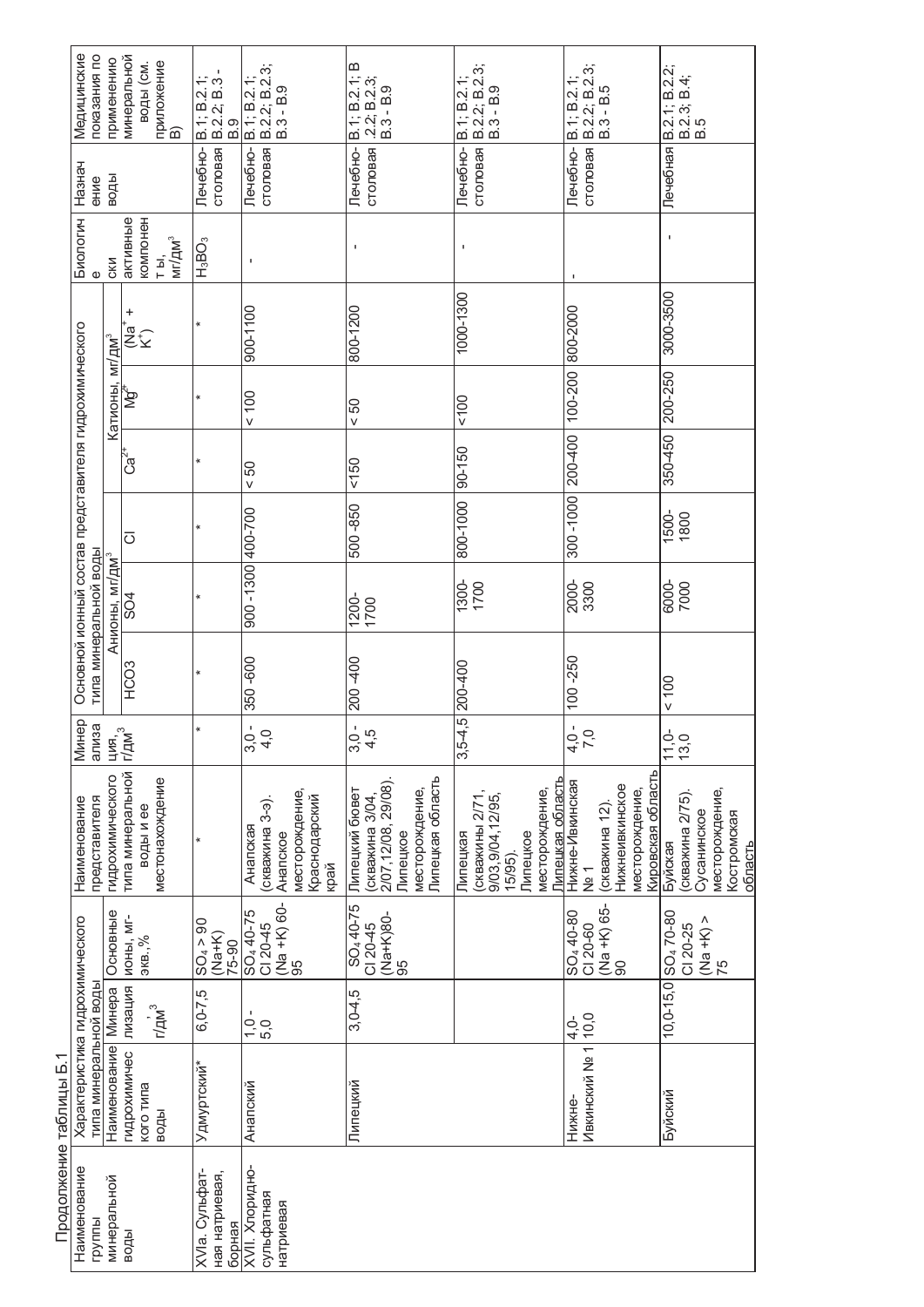|                        | показания по<br>Медицинские                                                    | применению                             | приложение<br>минеральной<br>воды (см.<br>⋒            | B.1; B.2.1;<br>  B.2.2; B.2.3;<br>  B.3 – B.9                                          | B.2.1; B.2.2;<br>B.2.3; B.4; B.5                                                                       | B.1; B.2.1;<br>B.2.2; B.2.3;<br>$B.3 - B.9$                                      | B.1; B.2.1;<br>  B.2.2; B.2.3;<br>  B.3 - B.9          | B.2.2; B.2.3;<br>B.3 - B.9<br>B.1; B.2.1;                                                            | B.2.2; B.2.3;<br>B.3-B.8<br>B.1; B.2.1;                                                                         |
|------------------------|--------------------------------------------------------------------------------|----------------------------------------|--------------------------------------------------------|----------------------------------------------------------------------------------------|--------------------------------------------------------------------------------------------------------|----------------------------------------------------------------------------------|--------------------------------------------------------|------------------------------------------------------------------------------------------------------|-----------------------------------------------------------------------------------------------------------------|
|                        | Назнач<br>ение                                                                 | воды                                   |                                                        | Печебно-<br>столовая                                                                   | Печебная                                                                                               | Лечебно-<br>столовая                                                             | столовая<br>Лечебно-                                   | столовая<br>Лечебно-                                                                                 | Лечебно-<br>столовая                                                                                            |
|                        | Биолог<br>ически                                                               | активн                                 | KOMNOH<br>енты,<br>мг/дм <sup>3</sup><br>$\frac{6}{5}$ |                                                                                        | 500-1000<br>Ĉ<br>O                                                                                     | J.                                                                               | $\mathbf{I}$                                           | $\blacksquare$                                                                                       | $\blacksquare$                                                                                                  |
|                        |                                                                                |                                        | $\ddot{}$<br>ั้≌<br>๊ัั≿                               | 700-900                                                                                | 2800-4500                                                                                              | $-350$<br>$\overline{00}$                                                        | 550 - 700                                              | 700 - 900                                                                                            | 1000-1300                                                                                                       |
|                        |                                                                                | Катионы, мг/дм <sup>3</sup>            | ≹∱                                                     | $100-$<br>170                                                                          | 500-<br>900                                                                                            | $\frac{50}{150}$                                                                 | 100-150                                                | 200-300                                                                                              |                                                                                                                 |
|                        |                                                                                |                                        | $\mathbb{C}\mathsf{a}^{2+}$                            | 250-350                                                                                | 350-550                                                                                                | 200 -                                                                            | $100 - 250$                                            | 400 -<br>600                                                                                         | 400-700 50-250                                                                                                  |
|                        | Основной ионный состав представителя гидрохимического<br>типа минеральной воды |                                        | $\overline{\circ}$                                     | 500-600                                                                                | $\frac{1}{3700}$                                                                                       | $200 - 460$                                                                      | 450 - 750                                              | 1000-<br>1200                                                                                        | $1400-$<br>1600                                                                                                 |
|                        |                                                                                | Анионы, мг/дм <sup>3</sup>             | SO <sub>4</sub>                                        | 2000-<br>2350                                                                          | 5500-<br>9000                                                                                          | 500-1100                                                                         | 900-1150                                               | 2000-<br>2500                                                                                        | 1800-<br>2100                                                                                                   |
|                        |                                                                                |                                        | HC <sub>C3</sub>                                       | $70 - 120$                                                                             | $400 -$<br>1200                                                                                        | $-350$<br>225                                                                    | $300 - 400$                                            | $100 - 300$                                                                                          | 350-450                                                                                                         |
|                        | <b>Минер</b><br>ализа                                                          | ция, <sub>3</sub><br>Г/дм <sup>3</sup> |                                                        | $3,5$<br>4,5                                                                           | ဝံ ဝ<br> ဂ္ဂိ ဝ                                                                                        | $1,2-3,0$                                                                        | $2,5-3,5$                                              | $4,0-6,0$                                                                                            | $5,0-6,5$                                                                                                       |
|                        | представителя<br>Наименование                                                  | гидрохимического                       | типа минеральной<br>местонахожде<br>воды и ее<br>ние   | месторождение,<br>(скважина 2/63).<br>Ярославская<br>Угличская<br>Угличское<br>область | (скважина 13-25)<br>Ставропольский<br>Месторождение<br>Лысогорская<br>Пысогорский<br>ИСТОЧНИК,<br>край | скважина 27бис)<br>Лркутская область<br>месторождение,<br>Иркутская<br>Олхинское | месторождение,<br>Мечеткинское<br>Ростовская<br>д<br>Д | месторождение,<br>Ижминводское<br>скважина 14)<br>(Шифалы-су)<br>Республика<br>Ижевская<br>Гатарстан | место-рождение,<br>скважина 47-Б).<br>Волгоградская<br>Ергенинская<br>Ергенинское<br>область                    |
|                        |                                                                                | Основные                               | <b>NOHbI, MI-</b><br>3KB.,%                            | (Na +K) 30-<br>SO <sub>4</sub> 50-80<br>70 Ca 20-<br>$C120-50$<br>8                    | $(Na + K)$ 60<br>SO <sub>4</sub> 45-65<br>Mg 20-30<br>CI 25-40<br>75                                   | $(Na + K)$ 20<br>SO <sub>4</sub> 40-70<br>$C120-40$<br>65                        | Mg 20-25<br>Ca 20-40                                   |                                                                                                      | (Na +K) 35-<br>$60$ Ca $20 -$<br>SO <sub>4</sub> 30-50<br>CI 40-65<br>$\overline{a}$                            |
|                        |                                                                                | Минерал                                | изация,<br>г/дм <sup>э</sup>                           | $2,0 -5,0$                                                                             | $13,0 -$<br>19,0                                                                                       | $1, 0 - 6, 0$                                                                    |                                                        |                                                                                                      | $5,0-8,0$                                                                                                       |
|                        | Характеристика гидрохимического<br>типа минеральной воды                       | Наименова                              | гидрохимич<br>еского типа<br>ВОДЫ<br>ние               | Угличский                                                                              | Лысогорский                                                                                            | Иркутский                                                                        |                                                        |                                                                                                      | Ергенинский                                                                                                     |
| Продолжение таблицы Б. | Наименование<br>группы                                                         | минеральной                            | воды                                                   | но-сульфатная<br>XVIII. Xnopu <sub>A</sub><br>кальциево-<br>натриевая                  | ХІХ. Хлорид- но-<br>сульфатная<br>натриевая<br>магниево-                                               | ХХ. Хлорид-но-<br>сульфатная<br>кальциево-<br>натриевая<br>магниево-             | кальциевая)<br>(магниево-<br>натриево-                 |                                                                                                      | ХХІ. Сульфат-<br>но-хлоридная<br>капышевая)<br>сульфатная<br>кальциево-<br>клоридно-<br>(натриево-<br>натриевая |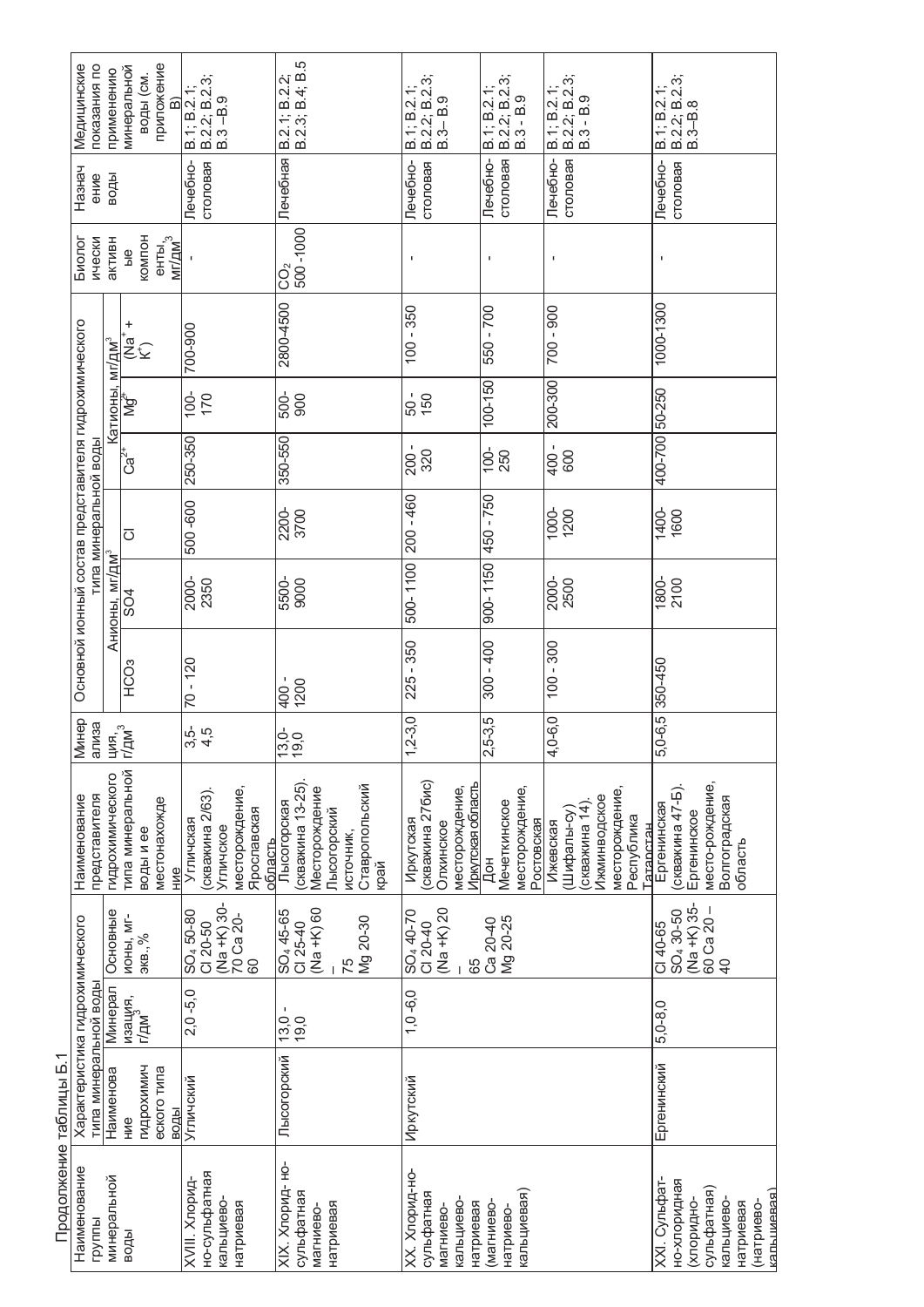|                       | показания по<br>Медицинские                              | применению                  | приложение<br>минеральной<br>воды (см.<br>$\widehat{\mathbf{B}}$ | B.2.1; B.2.3;<br>  B.4; B.5; B.6;<br>  B.8           | B.4; B.5; B.6;<br>B.8<br>B.2.1; B.2.3; |                              |                                         |         | B.2.1; B.2.3;<br>B.4;5                                                            | B.1; B.2.1;              | B.2.2; B.2.3;<br>$B.3 - B.9$                    |                                 | B.1; B.2.1;<br>B.2.2; B.2.3;<br>B.3– B.9                      |                                                           | B.1; B.2.1;<br>B.2.2; B.2.3;<br>B.3– B.9                 |                                           |
|-----------------------|----------------------------------------------------------|-----------------------------|------------------------------------------------------------------|------------------------------------------------------|----------------------------------------|------------------------------|-----------------------------------------|---------|-----------------------------------------------------------------------------------|--------------------------|-------------------------------------------------|---------------------------------|---------------------------------------------------------------|-----------------------------------------------------------|----------------------------------------------------------|-------------------------------------------|
|                       | Назнач<br>ение                                           | воды                        |                                                                  | столовая<br>Лечебно-                                 | столовая<br>Лечебно-                   |                              |                                         |         | Лечебная                                                                          | Лечебно-                 | столовая                                        |                                 | Лечебно-<br>столовая                                          |                                                           | Лечебно-<br>столовая                                     |                                           |
|                       | Биолог<br>ически                                         | активн                      | <b>KOMINOH</b><br>енты,<br>мг/дм <sup>3</sup><br>$\frac{6}{5}$   | $\mathbf I$                                          | $\mathbf{I}$                           |                              |                                         |         | H3BO3<br>50-90                                                                    | $\blacksquare$           |                                                 |                                 | H <sub>2</sub> SiO <sub>3</sub><br>50 - 70<br>CO <sub>2</sub> | 1500-<br>2000                                             | $0.8 - 0.9$<br>$^{10}$ SiO <sub>3</sub><br><b>COL</b>    | 1000<br>500 -                             |
|                       |                                                          |                             | -<br>+<br>+<br>īa<br>≧                                           | 1900 -<br>2500                                       | 2700 -<br>3000                         |                              |                                         |         | 4500-<br>5000                                                                     | 500-700                  |                                                 |                                 | $-006$<br>1200                                                |                                                           | 1500 -<br>1600                                           |                                           |
|                       |                                                          | Катионы, мг/дм <sup>з</sup> | ছৈ                                                               | < 25                                                 | $50 - 150$                             |                              |                                         |         | 180-300                                                                           | 150-200                  |                                                 |                                 | $50 - 100$                                                    |                                                           | 100                                                      |                                           |
|                       |                                                          |                             | $\operatorname{Ca}^{2+}$                                         | 50 <sub>0</sub>                                      | $50 - 150$                             |                              |                                         |         | 500-700                                                                           | 350-400                  |                                                 |                                 | 350-450                                                       |                                                           | 300-400                                                  |                                           |
|                       | типа минеральной воды                                    |                             | $ \overline{\circ} $                                             | 1900-<br>2300                                        | 3200-<br>3500                          |                              |                                         |         | 5000-<br>6000                                                                     | $\frac{1300}{ }$<br>1600 |                                                 |                                 | $-002$<br>1100                                                |                                                           | 1400-<br>1500                                            |                                           |
|                       |                                                          | Анионы, мг/дм <sup>з</sup>  | SO4                                                              | 1200-<br>1600                                        | 2000<br>2200                           |                              |                                         |         | 5000-<br>5500                                                                     | $800 - 900$              |                                                 |                                 | 750 - 900                                                     |                                                           | 1100-<br>1200                                            |                                           |
|                       | Основной ионный состав представителя гидрохимического    |                             | HCO <sub>3</sub>                                                 | 800-<br>1000                                         | $60 -$                                 |                              |                                         |         | 100                                                                               | $100 - 200$              |                                                 |                                 | 1500 -<br>1900                                                |                                                           | $1300 -$<br>1450                                         |                                           |
|                       | Минера<br>пиза                                           | ция.,<br>Г/дм <sup>3</sup>  |                                                                  | $-7,5$<br>ယ                                          | $-0.8$<br>$-0.8$                       |                              |                                         |         | 5,5<br>7,5<br>$\overline{\phantom{0}}$<br>$\overline{\phantom{0}}$                | $3,0 -$                  | 4,0                                             |                                 | $4,0 -$<br>5,5                                                |                                                           | 5,5 -<br>6,5                                             |                                           |
|                       | представителя<br>Наименование                            | гидрохимичес                | местонахожде<br>минеральной<br>кого типа<br>воды и ее<br>ние     | (скважина 215)<br>Республика<br>Дагестан<br>Каспий   | Сольвычегод-<br>ская                   | Сольвычегод-<br>(скважина 4) | месторождение,<br>Архангельская<br>ское | область | Удмуртская<br>Республика<br>(скважина<br>Ижевская<br>1/71).<br>Ho <sub>BO</sub> - | Хиловская                | месторождение,<br>(скважина 1/59).<br>Хиловское | Псковская<br>область            | Машук №<br>(скважины<br>$1,4,7,24$ ).                         | месторождение<br>Ставропольски<br>Пятигорское<br>й край   | Mauyk Nº 19<br>(скважина 19)<br>Пятигорское              | месторождение,<br>Ставропольски<br>й край |
|                       |                                                          | Основные                    | <b>NOHbI, MI-</b><br>экв., $%$                                   | $(Na + K) > 90$<br>SO <sub>4</sub> 20-40<br>CI 50-75 |                                        |                              |                                         |         | CI 35-65 SO <sub>4</sub><br>$35-45$ (Na<br>+K) > 80                               | $C150 - 75$              | (Na +K) 35-<br>SO <sub>4</sub> 20-40<br>55      | $Mg$ 20 $-40$<br>$Ca$ $25 - 50$ | $HCO3 20 - 45$<br>SO <sub>4</sub> 20-30<br>CI 30-45           | $\frac{(Na + K)55}{75}$                                   | SO <sub>4</sub> 20-30 (Na<br>$HCO3 20 - 40$<br>$C140-50$ | $+K$ )60 $-75$ Ca<br>$20 - 30$            |
|                       |                                                          | Минерал                     | и зация,<br>г/дм <sup>3</sup>                                    | 5,0 -9,0                                             |                                        |                              |                                         |         | $15,0-18,0$                                                                       | $2,0 - 5,0$              |                                                 |                                 | - 5,5<br>$\frac{4}{1}$                                        |                                                           | $5,5 - 6,5$                                              |                                           |
|                       | Характеристика гидрохимического<br>типа минеральной воды | Наименова                   | гидрохимич<br>еского типа<br>воды<br>HNe                         | Каспийский                                           |                                        |                              |                                         |         | <b>Ижевский</b><br>Ново-                                                          | Хиловский                |                                                 |                                 | Пятигорский-                                                  |                                                           | Пятигорский-                                             |                                           |
| Продолжение таблицы Б | Наименование<br>группы                                   | минеральной                 | воды                                                             | XXII. Сульфат-<br>но-хлоридная<br>натриевая          |                                        |                              |                                         |         | ХХІІа. Сульфат-<br>но-хлоридная<br>натриевая,<br>борная                           | ХХІІІ. Сульфат-          | но-хлоридная<br>кальциево<br>магниево-          | натриевая                       | XXIV. Сульфат-<br>но-гидрокарбо-<br>натно-хлорид-             | ная натриевая<br>(калыциево-<br>кремнистая<br>натриевая), |                                                          |                                           |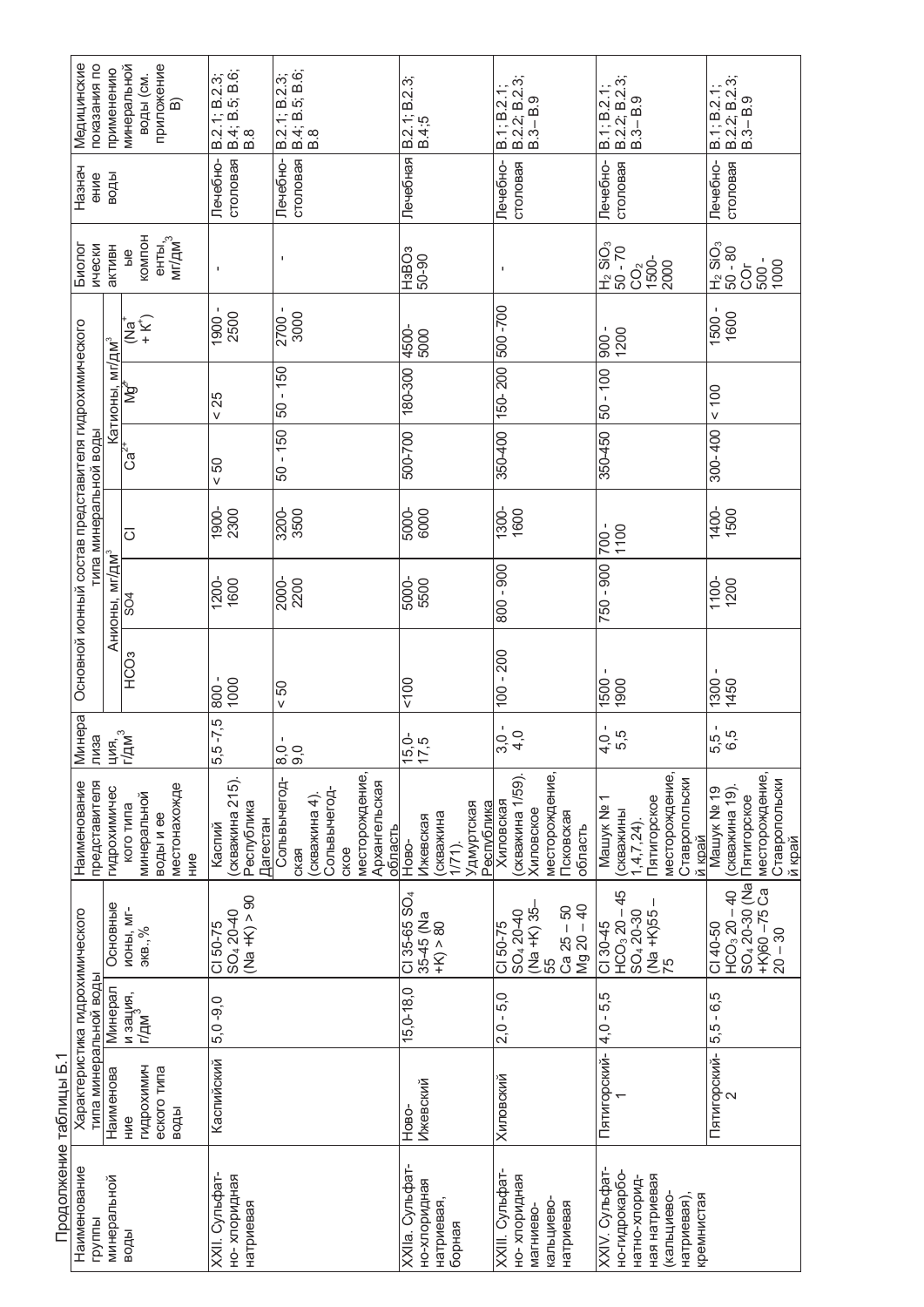|                        | Медицинские<br>показания по                                                    | применению                  | приложение<br>минеральной<br>воды (см.<br>$\widehat{\mathbf{B}}$ | B.2.2; B.2.3;<br>B.1; B.2.1;<br>$B.3 - B.9$                                 | $\begin{array}{ l } \n\boxed{B.1; B.2.1;} \n\end{array}$<br>B.2.2; B.2.3;<br>$B.3 - B.9$ | B.1; B.2.1;<br>B.2.2; B.2.3;<br>$B.3 - B.9$ | B.1; B.2.1;<br>  B.2.2; B.2.3;<br>  B.3 - B.9                                                     | столовая B.2.2; B.2.3;<br>B.3 - B.9<br>B.1; B.2.1;                              | B.2.2; B.2.3;<br>B.3 - B.9<br>B.1; B.2.1;                                              |
|------------------------|--------------------------------------------------------------------------------|-----------------------------|------------------------------------------------------------------|-----------------------------------------------------------------------------|------------------------------------------------------------------------------------------|---------------------------------------------|---------------------------------------------------------------------------------------------------|---------------------------------------------------------------------------------|----------------------------------------------------------------------------------------|
|                        | Назнач<br>ение                                                                 | воды                        |                                                                  | столовая<br>Лечебно-                                                        | столовая<br>Лечебно-                                                                     | столовая<br>Лечебно-                        | столовая<br>Лечебно-                                                                              | Лечебно-                                                                        | столовая<br>Лечебно-                                                                   |
|                        | ически<br>Биолог                                                               | активн                      | <b>KOMIDH</b><br>енты,<br>мг/дм <sup>3</sup><br>$rac{6}{4}$      |                                                                             | $\mathbf{I}$                                                                             | $\blacksquare$                              | $\blacksquare$                                                                                    | $\blacksquare$                                                                  | $\frac{1}{1000}$                                                                       |
|                        |                                                                                |                             | ביב)<br>⊇ב                                                       | 250 - 500                                                                   | $-350$<br>250                                                                            | 400-700                                     | $-800$<br>500                                                                                     | $1200 -$<br>1450                                                                | 2000-2700                                                                              |
|                        |                                                                                | Катионы, мг/дм <sup>з</sup> | ξ                                                                | $\frac{0}{5}$                                                               | < 25                                                                                     | 50 <sub>o</sub>                             | 50 <sub>0</sub>                                                                                   | < 25                                                                            | $< 50$                                                                                 |
|                        |                                                                                |                             | $C\overline{a}^{z+}$                                             | $\frac{0}{x}$                                                               | 50 <sub>0</sub>                                                                          | 50-150                                      | < 25                                                                                              | < 25                                                                            | 100                                                                                    |
|                        |                                                                                |                             | $\overline{\circ}$                                               | $50 - 150$                                                                  | 150 - 200                                                                                | 500-700                                     | $300 - 600$                                                                                       | 450 - 550                                                                       | 600-900                                                                                |
|                        |                                                                                | Анионы, мг/дм <sup>3</sup>  | SO4                                                              | 50-100                                                                      | 50                                                                                       | 50                                          | $-250$<br>150                                                                                     | < 25                                                                            | 100-350                                                                                |
|                        | Основной ионный состав представителя гидрохимического<br>типа минеральной воды |                             | HCO <sub>3</sub>                                                 | 450 - 700                                                                   | 550 - 800                                                                                | 600-900                                     | $800 - 1100$                                                                                      | 2500-3000                                                                       | 4000-5500                                                                              |
|                        | ализац<br><b>Минер</b><br>ИЯ.                                                  |                             | $\sqrt{77}M^{3}$                                                 | $1,0-2,0$                                                                   | $1,0-2,0$                                                                                | $1,5-3,0$                                   | $2,0-3,0$                                                                                         | $4,0-5,0$                                                                       | $6,0-9,0$                                                                              |
|                        | представителя<br>Наименование                                                  | гидрохимичес                | минеральной<br>N ee<br>кого типа<br>воды                         | месторождение,<br>еленджикское<br>Геленджикская<br>Краснодарский<br>Kpaň    | Горячий ключ №<br>2<br>месторождение,<br>Краснодарский<br>Псекупское<br>край             | PCO - AnaHNR<br>(источник 1)<br>Хилак       | (скважины 12-434,<br>25-OP3, 2-P, EA-<br>93, 03-0307).<br>Новосибирская<br>Карачинская<br>область | Месторождение<br>(источник 3)<br>Республика<br>Рычал-Су<br>Рычал-Су<br>Дагестан | Ставропольский<br>месторождение,<br>(скважина 49)<br>Нагутская -4<br>Нагутское<br>қрай |
|                        |                                                                                | Основные                    | <b>NOHbI, MI-</b><br>экв., $%$                                   | $HCO3$ 40 -75<br>$(Na + N)$ - 90<br>$C120-60$                               |                                                                                          |                                             |                                                                                                   | $(Na + K) > 90$<br>HCO3>70<br>$C120-30$                                         | $(Na + K) > 95$<br>HCO <sub>3</sub> 70-80<br>CI 20-25                                  |
|                        |                                                                                | Минерал                     | изация,<br>г/дм <sup>3</sup>                                     | $\frac{1}{0}$ in $\frac{1}{2}$                                              |                                                                                          |                                             |                                                                                                   | $4,0 - 5,5$                                                                     | $5.0 - 9.0$                                                                            |
| ↽                      | Характеристика гидрохимического<br>типа минеральной воды                       | Наименова                   | гидрохимич<br>еского типа<br>воды<br>HNe                         | Карачинский                                                                 |                                                                                          |                                             |                                                                                                   | Рычал-Су                                                                        | Нагутский-4                                                                            |
| Продолжение таблицы Б. | Наименование<br>группы                                                         | минеральной                 | воды                                                             | (гидрокарбонатн<br>XXV. Хлорид-но-<br>о-хлоридная)<br>гидрокарбо-<br>натная | натриевая                                                                                |                                             |                                                                                                   |                                                                                 |                                                                                        |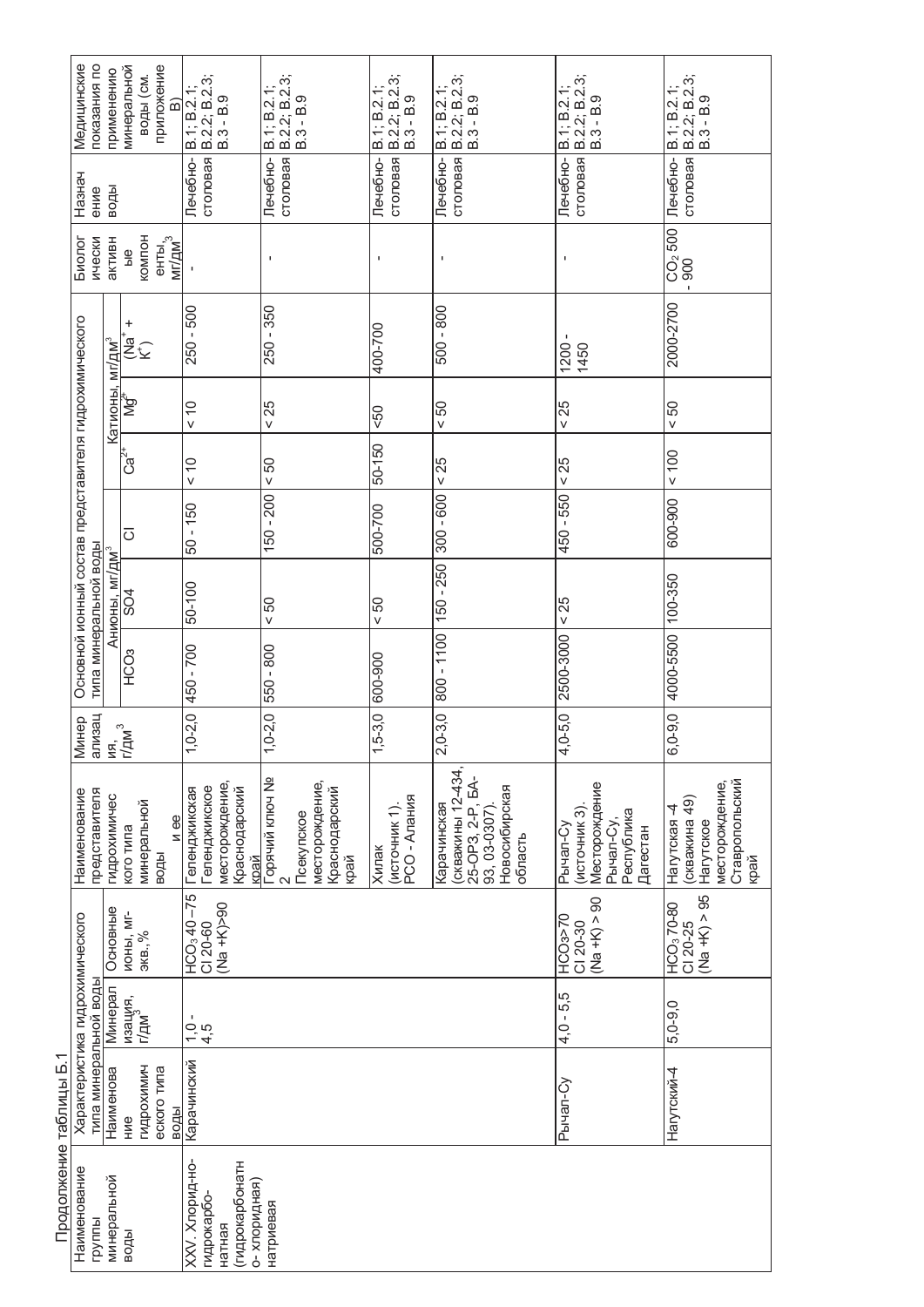|                       | Медицинские<br>показания по                                                    | применению                 | минеральной<br>приложение<br>воды (см.<br>$\widehat{\mathbf{D}}$              | B.1; B.2.1;<br>  B.2.2; B.2.3;<br>  B.3 - B.8                                                                | B.1; B.2.1;<br>  B.2.2; B.2.3;<br>  B.3 - B.8                                     | B.1; B.2.1;<br>  B.2.2; B.2.3;<br>  B.3 - B.9                                                                                                                       | B.4 - B.6; B.8<br>B.2, 1; B.2, 3;                                                                                | B.4 - B.6; B.8<br>B.2,1; B.2,3;                                                                  |
|-----------------------|--------------------------------------------------------------------------------|----------------------------|-------------------------------------------------------------------------------|--------------------------------------------------------------------------------------------------------------|-----------------------------------------------------------------------------------|---------------------------------------------------------------------------------------------------------------------------------------------------------------------|------------------------------------------------------------------------------------------------------------------|--------------------------------------------------------------------------------------------------|
|                       | Назнач<br>ение                                                                 | воды                       |                                                                               | Течебная                                                                                                     | Печебная                                                                          | столовая<br>Печебно-                                                                                                                                                | Течебная                                                                                                         | Печебная                                                                                         |
|                       | Биологич<br>ески                                                               | активные                   | компонен<br>ты,<br>мг/дм <sup>3</sup>                                         | H3BO3<br>200 - 350                                                                                           | 1000-2200<br>70-150<br>$H_3BO_3$<br>C <sub>2</sub>                                | H3BO <sub>3</sub> 30-<br>$CO2$ 500 - 1800<br>8                                                                                                                      | 500 - 2350<br>H <sub>3</sub> BO <sub>3</sub><br>40-90<br>$\mathbf{C}^{\mathbf{Q}}$                               | $500 - 1200$<br>H <sub>3</sub> BO <sub>3</sub><br>$30 - 80$<br>C <sub>2</sub>                    |
|                       |                                                                                |                            | +<br>−ek)<br>K                                                                | 1500-1700                                                                                                    | 2000-2600                                                                         | 2000-3000                                                                                                                                                           | 2700-4000                                                                                                        | 2700-3900                                                                                        |
|                       |                                                                                |                            | — Катионы, мг/дм <sup>з</sup><br>Са <sup>2+</sup> │   Мg <sup>≉  </sup> │ (Na | $\widetilde{\phantom{a}}$<br>V                                                                               | 100                                                                               | 100                                                                                                                                                                 | 150                                                                                                              | 150                                                                                              |
|                       |                                                                                |                            |                                                                               | 25<br>V                                                                                                      | 150-200                                                                           | $< 150$                                                                                                                                                             | $50 - 200$                                                                                                       | 150                                                                                              |
|                       |                                                                                |                            | $\overline{\circ}$                                                            | 1500-<br>2000                                                                                                | 1700-<br>2400                                                                     | 1300-                                                                                                                                                               | 1700-<br>2800                                                                                                    | 1200-<br>2200                                                                                    |
|                       |                                                                                | Анионы, мг/дм <sup>з</sup> | <b>ROS</b>                                                                    | $\stackrel{\circ}{\cdot}$<br>$\vee$                                                                          | 50                                                                                | 25<br>$\vee$                                                                                                                                                        | 55                                                                                                               | 150                                                                                              |
|                       | Основной ионный состав представителя гидрохимического<br>типа минеральной воды |                            | HCO <sub>3</sub>                                                              | 500 - 1000                                                                                                   | 3000 - 4000                                                                       | 3400 - 4800                                                                                                                                                         | 4900 - 6500                                                                                                      | 5000-7200                                                                                        |
|                       | Минерализ<br>  а ция, г/дм <sup>3</sup><br> -                                  |                            |                                                                               | $3,5 - 5,0$                                                                                                  | $7,0 - 9,5$                                                                       | 7,0-10,0                                                                                                                                                            | 14,0<br>10, 0                                                                                                    | 14,0<br>$10, 0 - 1$                                                                              |
|                       | представителя<br>Наименование                                                  | гидрохимичес-              | местонахожде<br>минеральной<br>кого типа<br>воды и ее<br>НИе                  | скважина 84<br>Пазаревская<br>месторожде-<br>Волконское<br>Краснодар-<br>ский край<br>HVe,<br>$\hat{\sigma}$ | Зарамагское<br>месторожде-<br>PCO-AnaHVR<br>(скважины<br>Зарамаг<br>4,7).<br>HVe, | бис,41-бис,49-Э<br>, 418 ,56,57-РЭ-<br>бис., 71).<br>Ессентуки №4<br>месторожение,<br>бис, 34-бис, 39-<br>(скважины 33-<br>Ессентукское<br>Ставрополь-<br>ский край | Ессентуки № 17<br>бис, 36- бис, 46)<br>месторожение,<br>Ессентукское<br>(скважины 17<br>Ставрополь-<br>ский край | месторождение,<br>$Haryrckaa - 17$<br>(скв. 9-бис, 47).<br>Ставрополь-<br>Нагутское<br>ский край |
|                       |                                                                                | Основны                    | $MT-3KB., %$<br>е ионы,                                                       | $C120 - 45$<br>(Na +K) ><br>HCO <sub>3</sub> 45<br>80<br>$\infty$                                            | (Na +K) 60<br>$Cl$ 20 $-55$<br>HCO <sub>3</sub> 45<br>$-90$<br>80                 | $C120 - 45$<br>(Na +K) ><br>HCO <sub>3</sub> 55<br>8<br>80                                                                                                          | $C135 - 45$<br>$\frac{(Na + K)}{90}$<br>HCO <sub>3</sub> 55                                                      |                                                                                                  |
|                       |                                                                                | <b>Минерал</b>             | изация,<br>г/дм <sup>3</sup>                                                  | $-6.0$<br>3,5                                                                                                | $5, 5 - 10, 0$                                                                    | $7,0 - 10,0$                                                                                                                                                        | $10, 0 - 14, 0$                                                                                                  |                                                                                                  |
| Продолжение таблицы Б | Характеристика гидрохимического<br>типа минеральной воды                       | Наименован                 | гидрохимич<br>еского типа<br>воды<br>Μe                                       | Лазаревский                                                                                                  | Зарамагский                                                                       | Ессентук-<br>CKNN Nº 4                                                                                                                                              | CKNŇ Nº 17<br>Ессентук-                                                                                          |                                                                                                  |
|                       | Наименован<br>ие группы                                                        | минеральной                | воды                                                                          | (гидрокарбон<br>рокарбонат-<br>хлоридная)<br>натриевая,<br>XXVa. Xno-<br>ридно-гид-<br>атно-<br>ЯЯ<br>Ран    | борная                                                                            |                                                                                                                                                                     |                                                                                                                  |                                                                                                  |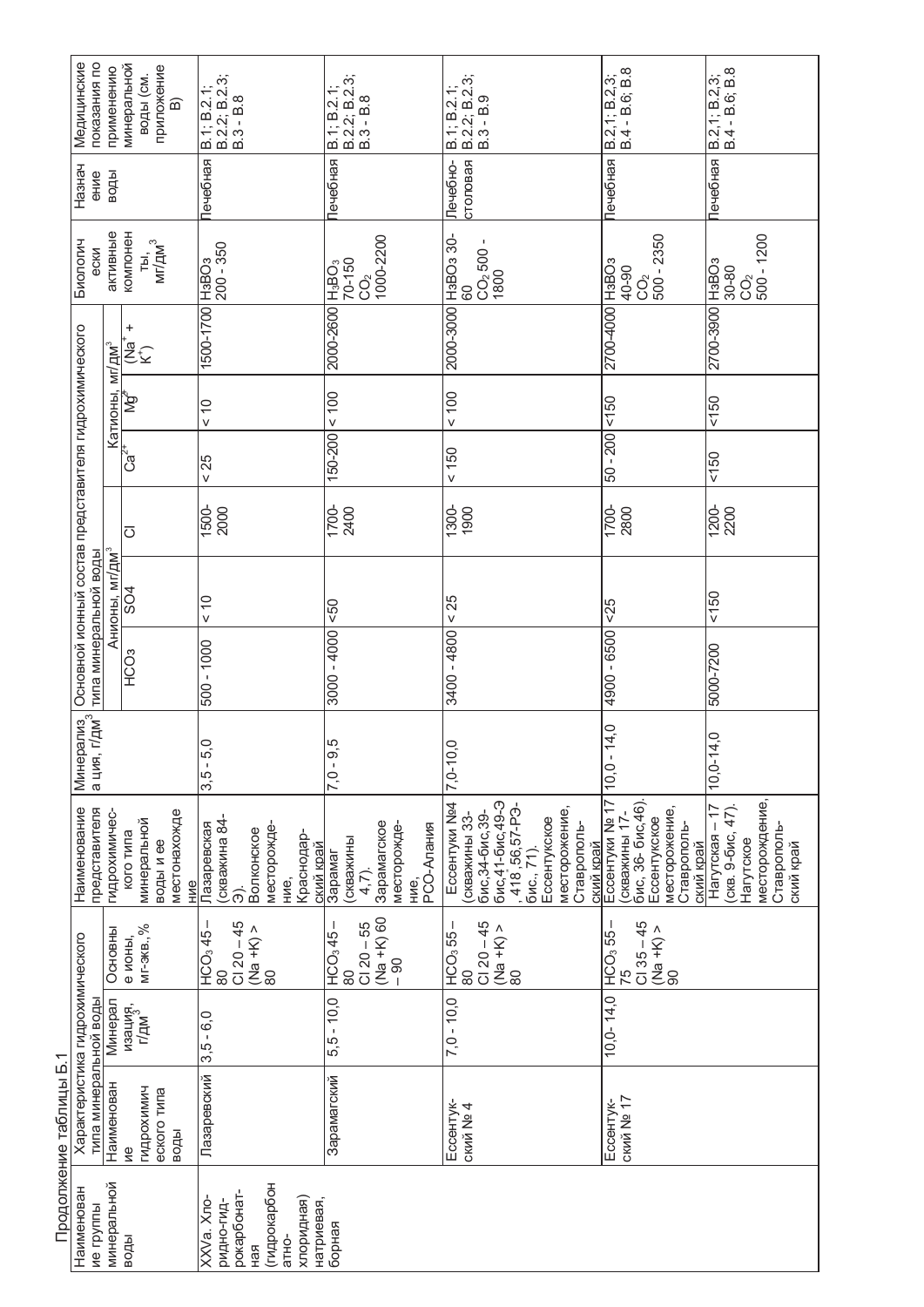|                        | показания по<br>Медицинские                                                    | применению                           | минеральной<br>приложение<br>В)<br>воды (см.        | B.2.2; B.2.3;<br>B.3 - B.9<br>B.1; B.2.1;                                                                            | B.2.1; B.2.2;<br>$B.2.3$ ; $B.4 - B.6$ ; $B.8$                                               | B.2.1; B.2.2;<br>B.2.3; B.4 -<br>B.6; B.8                                                 |                                                                                                 | B.2.2; B.2.3;<br>B.3–B.9<br>B.1; B.2.1                                                                                      |
|------------------------|--------------------------------------------------------------------------------|--------------------------------------|-----------------------------------------------------|----------------------------------------------------------------------------------------------------------------------|----------------------------------------------------------------------------------------------|-------------------------------------------------------------------------------------------|-------------------------------------------------------------------------------------------------|-----------------------------------------------------------------------------------------------------------------------------|
|                        | Назнач<br>ение                                                                 | воды                                 |                                                     | столовая<br>Лечебно-                                                                                                 | Лечебная                                                                                     | столовая<br>Лечебно-                                                                      | Столовая                                                                                        | столовая<br>Лечебно-                                                                                                        |
|                        | Биологич<br>ески                                                               | активные                             | компоне<br>MT/AM <sup>3</sup><br>$\overline{\Xi}$   | $12 - 7$<br>$\overline{\text{GBB}}$<br>40-80                                                                         | $110 - 20$<br>500-700<br>$H_3$ BO <sub>3</sub><br>$1100 -$<br>1800<br>CO <sub>2</sub>        | $\frac{ H_2 \overline{SIO_3 S0} }{70}$<br>CO <sub>2</sub> 1000-<br>1700                   | $\mathbf I$                                                                                     | $\blacksquare$                                                                                                              |
|                        |                                                                                |                                      | $+\frac{1}{2}$                                      | 1000-1500                                                                                                            | 2600-3200                                                                                    | 130-250 140-180 2100-2600                                                                 | $10 - 20$                                                                                       | 80-120                                                                                                                      |
|                        |                                                                                | Катион <u>ы, мг/</u> дм <sup>з</sup> | ≹∱                                                  | $\frac{0}{5}$                                                                                                        | < 25                                                                                         |                                                                                           | 20-35                                                                                           | 40-100                                                                                                                      |
|                        |                                                                                |                                      | $Ca2+$                                              | 15                                                                                                                   | 50 <sub>0</sub>                                                                              |                                                                                           | 50-150                                                                                          | 80-120                                                                                                                      |
|                        |                                                                                |                                      | $\overline{O}$                                      | 500-900                                                                                                              | 1500-<br>1900                                                                                | 1200-<br>1600                                                                             | $20 - 45$                                                                                       | $100 - 150$                                                                                                                 |
|                        |                                                                                | Анионы, мг/дм <sup>3</sup>           | <b>SO4</b>                                          | < 25                                                                                                                 | $\frac{0}{x}$                                                                                | $rac{6}{5}$                                                                               | 20-35                                                                                           | 80-120                                                                                                                      |
|                        | Основной ионный состав представителя гидрохимического<br>типа минеральной воды |                                      | HC <sub>3</sub>                                     | $1600 -$<br>2400                                                                                                     | 4000<br>5500                                                                                 | 4500-5500                                                                                 | 200-450                                                                                         | 300-450                                                                                                                     |
|                        | Минер<br>ализа-                                                                | ция,<br>г/дм <sup>3</sup>            |                                                     | 3,0.5                                                                                                                | $\overline{C}$<br>ð<br>$\breve{\circ}$<br>$\leftarrow$                                       | 7,0,0<br>10,0                                                                             | $0,4-0,8$<br>P                                                                                  | $1,5$<br>$1,5$                                                                                                              |
|                        | представителя<br>Наименование                                                  | гидрохимического                     | местонахождение<br>воды и ее<br>минеральной<br>типа | <b>Ceмигорская Ng1</b><br>месторождение,<br>Краснодарский<br>(скважины 3Э,<br>Раевское<br>край<br>$\widehat{\Theta}$ | Семигорская № 6<br>(скважина 12-Э)<br>месторождение,<br>Краснодарский<br>Семигорское<br>қрай | Шадринская-315<br>месторождение,<br>(скважина 315)<br>Шадринское<br>Курганская<br>область | 17/94). Липецкое<br>(скважины 16/94,<br>месторождение,<br>классическая<br>Липецкая<br>г. Липецк | (скважины 1099к,<br>месторождение,<br>Старорусское<br>Новгородская<br>Рушаночка<br>Область<br>2026K).                       |
|                        |                                                                                | Основные                             | <b>NOHbI, MI-</b><br>$3KB.,\%$                      | $(Na + N)$ >90<br>HCO <sub>3</sub> 40-<br>$C145 - 60$<br>55                                                          | $O6<\left(\lambda + \epsilon\right)$<br>$C130 - 40$<br>$\frac{1100360}{70}$                  | $\frac{(Na+K)}{90}$ 75-<br>$\frac{1100}{70}$ 50-<br>$C130-40$                             | Ca 50-80<br>Mg 20-40<br>HCO <sub>3</sub> 50<br>CI 15-35<br>80                                   | $\frac{\sqrt{4a + K}}{30}$ 20-<br>$C140 - 60$<br>$HCO3 20 -$<br>Mg 30-50<br>Ca 30-40<br>50                                  |
|                        |                                                                                | Минерали                             | зация,<br>г/дм <sup>3</sup>                         | $-7,0$<br>3,5                                                                                                        | $8,0 -$<br>12,0                                                                              | $7,0-10,0$                                                                                | $0,4-0,8$                                                                                       | $1, 0-2, 0$                                                                                                                 |
| Продолжение таблицы Б. | Характеристика гидрохимического<br>типа минеральной воды                       | Наименова                            | гидрохими<br>типа воды<br>ческого<br>HNe            | Семигор-<br>CKMÄ Nº1                                                                                                 | ский № 6<br>Семигор-                                                                         | Шадринский                                                                                | Липецкий -1                                                                                     | Crapopyc-<br>СКИЙ                                                                                                           |
|                        | Наименование<br>группы                                                         | минеральной                          | воды                                                | натно-хлорид-<br>XXV6.Xnopид-<br>но-гидрокар-<br>(гидрокарбо-<br>натриевая,<br>бонатная<br>ная)                      | борная, йодная                                                                               | ридно-гидро-<br>карбонатная<br>кремнистая<br>XXV <sub>в</sub> . Хло-<br>натриевая,        | XXVI. Хлорид-<br>но-гидрокар-<br>кальциевая<br>магниево-<br>бонатная                            | ХХVІІ. Гидрокар-<br>бонатно-хло-<br>кальциевая<br>магниевая)<br>кальциево-<br>(натриево-<br>магниево-<br>натриево<br>ридная |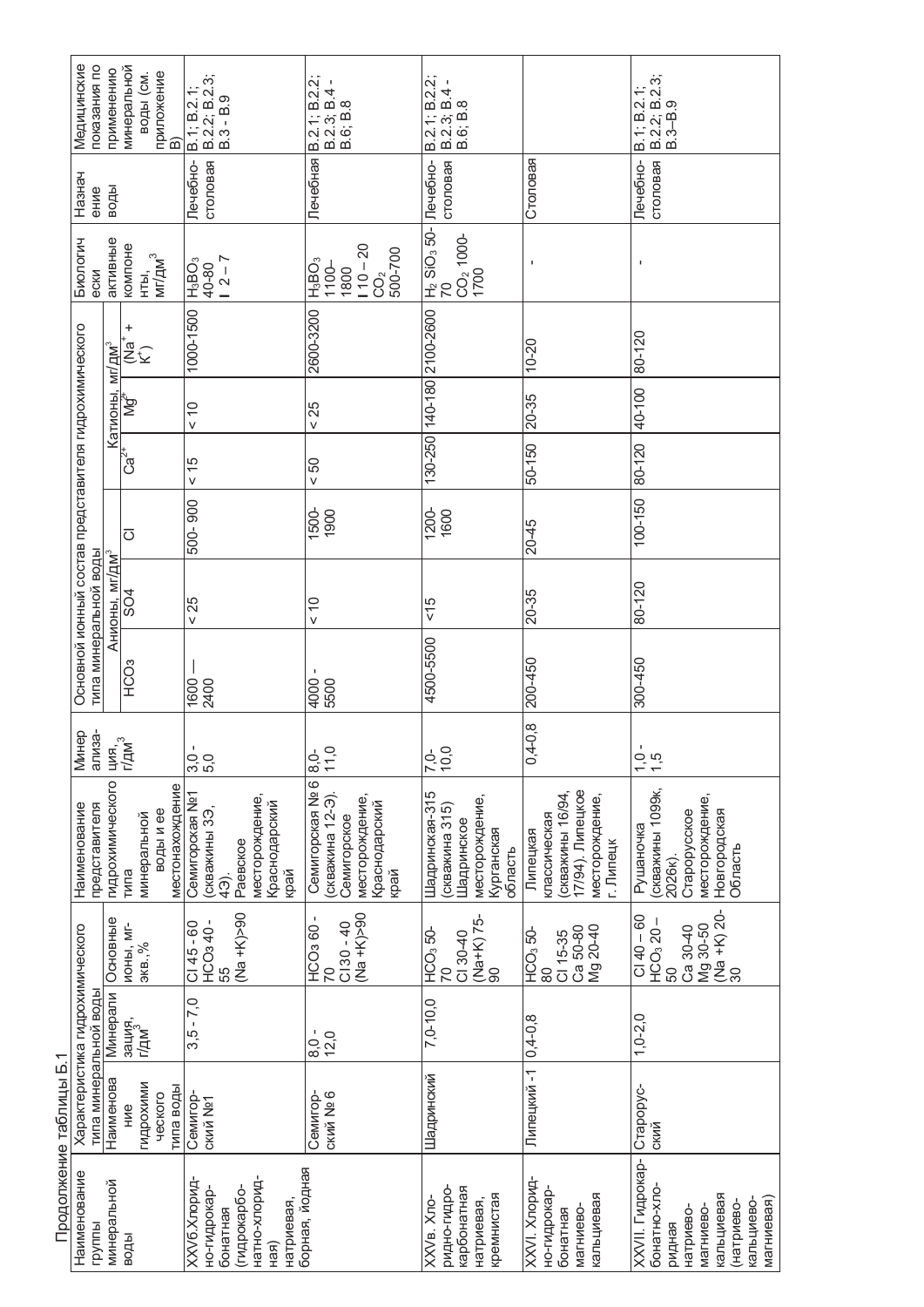|                        | Медицинские<br>показания по                                                    | применению                   | приложение<br>минеральной<br>воды (см.<br>$\widehat{\mathbf{m}}$ | $B.1$ ; $B.2.1$ ;<br>$B.2.3$ ; $B.2.3$ ;<br>$B.3 - B.9$                                         | $B.2.3; B.4;$<br>$B.5; B.6; B.7;$<br>$B.8; B.9$<br>B.1; B.2.1;          | $\begin{array}{c}  \  \  \, 8.1;  \  \  \, 8.2.3;  \  \, 8.4 \\  \  \, 8.9 \end{array}$  | B.2.2; B.2.3;<br>B.3 - B.8<br>B.1; B.2.1;                                                     | B.2.1; B.2.3;<br>B.4; B.5; B.10                                                                                   |
|------------------------|--------------------------------------------------------------------------------|------------------------------|------------------------------------------------------------------|-------------------------------------------------------------------------------------------------|-------------------------------------------------------------------------|------------------------------------------------------------------------------------------|-----------------------------------------------------------------------------------------------|-------------------------------------------------------------------------------------------------------------------|
|                        | Назнач<br>ение                                                                 | воды                         |                                                                  | столовая<br>Печебно                                                                             | Лечебно-<br>столовая                                                    | Лечебно-<br>столовая                                                                     | Лечебная                                                                                      | Печебная                                                                                                          |
|                        | Биологич<br>ески                                                               | активные                     | компонен<br>$M r / \mu^3$<br>ТЫ,                                 |                                                                                                 | ဖ<br>$\overline{\phantom{a}}$<br>5                                      | Ľ<br>J.<br>5                                                                             | 002<br>- 08 cOBFH                                                                             | 2000-2500<br>$2300 - 2600$<br>1 15 - 17<br>As $20 - 25$<br>$H_2$ SiO <sub>3</sub><br>35 – 75<br>C <sub>2</sub>    |
|                        |                                                                                |                              | $\ddot{}$<br>׆֧֩֞֬֟֩֩׆                                           | 700<br>850                                                                                      | 1800-<br>2100                                                           | 1800-<br>2200                                                                            | 700 -<br>1300                                                                                 | 30-200 140-210 5300-6200 H <sub>3</sub> BO <sub>3</sub>                                                           |
|                        |                                                                                | Катионы, мг/дм <sup>з</sup>  | ह्र                                                              | 25<br>V                                                                                         | 25<br>V                                                                 | 25<br>V                                                                                  | 25<br>V                                                                                       |                                                                                                                   |
|                        |                                                                                |                              | $Ca^{Z+}$                                                        | $< 50$                                                                                          | 50<br>V                                                                 | 25<br>V                                                                                  | 001                                                                                           |                                                                                                                   |
|                        |                                                                                |                              | $\overline{\circ}$                                               | 850-1200                                                                                        | 2000-<br>2400                                                           | 1100-<br>1500                                                                            | 1000-<br>1800                                                                                 | 5400-<br>7000                                                                                                     |
|                        |                                                                                |                              | Анионы, мг/дм <sup>з</sup><br>  SO4 <sup>2</sup>                 | 25<br>V                                                                                         | $\frac{0}{x}$                                                           | $\frac{0}{1}$<br>V                                                                       | 25<br>v                                                                                       | 50<br>V                                                                                                           |
|                        | Основной ионный состав представителя гидрохимического<br>типа минеральной воды |                              | HC <sub>O3</sub>                                                 | 400 - 500                                                                                       | $1200 - 1500$                                                           | $-3200$<br>2500                                                                          | 400 - 800                                                                                     | 3400 - 5800                                                                                                       |
|                        | Минерал                                                                        | изация,<br>г/дм <sup>3</sup> |                                                                  | 2,8<br>$2,0-$                                                                                   | $5,0 - 6,0$                                                             | $\tilde{\mathcal{C}}$<br>$5,0 - 7$                                                       | Ņ<br>$2,0 -4$                                                                                 | 22,0<br>$18,0$ .                                                                                                  |
|                        | представителя<br>Наименование                                                  | гидрохимическо               | минеральной<br>местонахожл<br>воды и ее<br>о типа                | месторождение,<br>Свердловская<br>Обуховская<br>Обуховское<br>область                           | Ростовская<br>Азовская<br>область                                       | месторождение,<br>Краснодарский<br>(скважина 2<br>Мамайское<br>Сочинская<br>край<br>PM). | Кармадонское<br>месторожде-<br>скважина<br>Кармадон<br>HVe, PCO<br>Нижний<br>Алания<br>29-p). | месторождение,<br>Синегорская<br>(скважины 16,<br>Сахалинская<br>Синегорское<br>область<br>(17)                   |
|                        |                                                                                | Основные                     | <b>NOHbI, MI-</b><br>$3KB.,\%$                                   | $HCO3 20 - 60$<br>$(Na + K) > 90$<br>$C140 - 85$                                                | $HCO3 20 - 30$<br>$(Na + K) > 90$<br>$C170 - 80$                        | $HCO3 45 - 60$<br>$(Na + K) > 90$<br>$C135 - 50$                                         | $HCO3 30 - 40$<br>$(Na + K) > 90$<br>$C165 - 75$                                              | HCO <sub>3</sub> 20-40<br>$(Na + K) > 85$<br>$08 - 99$ IQ                                                         |
|                        |                                                                                | Минерал                      | и зация,<br>г/дм <sup>3</sup>                                    | $2,0 - 4,0$                                                                                     | $5,0 - 6,0$                                                             | $5.0 - 8.0$                                                                              | $2,0 -4,5$                                                                                    | $15,0 - 25,0$                                                                                                     |
| Продолжение таблицы Б. | Характеристика гидрохимического<br>типа минеральной воды                       | Наименова                    | гидрохимич<br>еского типа<br>воды<br>ние                         | Обуховский                                                                                      | Азовский                                                                | Сочинский                                                                                | Кармадон-<br>СКИЙ                                                                             | Синегорский                                                                                                       |
|                        | Наименовани<br>е группы                                                        | минеральной                  | воды                                                             | ХХVІІІ. Гидро-<br>карбонатно-<br>гидрокарбо-<br>кендидогих<br>сидидоги)<br>натриевая<br>натная) | ХХVІІІа. Гидро-<br>гидрокарбо-<br>карбонатно-<br>сидидоги)<br>кыдидогих | натриевая,<br>натная)<br>йодная                                                          | ХХVІІІб. Гидро-<br>карбонатно-<br>натриевая,<br>кыдидогих<br>борная                           | борная, йодная,<br>ХХVІІІв. Гидро-<br>карбонатно-<br>кремнистая<br>натриевая,<br>кыдидогих<br>МЫШЬЯКО-<br>вистая, |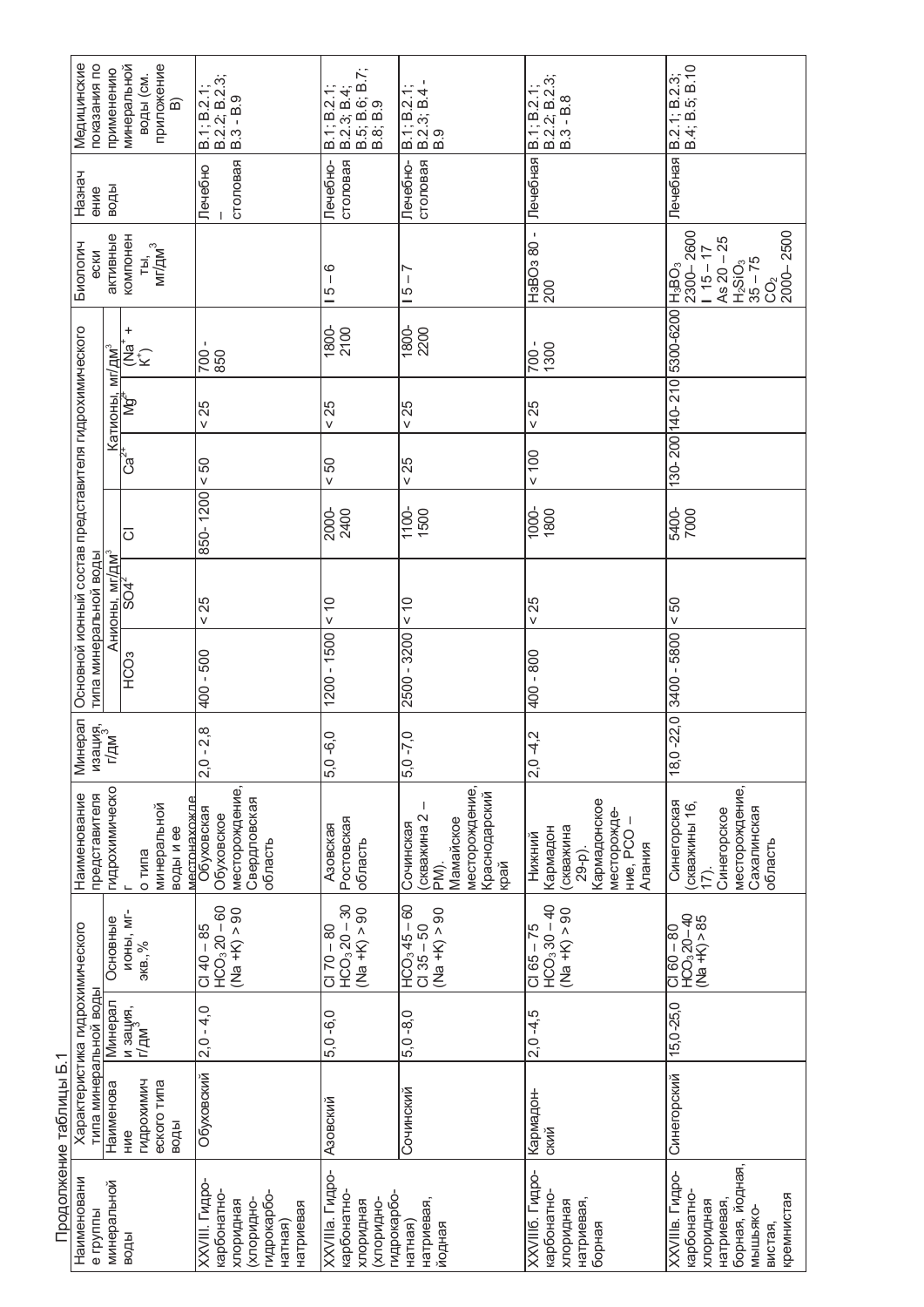|                         | Медицинские                                                     | показания по                 | применению                  | минеральной        | воды (см.                  | приложение  | $\widehat{\mathbf{B}}$ | Лечебная В.1; В.2.1;           | B.2.2; B.2.3;                      | B.3 - B.8;    | B.10                          |            |              |            |                                                                            | B.2.2; B.2.3; | $B.3 - B.8$ ;  | B.10                          |            |                      |             |            |
|-------------------------|-----------------------------------------------------------------|------------------------------|-----------------------------|--------------------|----------------------------|-------------|------------------------|--------------------------------|------------------------------------|---------------|-------------------------------|------------|--------------|------------|----------------------------------------------------------------------------|---------------|----------------|-------------------------------|------------|----------------------|-------------|------------|
|                         | Назнач                                                          | ение                         | воды                        |                    |                            |             |                        |                                |                                    |               |                               |            |              |            |                                                                            |               |                |                               |            |                      |             |            |
|                         | Биологич                                                        | ески                         | активные                    | KOMNOHe            | нты,<br>мг/дм <sup>3</sup> |             |                        | 500 - 800 Fe 10 - 20           | H <sub>3</sub> BO <sub>3</sub> 60- | 100           | CO <sub>2</sub> 1800-<br>2300 |            |              |            | 400 - 600   Н <sub>3</sub> ВО <sub>3</sub> 100   Лечебная   В. 1; В. 2. 1; | $-150$        | Fe 10 - 40     | $\frac{ H_2SIO_3 \t60}{ -90}$ |            | CO <sub>2</sub> 1000 |             |            |
|                         |                                                                 |                              |                             | $\ddot{}$          | ั้≊<br>≃ี                  |             |                        |                                |                                    |               |                               |            |              |            |                                                                            |               |                |                               |            |                      |             |            |
|                         |                                                                 |                              | Катионы, мг/дм <sup>3</sup> | ৡ                  |                            |             |                        | 001 >                          |                                    |               |                               |            |              |            | 001 >                                                                      |               |                |                               |            |                      |             |            |
|                         |                                                                 |                              |                             | ت<br>Ca            |                            |             |                        | 150 -                          | 350                                |               |                               |            |              |            | $-001$                                                                     | 200           |                |                               |            |                      |             |            |
|                         |                                                                 |                              |                             | $\overline{\circ}$ |                            |             |                        | 300 - 800                      |                                    |               |                               |            |              |            | 150 - 300                                                                  |               |                |                               |            |                      |             |            |
|                         |                                                                 |                              | Анионы, мг/дм <sup>3</sup>  | $SO4^2$            |                            |             |                        |                                |                                    |               |                               |            |              |            |                                                                            |               |                |                               |            |                      |             |            |
|                         | Минерал   Основной ионный состав представителя гидрохимического | типа минеральной воды        |                             | CO3                |                            |             |                        | $-4.2$   1500 $-2000$   $< 10$ |                                    |               |                               |            |              |            | $-3.0$   1200 $-1500$   < 100                                              |               |                |                               |            |                      |             |            |
|                         |                                                                 | изация,<br>г/дм <sup>3</sup> |                             |                    |                            |             |                        | 2,5                            |                                    |               |                               |            |              |            | 2,0                                                                        |               |                |                               |            |                      |             |            |
|                         | Наименование                                                    | представителя                | гидрохимичес                | кого типа          | минеральной                | воды и ее   | местонахождени         | Малкинская                     | скважина 14).                      | Малкинское    | месторождение,                | Камчатская | область      |            | Эльбрус                                                                    | (скважина 2). | Приэльбрусское | лесторождение,                | Кабардино- | Балкарская           | Республика  |            |
|                         |                                                                 |                              |                             | <b>NOHbI, MI-</b>  | 3KB., %                    |             |                        | $HCO355-$                      |                                    | $Cl$ 20 $-45$ | (Na +K)                       | $55 - 75$  | $Ca 20 - 35$ |            | HCO <sub>3</sub> 55 –                                                      |               | $Cl$ 20 $-45$  | (Na +K)                       | $55 - 75$  | $Ca 20 - 35$         |             |            |
|                         |                                                                 |                              | Минерал   Основные          | и зация,           | г/дм <sup>э</sup>          |             |                        |                                |                                    |               |                               |            |              |            |                                                                            |               |                |                               |            |                      |             |            |
|                         | Характеристика гидрохимического                                 | гипа минеральной воды        | Наименова                   | НИе                | гидрохимич                 | еского типа | воды                   | Малкинский 2,0 - 5,0           |                                    |               |                               |            |              |            | Эльбрусский  1,0-4,0                                                       |               |                |                               |            |                      |             |            |
| Продолжение таблицы Б.1 | Наименование                                                    | группы                       | минеральной                 | воды               |                            |             |                        | XXIX. Xnopид-                  | но-гидрокар-                       | бонатная      | кальциево-                    | натриевая, | борная,      | железистая | XXIXa. Xлорид-                                                             | но-гидрокар-  | бонатная       | кальциево-                    | натриевая, | борная,              | железистая, | кремнистая |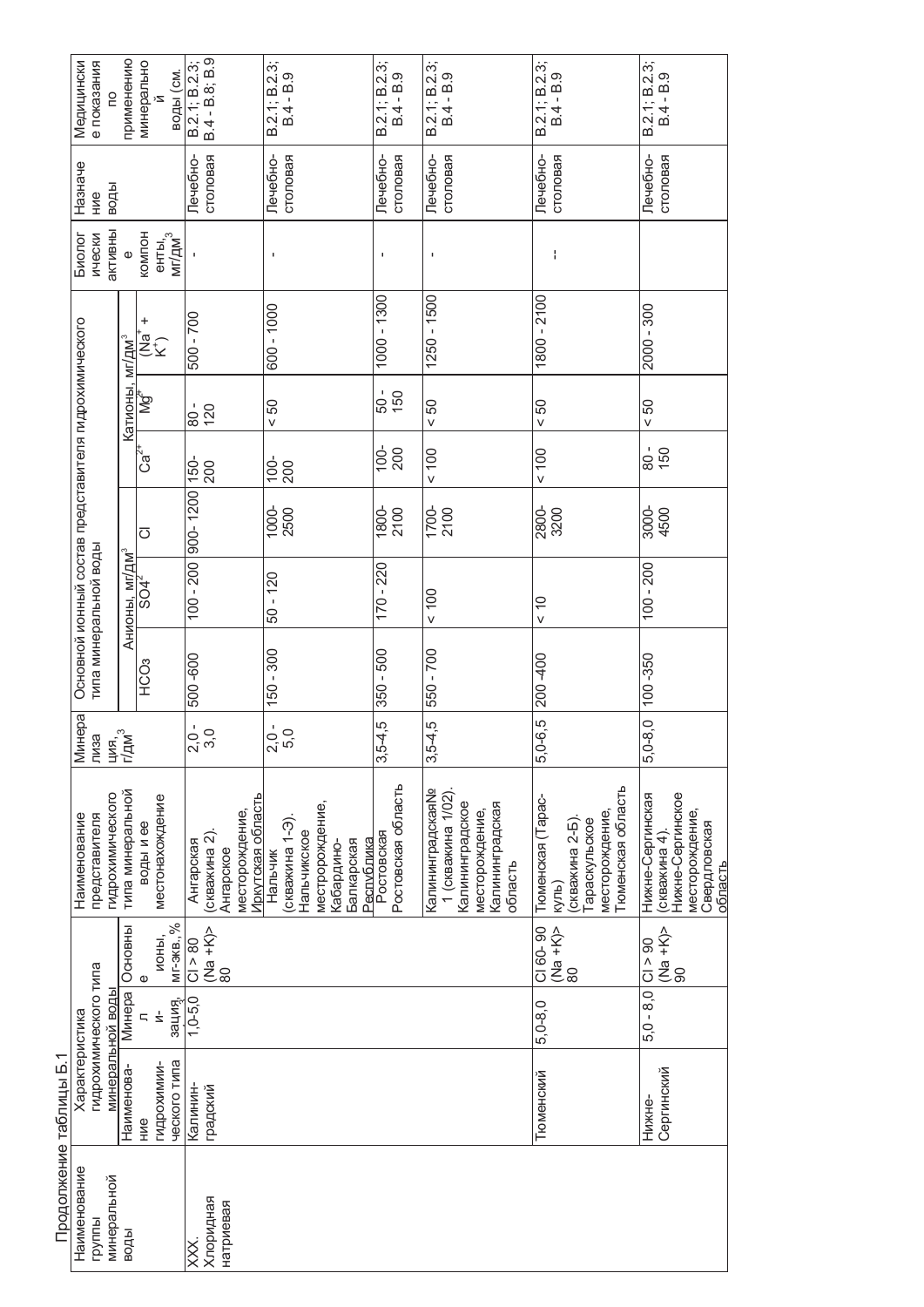|                        | Медицинские<br>показания по                                                    | применению                    | минеральной<br>приложение<br> B)<br>воды (см.                | Лечебная В.2.1; В.2.3;<br>B.4 - B.9                                                         | B.2.1; B.2.3;<br>B.4 - B.9                                                  | B.2.1; B.2.3;<br>$B.4 - B.8$                                                | B.2.1; B.2.3;<br>B.4; B.5; B.8                                                                                  | B.2.1; B.2.3;<br>B.4; B.5; B.7                                                               | B.10                                                                                                                |
|------------------------|--------------------------------------------------------------------------------|-------------------------------|--------------------------------------------------------------|---------------------------------------------------------------------------------------------|-----------------------------------------------------------------------------|-----------------------------------------------------------------------------|-----------------------------------------------------------------------------------------------------------------|----------------------------------------------------------------------------------------------|---------------------------------------------------------------------------------------------------------------------|
|                        | Назнач<br>ение                                                                 | воды                          |                                                              |                                                                                             | столовая<br>Лечебно-                                                        | Лечебная                                                                    | Лечебная                                                                                                        | Лечебная                                                                                     | Лечебно-<br>столовая                                                                                                |
|                        | Биолог<br>ически                                                               | активн                        | KOMNOH<br>енты,<br><u>мг/дм<sup>3</sup></u><br>$\frac{1}{2}$ | $\overline{10} - 15$                                                                        | H3BO <sub>3</sub><br>50-60                                                  | H3BO3<br>70-115                                                             | $8 - 16$<br>H <sub>3</sub> BO <sub>3</sub><br>300–400                                                           | Br 22-30<br>  3,0-6,5                                                                        | Fe 40-60                                                                                                            |
|                        |                                                                                |                               | +<br>_a<br>E∑                                                | 1400 - 1700                                                                                 | 1700 - 2200                                                                 | $1800 - 2100$                                                               | 2400 - 3400                                                                                                     | 3000 - 3400                                                                                  | 50                                                                                                                  |
|                        |                                                                                | Катионы, мг/дм <sup>з</sup>   | Μ₫                                                           | < 10                                                                                        | < 25                                                                        | < 25                                                                        | 100                                                                                                             | $-09$<br>150                                                                                 | < 25                                                                                                                |
|                        |                                                                                |                               | $\mathbb{C}^{\mathsf{a}^{\mathsf{z}^\mathsf{t}}}$            | 10                                                                                          | 100                                                                         | 50                                                                          | $\frac{50}{150}$                                                                                                | 150-250                                                                                      | < 25                                                                                                                |
|                        | Основной ионный состав представителя гидрохимического<br>типа минеральной воды |                               | $\overline{\circ}$                                           | 1700-<br>2100                                                                               | 2500-<br>3300                                                               | 2400-<br>2700                                                               | 4000-<br>5500                                                                                                   | 5000-<br>5700                                                                                | $\overline{50}$                                                                                                     |
|                        |                                                                                | Анионы, мг/дм <sup>3</sup>    | $SO4^2$                                                      | $\frac{0}{5}$                                                                               | $\frac{0}{x}$                                                               | $30 - 120$                                                                  | < 10                                                                                                            | 50                                                                                           | 100                                                                                                                 |
|                        |                                                                                |                               | HC <sub>O3</sub>                                             | $600 - 800$                                                                                 | 200-600                                                                     | 800 - 1000                                                                  | $250 - 500$                                                                                                     | $200 - 350$                                                                                  |                                                                                                                     |
|                        | <b>Мине</b>                                                                    | рализ<br>ация,<br>щия,<br>/ДМ |                                                              | $3,5-4,8$                                                                                   | $4,5-6,5$                                                                   | $5,0-6,0$                                                                   | $5 - 10,0$<br>ဖ                                                                                                 | 9,0<br>9,0<br>9,0                                                                            | $-0.4$ 80-150                                                                                                       |
|                        | представителя<br>Наименование                                                  | гидрохимического              | типа минеральной<br>местонахождение<br>воды и ее             | <u>Краснодарский край</u><br>месторождение,<br>(скважина 503)<br>Ходыженское<br>Ходыженская | месторождение,<br>Омская область<br>(скважина 1-Б).<br>OMCKaR No1<br>Омское | месторождение,<br>(скважина 311).<br>PCO-AnaHMR<br>Урс $-$ Дон<br>Коринское | Мандаринковское<br>месторождение,<br>Анивская Nº<br>Сахалинская<br>скважина<br>8-A-6 <sub>NC</sub> )<br>область | месторождение,<br>(скважина 1/75).<br>Свердловская<br>Талицкая<br><b>Галицкое</b><br>область | месторождение, г.<br>Санкт-Петербург<br>(скважина 141/3)<br>Полюстровское<br>Ленинградская<br>Полюстрово<br>область |
|                        |                                                                                | Основные                      | ионы,<br>мг-экв.,%                                           | $(M+6M)$<br>Cl > 75<br>00 <sub>0</sub>                                                      | $(N + k)$<br>CI 60-90<br>8                                                  | Cl > 75<br>$K$ > 90<br>$+$ 6N)                                              | $(M+6N)$<br>Cl > 90<br>06<                                                                                      | $(M+6N)$<br>C1 > 90<br>$\frac{85}{6}$                                                        | $C130 - 40$<br>HCO335-<br>$(M + K)$<br>$ 25 - 40$<br>50                                                             |
|                        |                                                                                | <b>Минерал</b>                | изация,<br>г/дм <sup>3</sup>                                 | $2,0 - 5,0$                                                                                 | $4,5-6,5$                                                                   | $4,0 - 6,0$                                                                 | $6, 5 - 10, 0$                                                                                                  | $8,0 - 10,0$                                                                                 | $0, 2 - 1, 0$                                                                                                       |
|                        | Характеристика гидрохимического<br>типа минеральной воды                       | Наименова                     | гидрохимич<br>еского типа<br>воды<br>ние                     | Ходыженский                                                                                 | <b>Омский</b>                                                               | Донский<br>Урс-                                                             | <b>Анивский</b>                                                                                                 | Талицкий                                                                                     | Полюстров-<br>СКИЙ                                                                                                  |
| Продолжение таблицы Б. | Наименование<br>группы                                                         | минеральной                   | воды                                                         | ная натриевая,<br>ХХХа. Хлорид-<br>йодная                                                   | ная натриевая,<br>ХХХб. Хлорид-<br>борная                                   |                                                                             | ная натрие-вая,<br>йодная, борная<br>ХХХ в. Хлорид-                                                             | ная натрие-вая,<br>ХХХг. Хлорид-<br>бромная,<br>йодная                                       | XXXI. Xnopu <sub>H</sub><br>но-гидрокар-<br>железистая<br>натриевая<br>бонатная,                                    |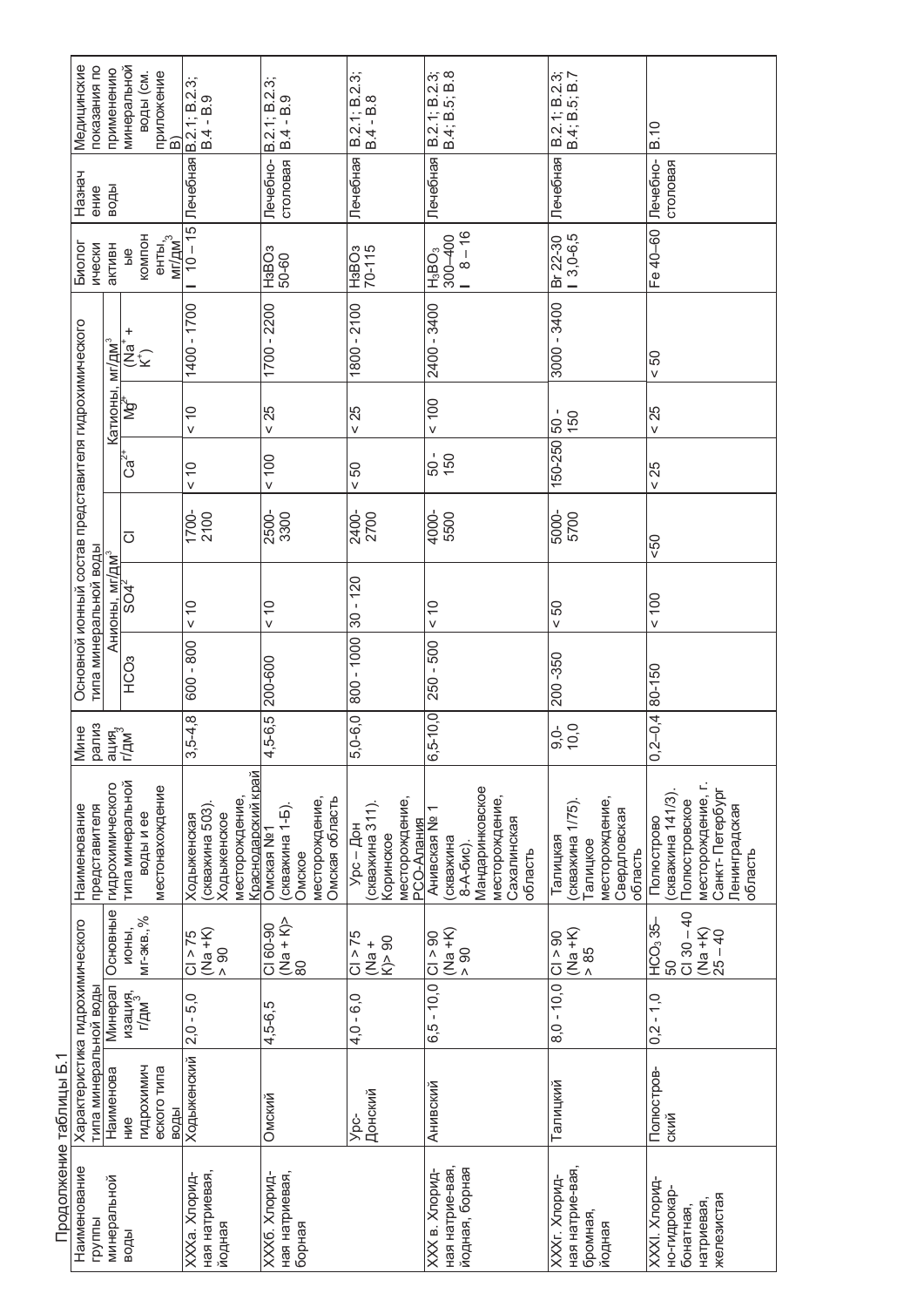| Медицинские<br>показания по                              | приложение<br>минеральной<br>применению<br>воды (см.<br>питьевой<br>$\widehat{\mathbf{p}}$ | B.10                                                                                                                                                               | B.6; B.8; B.9<br>B.2.3; B.5;                                                                                                                       |                                                                                                                                   |
|----------------------------------------------------------|--------------------------------------------------------------------------------------------|--------------------------------------------------------------------------------------------------------------------------------------------------------------------|----------------------------------------------------------------------------------------------------------------------------------------------------|-----------------------------------------------------------------------------------------------------------------------------------|
| чение                                                    | воды                                                                                       | Печебно-<br>столовая                                                                                                                                               | Печебно-<br>столовая                                                                                                                               |                                                                                                                                   |
| Биологи- Назна-<br>чески                                 | активные<br>мг/дм <sup>3</sup><br>KOMITO-<br>ненты,                                        | Fe 10 -<br>100                                                                                                                                                     | Copr                                                                                                                                               |                                                                                                                                   |
|                                                          | +<br>׆֧֓֟֜֩֞׆                                                                              | < 25                                                                                                                                                               | ¥                                                                                                                                                  |                                                                                                                                   |
|                                                          | Катионы, мг/дм <sup>3</sup><br>≹∱                                                          | 50 <sub>0</sub>                                                                                                                                                    | ¥                                                                                                                                                  |                                                                                                                                   |
|                                                          | ′ັ∙<br>Cອີ                                                                                 | 50                                                                                                                                                                 | ¥                                                                                                                                                  |                                                                                                                                   |
|                                                          | $\overline{\circ}$                                                                         | $\frac{0}{x}$                                                                                                                                                      | ¥                                                                                                                                                  |                                                                                                                                   |
| типа минеральной воды                                    | Анионы, мг/дм <sup>3</sup><br>$SO4^2$                                                      | $200 -$<br>300                                                                                                                                                     | ×                                                                                                                                                  |                                                                                                                                   |
| Основной ионный состав представителя гидрохимического    | <b>CO3</b>                                                                                 | $60 - 140$                                                                                                                                                         | ¥                                                                                                                                                  |                                                                                                                                   |
| <b>Мине-</b><br>рали-                                    | г/дм <sup>э</sup><br><b>Burles</b>                                                         | $0,2 -$<br>0,8                                                                                                                                                     | $\ast$                                                                                                                                             |                                                                                                                                   |
| Наименование<br>представителя                            | <b>ГИДРОХИМИЧЕСКОГО</b><br>местонахождение<br>воды и ее<br>минеральной<br>типа             | НСО <sub>3</sub> 20-30   (скважины 1-К,2-<br>месторождение<br>«Марциальные<br>SO <sub>4</sub> 60 - 70   Марциальная<br>Республика<br>Карелия<br>воды»,<br>K, 4-K). |                                                                                                                                                    | *Представитель (минеральная вода и ее состав) пидрохимического типа сбудет внесен после проведения соответствующих исследований в |
|                                                          | Основные<br><b>NOHbI, MI-</b><br>9KB., 96                                                  | $Mg30 - 45$<br>$Ca$ 30 $-45$                                                                                                                                       | HCO <sub>3</sub> 40-80<br>SO <sub>4</sub> 20-50<br>Ca 60-85<br>Mg 20-40                                                                            |                                                                                                                                   |
|                                                          | Минерал<br>изация,<br>г/дм`                                                                |                                                                                                                                                                    |                                                                                                                                                    |                                                                                                                                   |
| Характеристика гидрохимического<br>типа минеральной воды | <b>ГИДРОХИМИЧ</b><br>еского типа<br>Наименова<br>воды<br>HNe                               | Марциальный 0,2 - 1,0                                                                                                                                              | Ундоровский* 0,5 - 1,5                                                                                                                             |                                                                                                                                   |
| Наименование<br>группы                                   | минеральной<br>воды                                                                        | XXXII. Гидро-<br>сульфатная<br>карбонатно-<br>(кальциево-<br>кальциевая<br>железистая<br>магниевая),<br>магниево-                                                  | рокарбонатная<br>содержанием<br>кальциевая с<br>органических<br>XXXIII. Cynb-<br>фатно-гид-<br>магниево-<br><b>B</b> bICOK <sub>M</sub><br>вешеств | установленном порядке.                                                                                                            |

Окончание таблицы Б.1 Окончание таблицы Б.1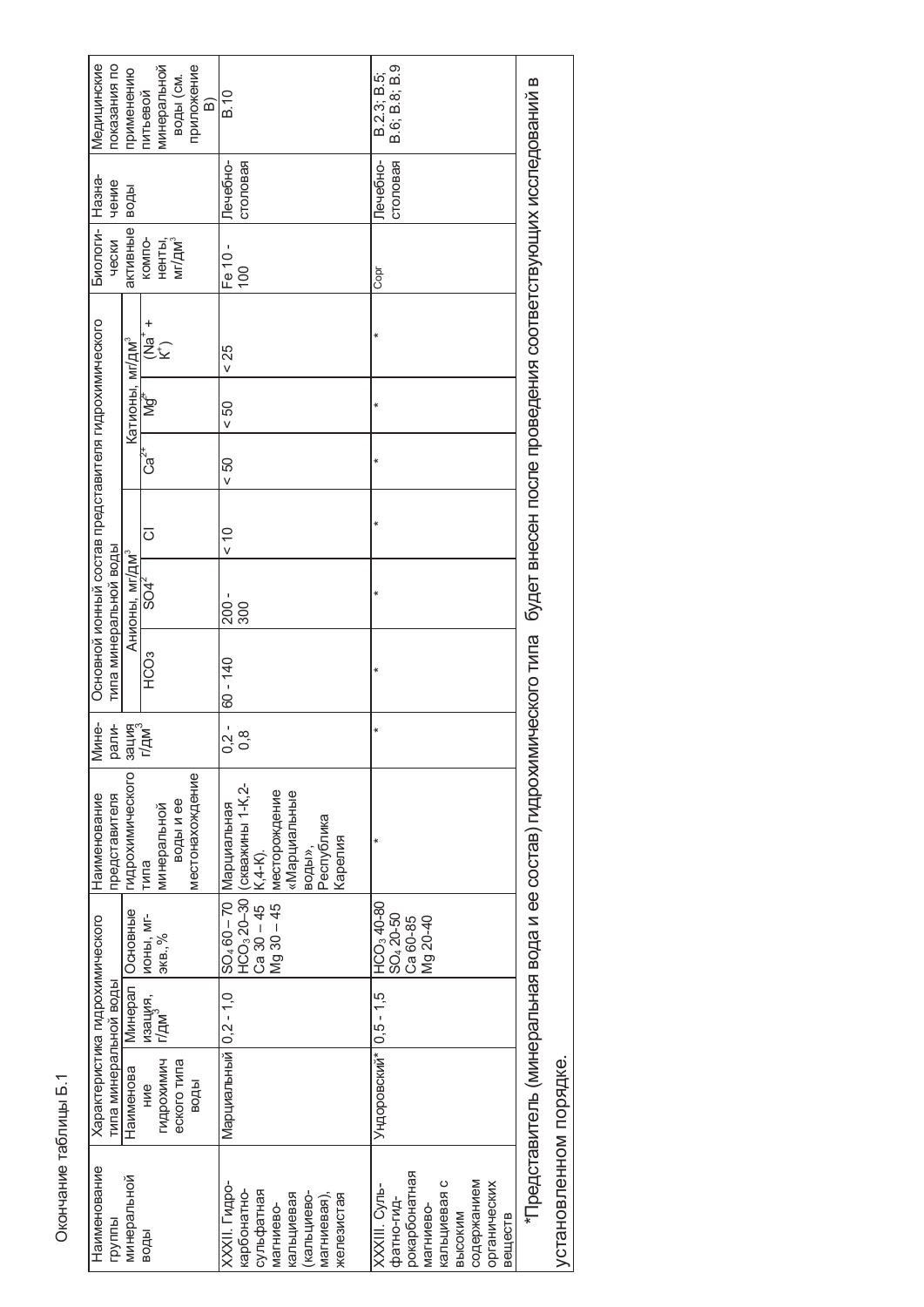### Приложение В (справочное)

### Перечень медицинских показаний по применению **(ɜɧɭɬɪɟɧɧɟɦɭ) ɦɢɧɟɪɚɥɶɧɵɯ ɜɨɞ**

В.1 Болезни пищевода (эзофагит, гастроэзофагеальная рефлюксная болезнь).

В.2 Хронический гастрит:

В.2.1 с нормальной секреторной функцией желудка;

В.2.2 с повышенной секреторной функцией желудка;

В.2.3 с пониженной секреторной функцией желудка.

В.3 Язвенная болезнь желудка и 12-перстной кишки.

В.4 Болезни кишечника (синдром раздраженного кишечника, дискине-зия кишечника).

В.5 Болезни печени, желчного пузыря и желчевыводящих путей.

В.6 Болезни поджелудочной железы (хронический панкреатит).

В.7 Нарушение органов пищеварения после оперативных вмешательств по поводу язвенной болезни желудка; постхолецистэктомические синдромы.

В.8 Болезни обмена веществ (сахарный диабет, ожирение, нарушение солевого и липидного обмена).

В.9 Болезни мочевыводящих путей (хронический пиелонефрит, мочекаменная болезнь, хронический цистит, уретрит).

В.10 Болезни крови (железодефицитные анемии).

Примечание — В маркировке минеральной воды указывают, что она применяется при вышеуказанных заболеваниях только вне фазы обострения. В маркировке допускается указывать обобщающие показания к медицинскому применению минеральных вод, без расшифровки конкретных заболеваний, указанных в скобках.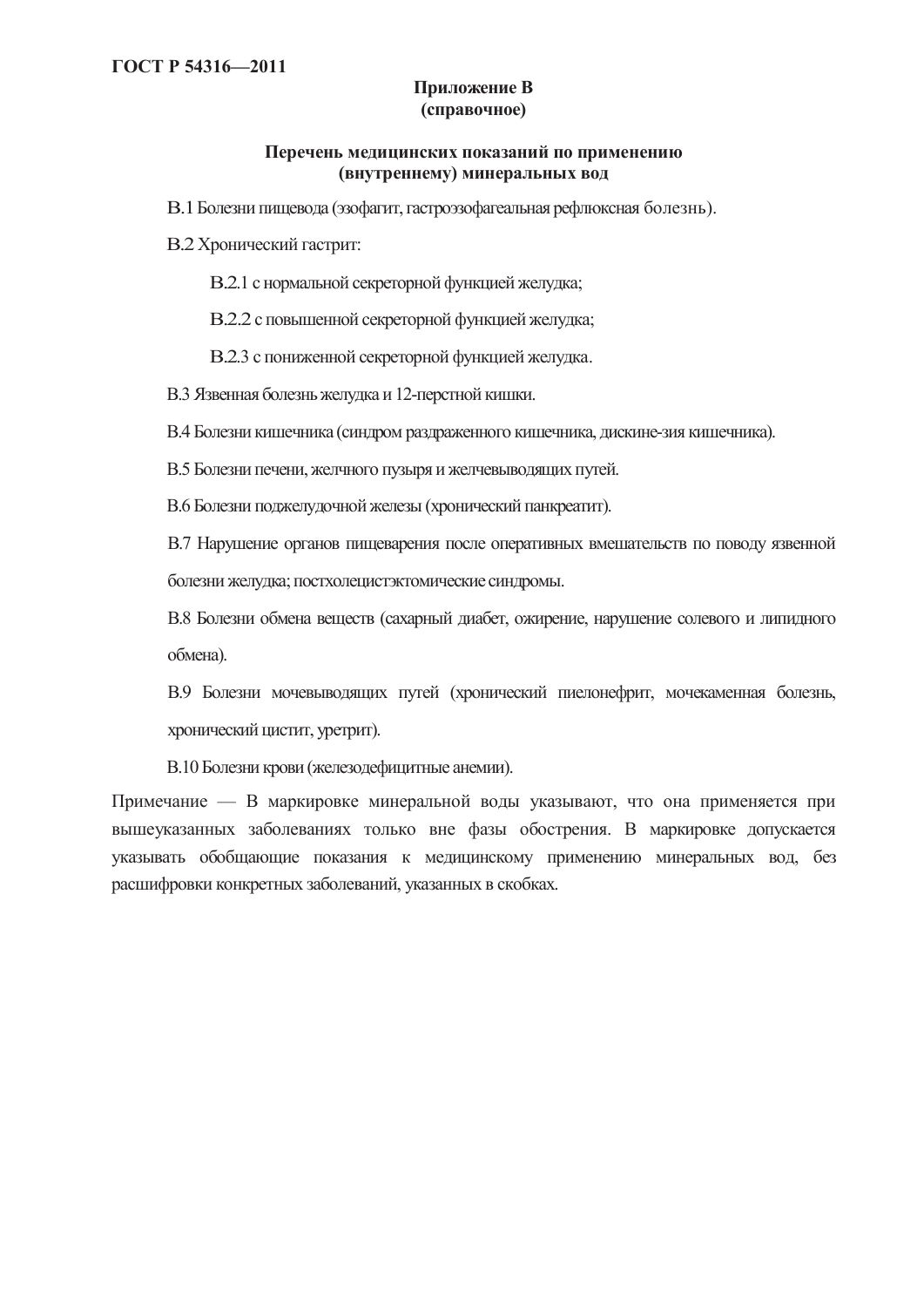### Приложение Г  $($ обязательное) Протокол полного химического анализа минеральной воды **(органолептические и идентификационные показатели, показатели безопасности,** показатели химического состава)

Протокол полного химического анализа минеральной воды

 $N_2$  or «  $\_\_$  »  $\_\_$  20  $\_\_$ r.

| Местоположение и наименование источника или                          |         |         |              | Органолептические показатели |                      |  |  |
|----------------------------------------------------------------------|---------|---------|--------------|------------------------------|----------------------|--|--|
| номер скважины                                                       |         |         |              |                              |                      |  |  |
| Наименование продукции                                               |         |         | Прозрачность |                              |                      |  |  |
|                                                                      |         |         | Цвет         |                              |                      |  |  |
|                                                                      |         |         |              |                              |                      |  |  |
|                                                                      |         |         |              |                              |                      |  |  |
| Наименование изготовителя                                            |         |         |              | Осадок                       |                      |  |  |
| Наименование заказчика                                               |         |         | Запах, вкус  |                              |                      |  |  |
| Условия, место отбора                                                |         |         |              |                              | ٠                    |  |  |
| $\overline{T}$ воды, ${}^0C$<br>при Т воздуха,                       | ${}^0C$ |         |              |                              |                      |  |  |
| Дата отбора /розлива                                                 |         |         |              |                              |                      |  |  |
| Кем отобрана проба                                                   |         |         |              |                              |                      |  |  |
| В литре воды содержится                                              | Граммы  |         | Мг-экв.      | Экв. %                       | Нормативный документ |  |  |
|                                                                      | (MF)    |         |              |                              |                      |  |  |
|                                                                      |         | Катионы |              |                              |                      |  |  |
| Литий* Li <sup>+</sup>                                               |         |         |              |                              |                      |  |  |
| Аммоний $\mathrm{NH_4}^+$                                            |         |         |              |                              |                      |  |  |
| Калий* $\overline{K}$ <sup>+</sup>                                   |         |         |              |                              |                      |  |  |
| Натрий* Na <sup>+</sup>                                              |         |         |              |                              |                      |  |  |
| Магний* $Mg^{2+}$                                                    |         |         |              |                              |                      |  |  |
| Кальций* $Ca^{2+}$                                                   |         |         |              |                              |                      |  |  |
| Стронций $\text{Sr}^{2+}$                                            |         |         |              |                              |                      |  |  |
| Железо закисное** $Fe^{2+}$                                          |         |         |              |                              |                      |  |  |
| Железо окисное <sup>**</sup> $Fe^{3+}$<br>Алюминий* Аl <sup>3+</sup> |         |         |              |                              |                      |  |  |
|                                                                      |         |         |              |                              |                      |  |  |
| Марганец* $Mn^{2+}$                                                  |         |         |              |                              |                      |  |  |
| Медь $Cu2+$                                                          |         |         |              |                              |                      |  |  |
| Кобальт *Со <sup>2+</sup>                                            |         |         |              |                              |                      |  |  |
| Никель $Ni2+$                                                        |         |         |              |                              |                      |  |  |
| Свинец $Pb^{2+}$                                                     |         |         |              |                              |                      |  |  |
| Цинк * $Zn^{2+}$                                                     |         |         |              |                              |                      |  |  |
| Кадмий Cd <sup>2+</sup>                                              |         |         |              |                              |                      |  |  |
| Ртуть $Hg^{2+}$                                                      |         |         |              |                              |                      |  |  |
| $X$ ром $\sum$ (Cr <sup>3+</sup> +Cr <sup>6+</sup>                   |         |         |              |                              |                      |  |  |
| Селен $\text{Se}^{2+}$                                               |         |         |              |                              |                      |  |  |
| Молибден <sup>*</sup> Мо <sup>2+</sup><br>Барий Ва <sup>2+</sup>     |         |         |              |                              |                      |  |  |
|                                                                      |         |         |              |                              |                      |  |  |
| Мышьяк $\sum As^3 + As^6$                                            |         |         |              |                              |                      |  |  |
| Сурьма***                                                            |         |         |              |                              |                      |  |  |
| Сумма катионов                                                       |         |         |              | 100                          |                      |  |  |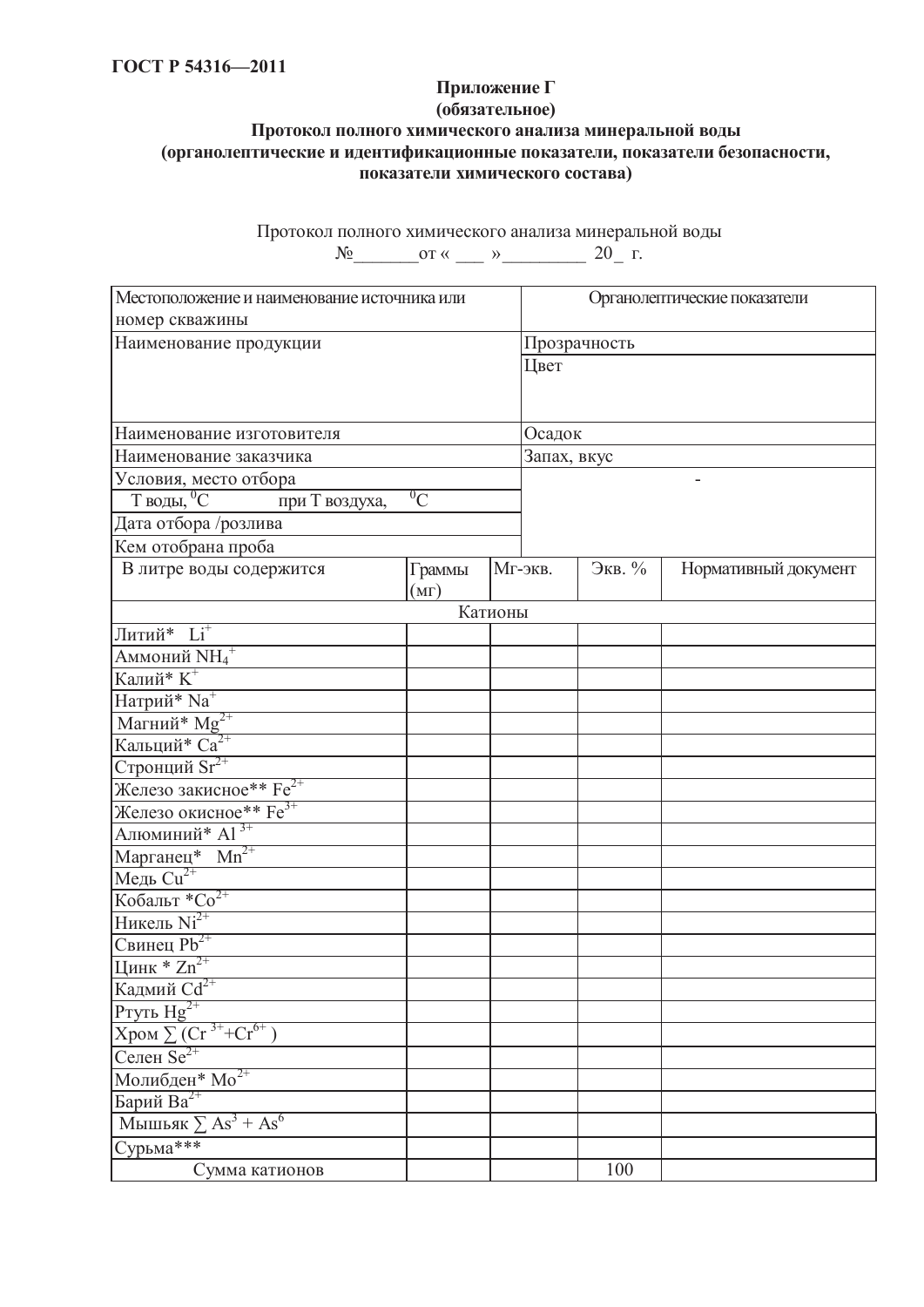| В литре воды содержится                                  | Граммы<br>(MF)    | Мг-экв.                     | Экв. %               | Нормативный документ |
|----------------------------------------------------------|-------------------|-----------------------------|----------------------|----------------------|
|                                                          |                   | Анионы                      |                      |                      |
| Фторид* $F^-$                                            |                   |                             |                      |                      |
| Хлорид * С1 -                                            |                   |                             |                      |                      |
| Бромид * Br <sup>-</sup>                                 |                   |                             |                      |                      |
| Иодид* І-                                                |                   |                             |                      |                      |
| Сульфат* $SO_4^2$                                        |                   |                             |                      |                      |
| Гидрокарбонат *НСО3                                      |                   |                             |                      |                      |
| Карбонат* $CO_3^2$                                       |                   |                             |                      |                      |
| Гидрофосфат * НРО4                                       |                   |                             |                      |                      |
| Нитрит NO <sub>2</sub>                                   |                   |                             |                      |                      |
| Нитрат NO <sub>3</sub>                                   |                   |                             |                      |                      |
| Цианид***СN                                              |                   |                             |                      |                      |
| Сумма анионов                                            |                   |                             | 100                  |                      |
| В литре воды содержится                                  |                   | Граммы                      | Нормативный документ |                      |
|                                                          |                   |                             | (MF)                 |                      |
|                                                          |                   | Недиссоциированные молекулы |                      |                      |
| Диоксид углерода**СО2                                    |                   |                             |                      |                      |
| Сероводород общий*, ∑Н2S                                 |                   |                             |                      |                      |
| в том числе свободный                                    |                   |                             |                      |                      |
| Метакремниевая кислота,* H <sub>2</sub> SiO <sub>3</sub> |                   |                             |                      |                      |
| в том числе коллоидная                                   |                   |                             |                      |                      |
| Ортоборная кислота*Н <sub>3</sub> ВО <sub>3</sub>        |                   |                             |                      |                      |
|                                                          | Другие показатели |                             |                      |                      |
| Окисляемость, мг О2/дм <sup>3*</sup>                     |                   |                             |                      |                      |
| $pH**$                                                   |                   |                             |                      |                      |
| Органические вещества (сумма С орг)* <sup>4</sup>        |                   |                             |                      |                      |
| Сухой остаток при 180°С*                                 |                   |                             |                      |                      |
| Минерализация воды, $\overline{M^*}$                     |                   |                             |                      |                      |
| Дополнительные компоненты:                               |                   |                             |                      |                      |
|                                                          |                   |                             |                      |                      |
|                                                          |                   |                             |                      |                      |

Формула химического состава:

Руководитель

(фамилия,инициалы) (личная подпись)

Ⱥɧɚɥɢɬɢɤ \_\_\_\_\_\_\_\_\_\_\_\_\_\_\_\_\_\_\_\_\_\_\_\_\_\_\_\_\_\_\_\_\_\_\_ **\_\_\_\_\_\_\_\_\_\_\_\_\_\_\_**

(фамилия,инициалы) (личная подпись)

 $M.\Pi.$ 

\*Идентификационные показатели.

\*\* Не являются показателями безопасности и идентификационными показателями.

\*\*\* Определяют на стадии признания подземной воды в качестве минеральной

 $*^4$ Определяется в минеральных водах, лечебные свойства которых обусловлены наличием органических веществ.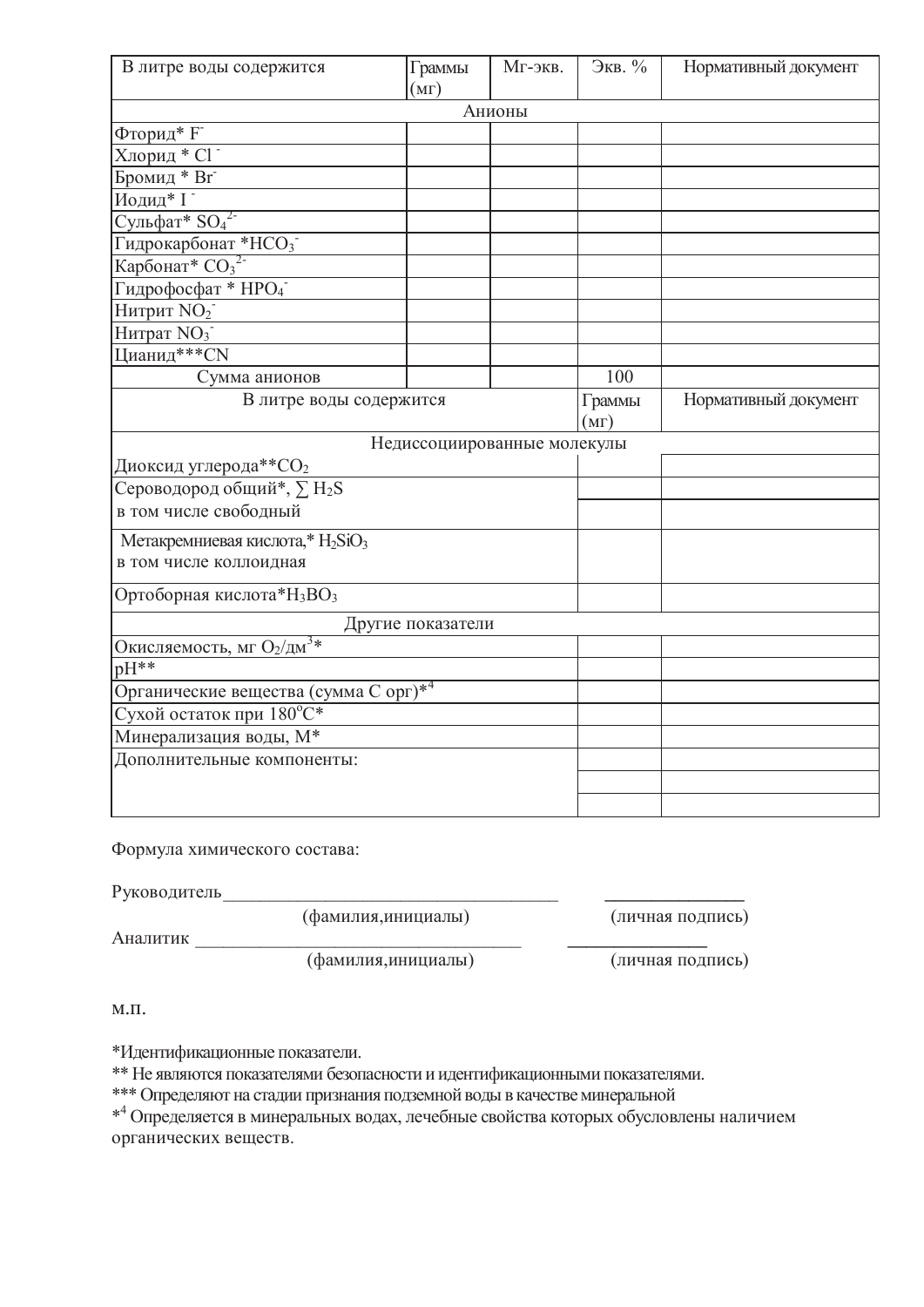### Приложение Д  $\overrightarrow{6}$ **изательное**)

### Протокол сокращенного химического анализа минеральной воды **(органолептические, идентификационные показатели и показатели безопасности)**

Протокол сокращенного химического анализа минеральной воды  $N_2$  or  $\ll$   $\gg$   $20$  F.

| Местоположение и наименование                                 |                | Органолептические показатели <sup>1</sup> : |        |                         |  |  |  |
|---------------------------------------------------------------|----------------|---------------------------------------------|--------|-------------------------|--|--|--|
| источника или номер скважины                                  |                |                                             |        |                         |  |  |  |
| Наименование продукции                                        |                | Прозрачность                                |        |                         |  |  |  |
|                                                               | Цвет           |                                             |        |                         |  |  |  |
| Наименование изготовителя                                     | Осадок         |                                             |        |                         |  |  |  |
| Наименование заказчика                                        |                | Запах, вкус                                 |        |                         |  |  |  |
| Условия, место отбора                                         |                |                                             |        |                         |  |  |  |
| $T$ воды, $\overline{{}^0C}$<br>при Т воздуха, <sup>0</sup> С |                |                                             |        |                         |  |  |  |
| Дата отбора/розлива                                           |                |                                             |        |                         |  |  |  |
| Кем отобрана проба                                            |                |                                             |        |                         |  |  |  |
| В литре воды содержится                                       | Граммы<br>(MF) | Мг-экв.                                     | Экв. % | Нормативный<br>документ |  |  |  |
|                                                               | Катионы        |                                             |        |                         |  |  |  |
| Литий * $Li$ <sup>+</sup>                                     |                |                                             |        |                         |  |  |  |
| Аммоний * NH <sub>4</sub> +                                   |                |                                             |        |                         |  |  |  |
| Натрий*+Калий* (Na ++K+)                                      |                |                                             |        |                         |  |  |  |
| Магний $^*$ М $g^{2+}$                                        |                |                                             |        |                         |  |  |  |
| Кальций $*Ca^{2+}$                                            |                |                                             |        |                         |  |  |  |
| Стронций Sr <sup>2+</sup>                                     |                |                                             |        |                         |  |  |  |
| Железо закисное ** Fe <sup>2+</sup>                           |                |                                             |        |                         |  |  |  |
| Железо окисное** $Fe^{3+}$                                    |                |                                             |        |                         |  |  |  |
| Мышьяк $\sum As^3 + As^6$                                     |                |                                             |        |                         |  |  |  |
| Сумма катионов                                                |                |                                             | 100    |                         |  |  |  |
|                                                               | Анионы         |                                             |        |                         |  |  |  |
| Фторид* F                                                     |                |                                             |        |                         |  |  |  |
| Хлорид* С1                                                    |                |                                             |        |                         |  |  |  |
| Бромид * Br <sup>-</sup>                                      |                |                                             |        |                         |  |  |  |
| Иодид * І                                                     |                |                                             |        |                         |  |  |  |
| Сульфат* SO <sub>4</sub> <sup>2-</sup>                        |                |                                             |        |                         |  |  |  |
| Гидрокарбонат* НСО3                                           |                |                                             |        |                         |  |  |  |
| Карбонат* $CO32$                                              |                |                                             |        |                         |  |  |  |
| Нитрит NO <sub>2</sub> -                                      |                |                                             |        |                         |  |  |  |
| NO <sub>3</sub><br>Нитрат                                     |                |                                             |        |                         |  |  |  |
| Сумма анионов                                                 |                |                                             | 100    |                         |  |  |  |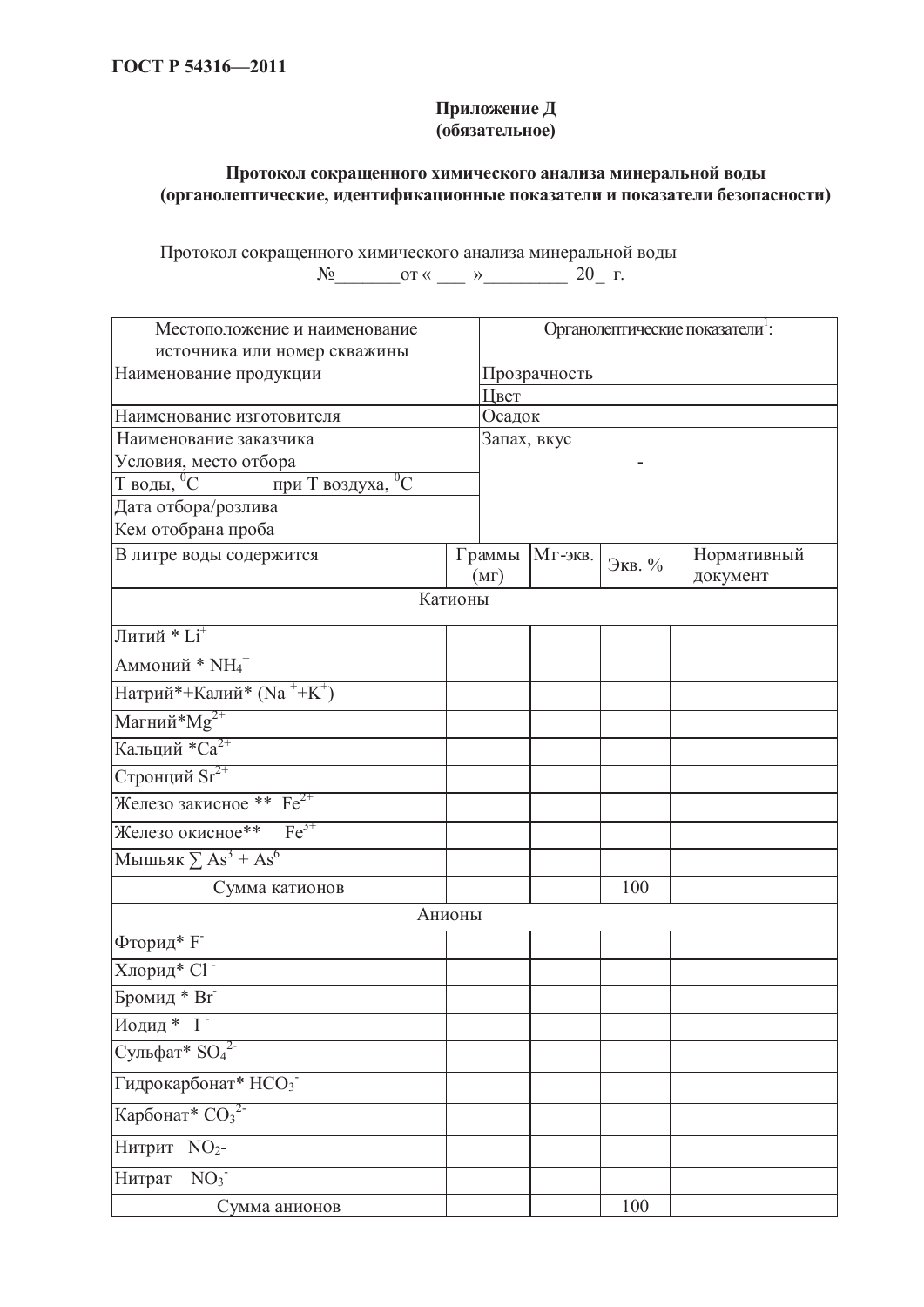| В литре воды содержится                                  | Граммы (мг) | Нормативный |
|----------------------------------------------------------|-------------|-------------|
|                                                          |             | документ    |
| Недиссоциированные                                       | молекулы    |             |
| Диоксид углерода** СО2                                   |             |             |
| Сероводород общий,*<br>$\Sigma H_2S$                     |             |             |
| в том числе свободный                                    |             |             |
| Метакремниевая кислота,* H <sub>2</sub> SiO <sub>3</sub> |             |             |
| в том числе коллоидная                                   |             |             |
| Ортоборная кислота* $H_3BO_3$                            |             |             |
| Другие показатели                                        |             |             |
| Окисляемость, мг $O_2/\text{AM}^3*$                      |             |             |
| Минерализация воды, М*                                   |             |             |
| Сухой остаток при 180°С*                                 |             |             |
| $pH^{**}$                                                |             |             |

Формула химического состава:

Руководитель

(фамилия,инициалы) (личная подпись)

Ⱥɧɚɥɢɬɢɤ \_\_\_\_\_\_\_\_\_\_\_\_\_\_\_\_\_\_\_\_\_\_\_\_\_\_\_\_\_\_\_\_\_\_\_ **\_\_\_\_\_\_\_\_\_\_\_\_\_\_\_**

(фамилия, инициалы) (личная подпись)

 $M.\Pi.$ 

\* Идентификационные показатели.

\*\* Не являются показателями безопасности и идентификационными показателями.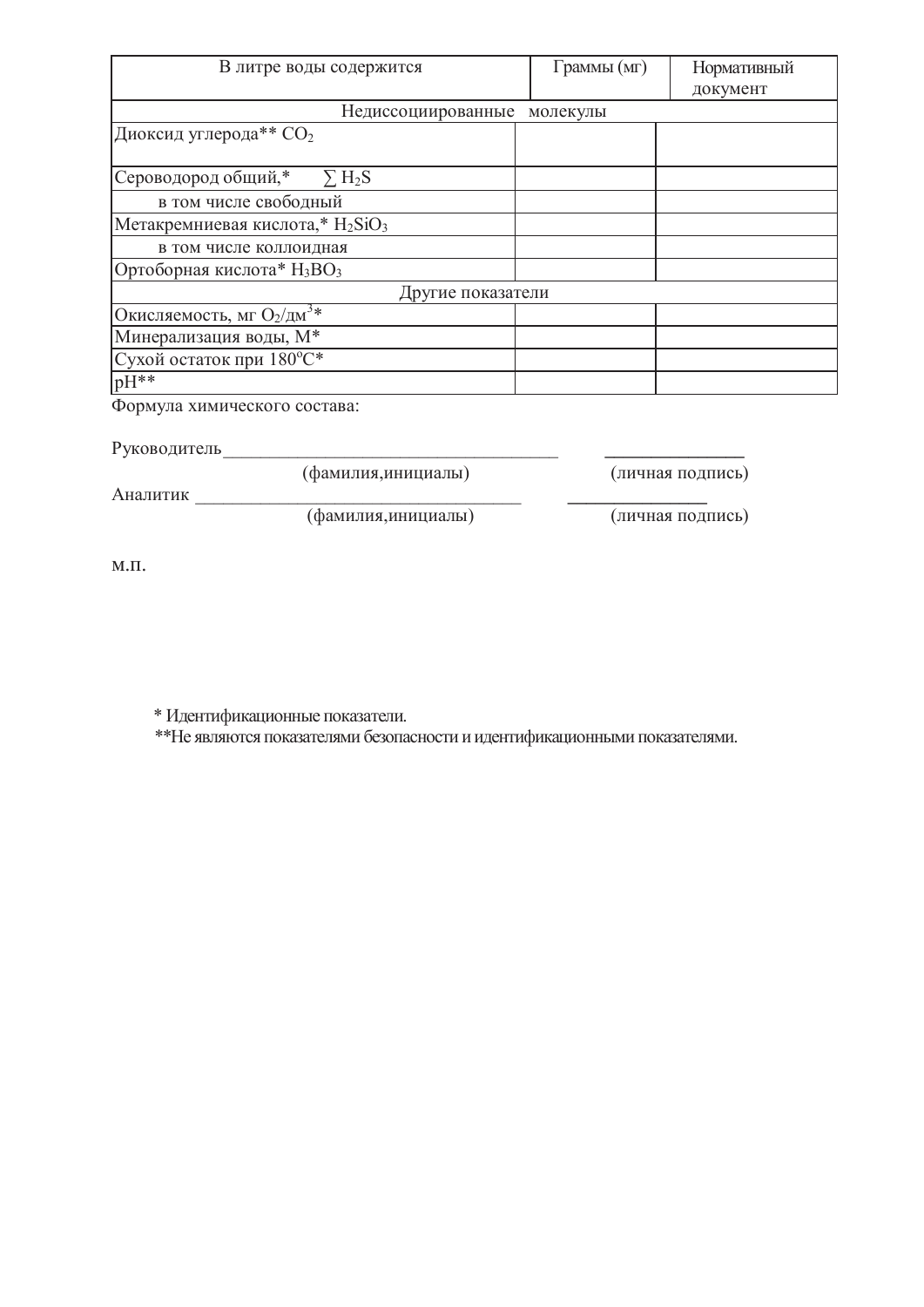# Приложение Е

### **(обязательное)**

### Протокол краткого химического анализа минеральной воды **(органолептические и идентификационные показатели)**

Протокол краткого химического анализа минеральной воды  $N_2 \qquad \qquad \text{or } \kappa \qquad \qquad \rightarrow \qquad \qquad 20 \qquad \Gamma.$ 

| Местоположение и наименование источника или                                   |              | Органолептические показатели <sup>1</sup> : |               |             |  |  |
|-------------------------------------------------------------------------------|--------------|---------------------------------------------|---------------|-------------|--|--|
| номер скважины                                                                |              |                                             |               |             |  |  |
| Наименование продукции                                                        | Прозрачность |                                             |               |             |  |  |
|                                                                               | Цвет         |                                             |               |             |  |  |
| Наименование изготовителя                                                     | Осадок       |                                             |               |             |  |  |
| Наименование заказчика                                                        | Запах, вкус  |                                             |               |             |  |  |
| Условия, место отбора                                                         |              |                                             |               |             |  |  |
| $\overline{\mathrm{T}}$ воды, $^0\mathrm{C}$<br>при Т воздуха, <sup>0</sup> С |              |                                             |               |             |  |  |
| Дата отбора/розлива                                                           |              |                                             |               |             |  |  |
| Кем отобрана проба                                                            |              |                                             |               |             |  |  |
| В литре воды содержится                                                       | Граммы       | $Mr-$                                       | Экв.          | Нормативный |  |  |
|                                                                               | (MF)         | ЭКВ.                                        | $\frac{0}{0}$ | документ    |  |  |
| Катионы                                                                       |              |                                             |               |             |  |  |
|                                                                               |              |                                             |               |             |  |  |
| Натрий + Калий $(Na^{+} + K^{+})$                                             |              |                                             |               |             |  |  |
| Магний М $g^{2+}$                                                             |              |                                             |               |             |  |  |
| Кальций Са <sup>2+</sup>                                                      |              |                                             |               |             |  |  |
| Сумма катионов                                                                |              |                                             | 100           |             |  |  |
|                                                                               | Анионы       |                                             |               |             |  |  |
| Хлорид С1                                                                     |              |                                             |               |             |  |  |
| $\overline{\text{Сульфат } SO_4^2}$                                           |              |                                             |               |             |  |  |
| Гидрокарбонат НСО3                                                            |              |                                             |               |             |  |  |
| Карбонат $CO32$                                                               |              |                                             |               |             |  |  |
| Сумма анионов                                                                 |              |                                             | 100           |             |  |  |
| Минерализация воды, М                                                         |              |                                             |               |             |  |  |
| $pH^*$                                                                        |              |                                             |               |             |  |  |

Формула химического состава:

Ɋɭɤɨɜɨɞɢɬɟɥɶ \_\_\_\_\_\_\_\_\_\_\_\_\_\_\_\_\_\_\_\_ **\_\_\_\_\_\_\_\_\_\_\_\_\_\_**

(фамилия,инициалы) (личная подпись)

Аналитик

(фамилия,инициалы) (личная подпись)

\*. Не являются идентификационными показателями.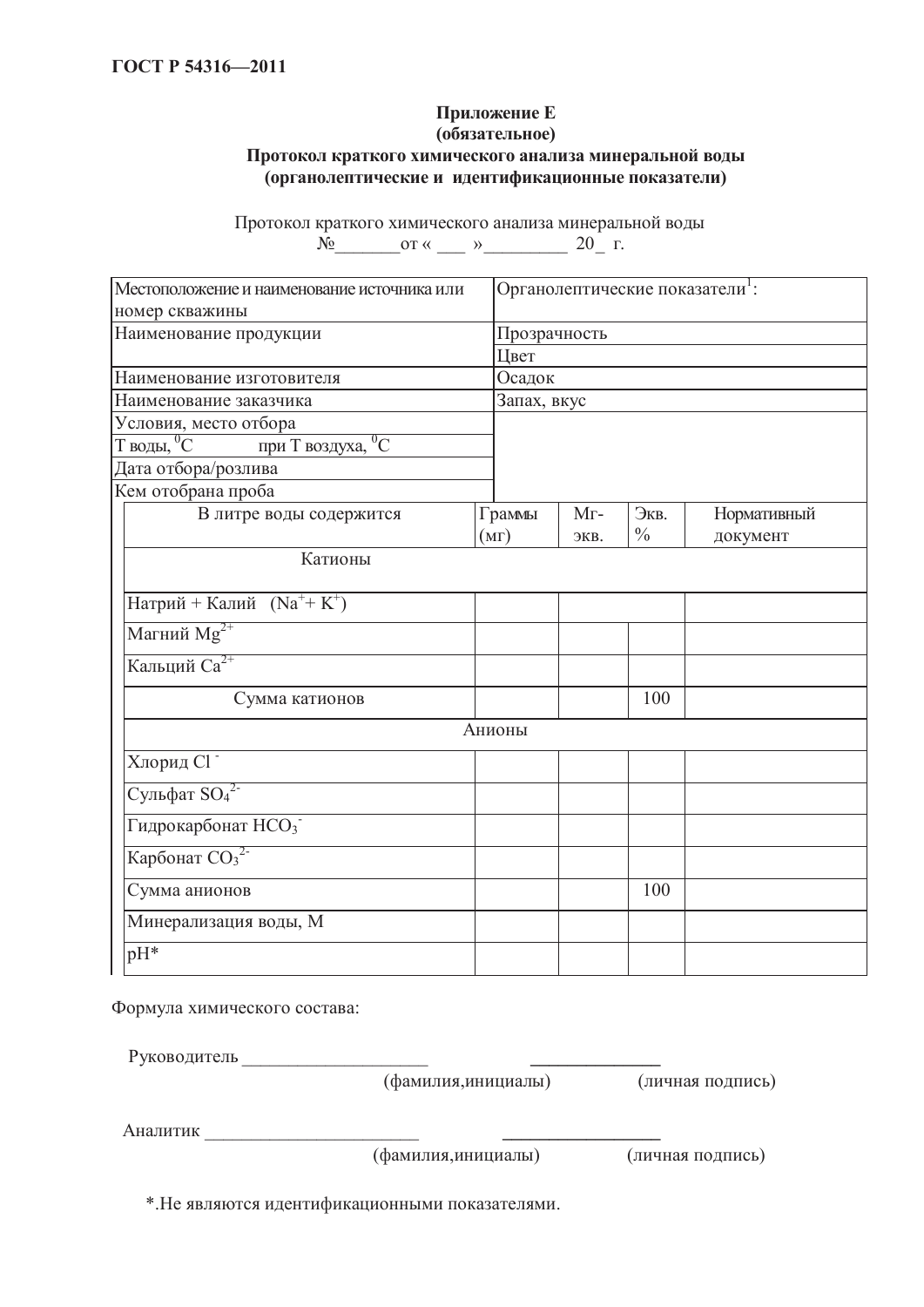# **Библиография** [1] СанПиН 2.3.2.1078-2001 │ Продовольственное сырье и пищевые продукты. Гигиенические требования безопасности и пищевой ценности пищевых продуктов

| [2] СанПиН 2.6.1.2523-09                          | Нормы радиационной безопасности (НРБ-99/2009)                     |
|---------------------------------------------------|-------------------------------------------------------------------|
| [3] СанПиН 2.3.2.1293-03                          | Продовольственное сырье и пищевые продукты. Гигиенические         |
|                                                   | требования по применению пищевых добавок                          |
| [4] ПНД Ф 14.1:2:3:4.121-97                       | Количественный химический анализ вод. Методика                    |
|                                                   | выполнения измерений рН в водах потенциометрическим               |
|                                                   | методом                                                           |
| [5] ПНД Ф 14.1:2:4.138-98                         | Количественный химический анализ вод. Методика выполнения         |
|                                                   | измерений массовых концентраций натрия, калия, лития и стронция   |
|                                                   | в питьевых, природных и сточных водах методом пламенно-           |
|                                                   | эмиссионной спектрометрии                                         |
| [6] ПНД Ф 14.1:2:4.139-98                         | Количественный химический анализ вод. Методика выполнения         |
|                                                   | измерений массовых концентраций железа, кобальта, марганца, меди, |
|                                                   | никеля, серебра, хрома и цинка в пробах питьевых, природных       |
|                                                   | и сточных вод методом атомно-абсорбционной спектрометрии          |
| [7] ПНДФ 14.1:2.48-96                             | Количественный химический анализ вод. Методика выполнения         |
|                                                   | измерений массовой концентрации ионов меди в природных и          |
|                                                   | сточных водах фотометрическим методом с                           |
|                                                   | диэтилдитиокарбаматом свинца                                      |
| [8] РД 52.24.450-95                               | Методические указания. Методика выполнения измерений              |
|                                                   | массовой концентрации сероводорода и сульфидов в водах            |
|                                                   | фотометрическим методом с N,N-диметил-n-фенилендиамином           |
| [9] ПНД Ф 14.1:2:4.178-                           | Количественный химический анализ вод. Методика выполнения         |
| 2002                                              | измерений массовой концентрации сульфидов, гидросульфидов и       |
|                                                   | сероводорода в пробах питьевых, природных и сточных вод           |
|                                                   | фотометрическим методом                                           |
| [10] РД 52.24.382-95                              | Методические указания. Методика выполнения измерений              |
|                                                   | массовой концентрации фосфатов и полифосфатов в водах             |
|                                                   | фотометрическим методом                                           |
| [11] РД 52.24.432-95                              | Методические указания. Методика выполнения измерений              |
|                                                   | массовой концентрации кремния в поверхностных водах суши          |
|                                                   | фотометрическим методом в виде синей (восстановленной)            |
|                                                   | формы молибдокремниевой кислоты                                   |
| [12] РД 52.24.433-2005                            | Методические указания. Методика выполнения измерений              |
|                                                   | массовой концентрации кремния в поверхностных водах суши          |
|                                                   | фотометрическим методом в виде желтой формы молибдокре-           |
|                                                   | мниевой кислоты                                                   |
| [13] ПНДФ 14.1:2.20-95                            | Количественный химический анализ вод. Методика выполнения         |
|                                                   | измерений массовой концентрации ртути и сероводорода в            |
|                                                   | природных и очищенных сточных водах методом беспламенной          |
|                                                   | атомно-абсорбционной спектрометрии (AAS)                          |
| [14] MP $\mathcal{N}$ <sup>0</sup> 40090.9A605 or | Суммарная активность альфа- и бета-излучающих                     |
| 15.01.2009. ФГУП                                  | радионуклидов в природных водах (пресных и                        |
| «ВНИИФТРИ»                                        | минерализованных). Подготовка проб и измерения. Методические      |
|                                                   | рекомендации                                                      |
| $[15]$ MY 2.1.4.1184-03                           | Методические указания по внедрению и применению санитарно-        |
|                                                   | эпидемиологических правил и нормативов                            |
|                                                   |                                                                   |